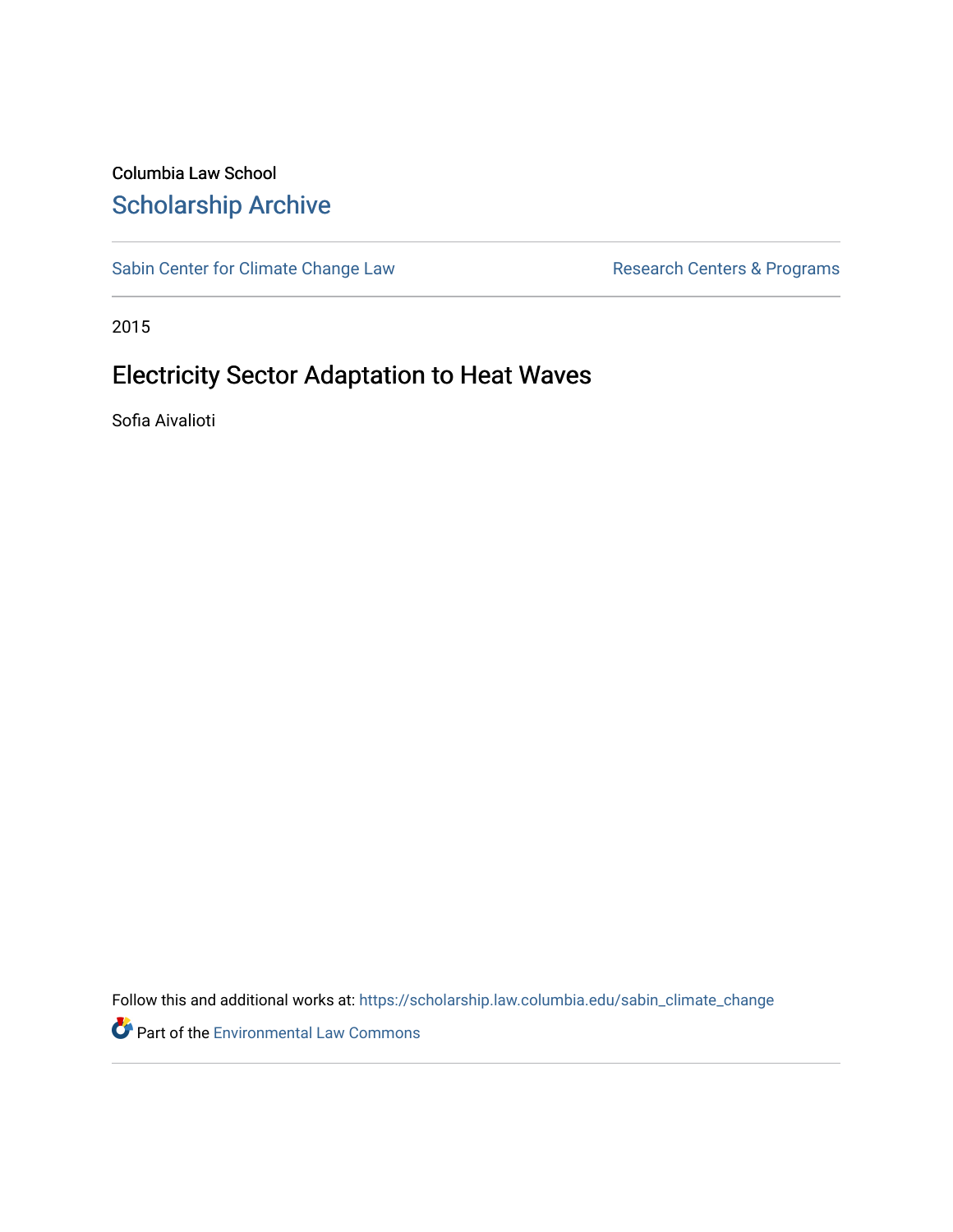

SABIN CENTER FOR CLIMATE CHANGE LAW

# **ELECTRICITY SECTOR ADAPTATION TO HEAT WAVES**

By Sofia Aivalioti

January 2015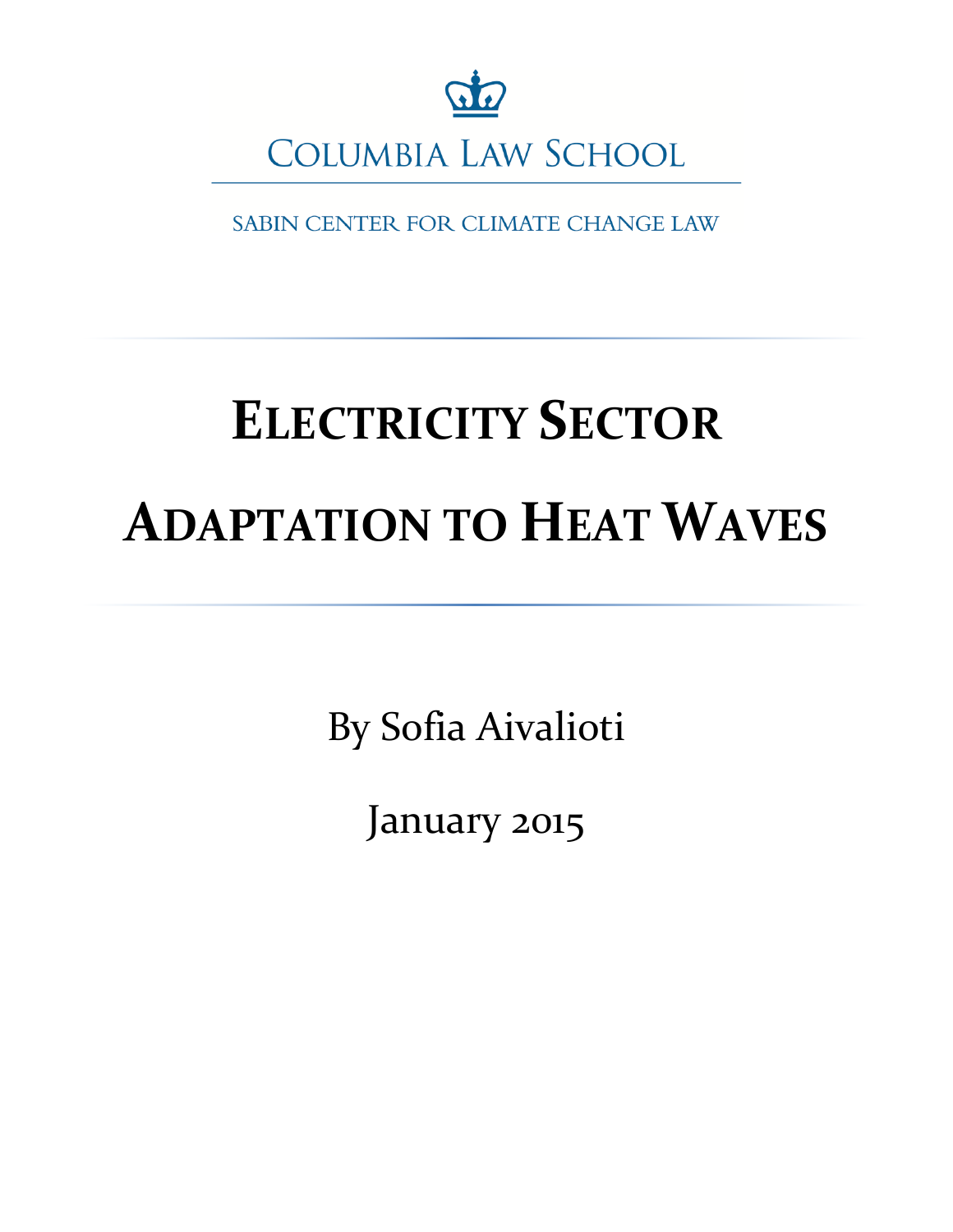*Disclaimer: This paper is an academic study provided for informational purposes only and does not constitute legal advice. Transmission of the information is not intended to create, and the receipt does not constitute, an attorney-client relationship between sender and receiver. No party should act or rely on any information contained in this White Paper without first seeking the advice of an attorney.* 

*This paper is the responsibility of The Sabin Center for Climate Change Law alone, and does not reflect the views of Columbia Law School or Columbia University.*

© 2015 Sabin Center for Climate Change Law, Columbia Law School

The Sabin Center for Climate Change Law develops legal techniques to fight climate change, trains law students and lawyers in their use, and provides the legal profession and the public with up-to-date resources on key topics in climate law and regulation. It works closely with the scientists at Columbia University's Earth Institute and with a wide range of governmental, nongovernmental and academic organizations.

*About the author:* Sophia Aivalioti is a graduate student enrolled in the Erasmus Mundus Joint European Master in Environmental Studies - Cities & Sustainability (JEMES CiSu). In 2014, she was a Visiting Scholar at the Sabin Center for Climate Change Law.

Sabin Center for Climate Change Law Columbia Law School 435 West 116th Street New York, NY 10027 **Tel:** +1 (212) 854-3287 **Email:** columbiaclimate@gmail.com **Web:** http://www.ColumbiaClimateLaw.com **Twitter:** @ColumbiaClimate **Blog:** <http://blogs.law.columbia.edu/climatechange>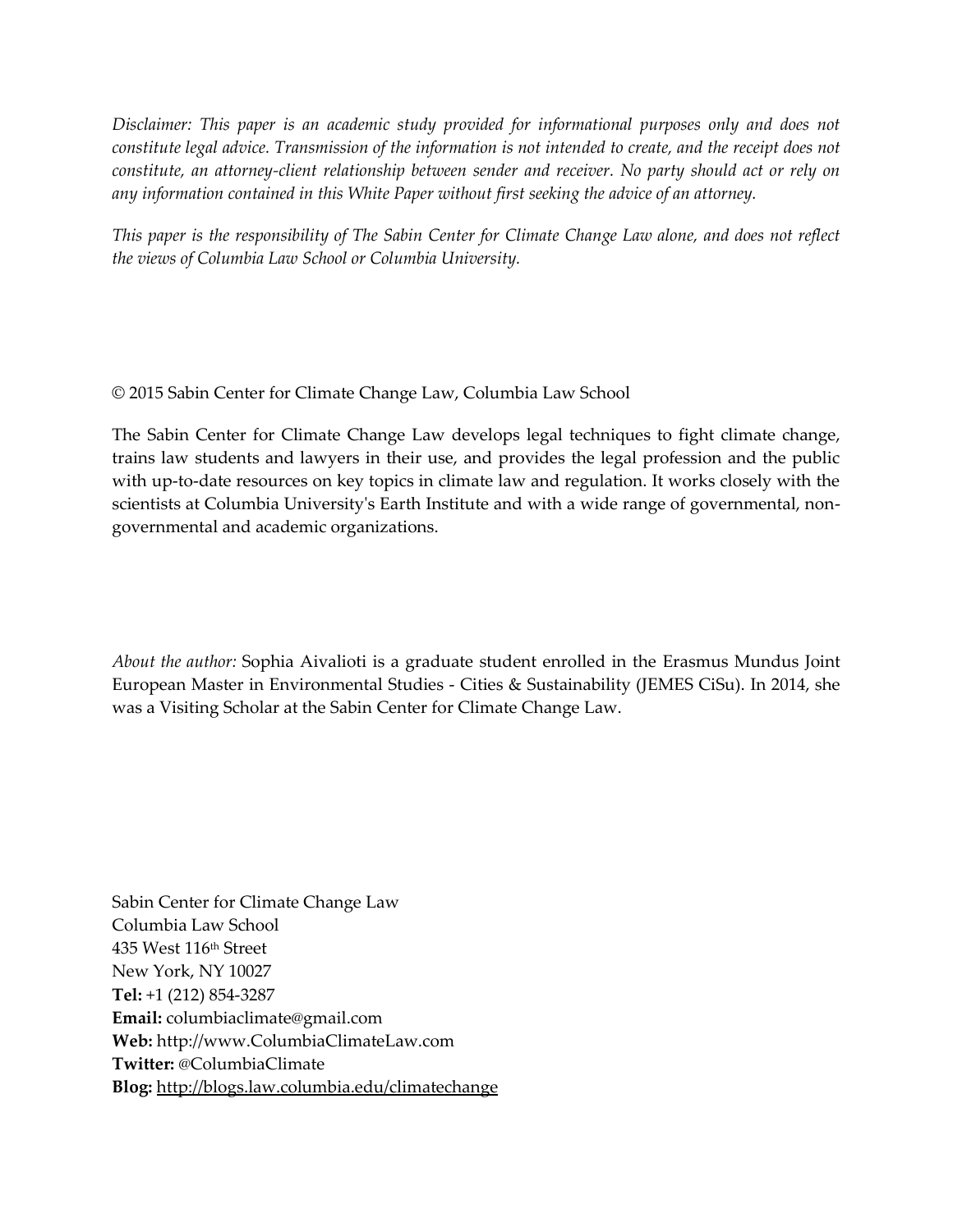# **EXECUTIVE SUMMARY**

Electricity is very important for human settlements and a key accelerator for development and prosperity. As heat waves become more frequent and intense the reliability and efficiency of the electricity systems is threatened. Increased temperatures have adverse effects on electricity generation, transmission, distribution and demand. The high temperatures cause intentional or unintentional brownouts and blackouts, which come at high costs for people and economies*.* The case studies in this analysis highlight the importance of heat wave impacts to the electricity sector and the need for adaptation. The electricity sector requires a holistic approach for adaptation that comprises technological, behavioral and institutional approaches. All actors, governments, electricity companies and individuals need to collaborate in order to secure electricity supply in future heat waves.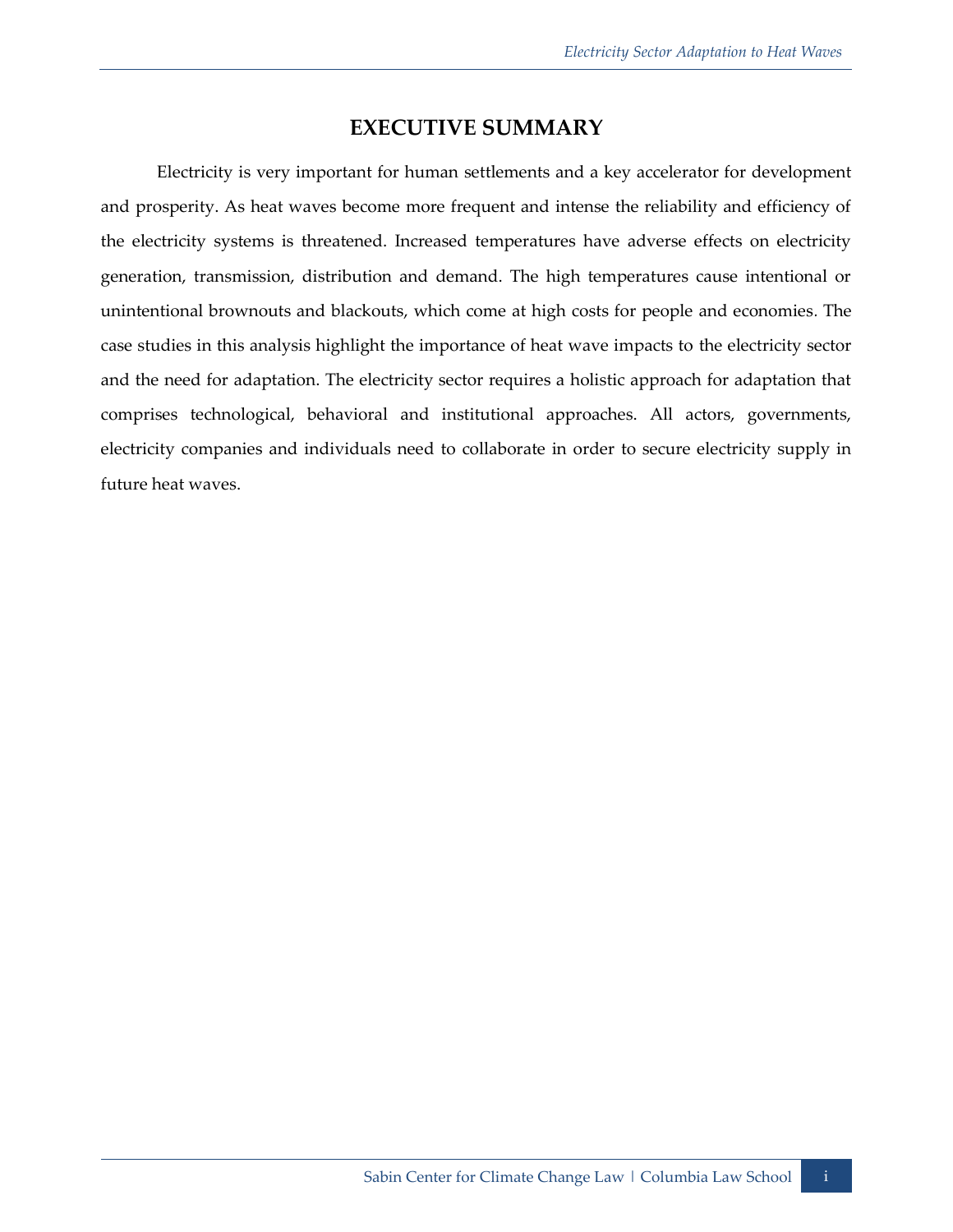# **CONTENTS**

| 1. |       |  |  |  |  |
|----|-------|--|--|--|--|
| 2. |       |  |  |  |  |
|    | 2.1   |  |  |  |  |
|    | 2.2   |  |  |  |  |
|    | 2.3   |  |  |  |  |
|    | 2.3.1 |  |  |  |  |
|    |       |  |  |  |  |
|    | 2.3.3 |  |  |  |  |
|    | 2.4   |  |  |  |  |
|    | 2.4.1 |  |  |  |  |
|    | 2.4.2 |  |  |  |  |
|    |       |  |  |  |  |
|    |       |  |  |  |  |
| 3. |       |  |  |  |  |
|    | 3.1   |  |  |  |  |
|    | 3.2   |  |  |  |  |
|    | 3.3   |  |  |  |  |
|    |       |  |  |  |  |
|    |       |  |  |  |  |
|    | 3.3.3 |  |  |  |  |
|    | 3.3.4 |  |  |  |  |
|    | 3.3.5 |  |  |  |  |
|    | 3.3.6 |  |  |  |  |
|    | 3.4   |  |  |  |  |
|    |       |  |  |  |  |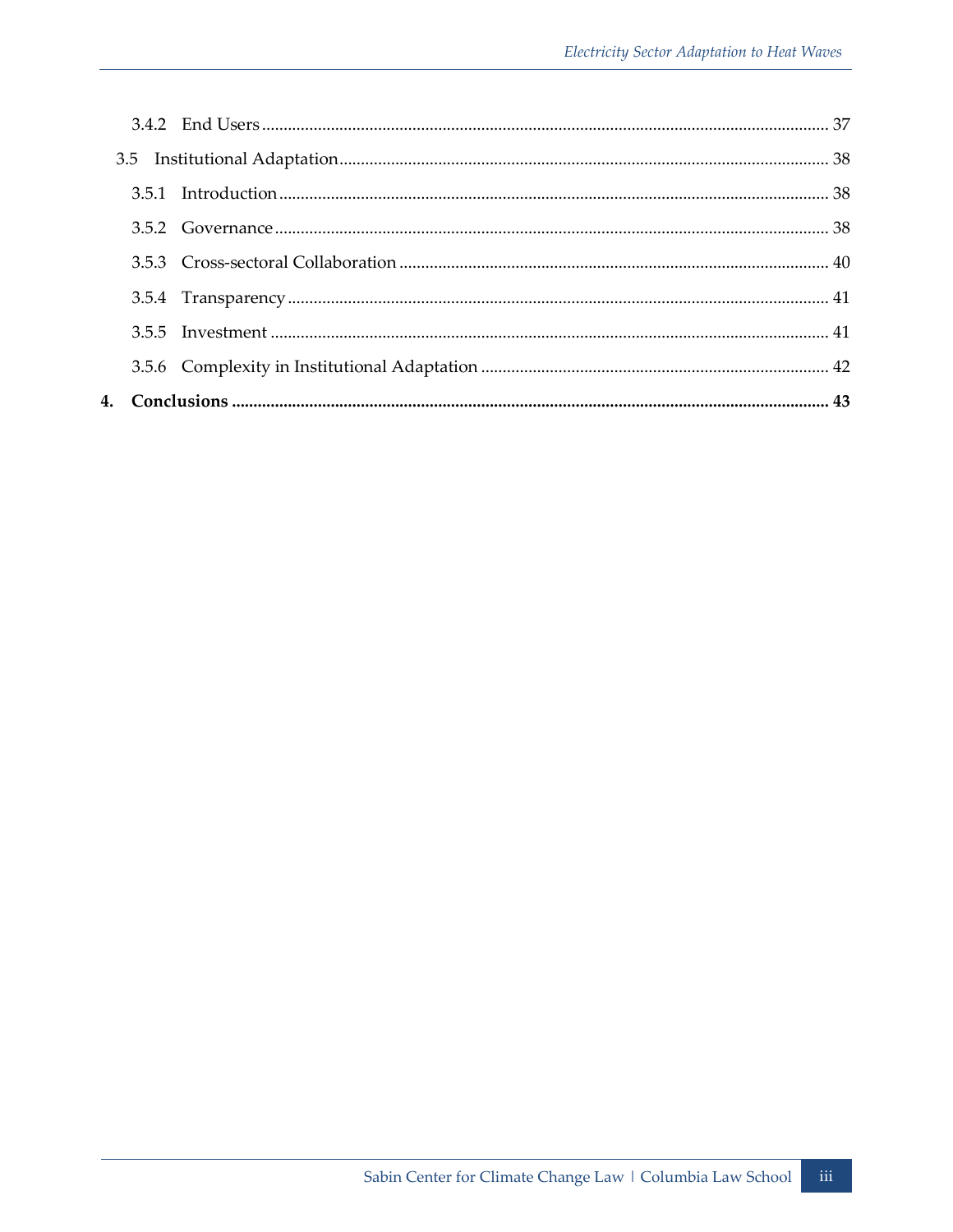# **GLOSSARY**

**Adaptation:** The process of adjustment to actual or expected climate and its effects. In human systems, adaptation seeks to moderate or avoid harm or exploit beneficial opportunities. In some natural systems, human intervention may facilitate adjustment to expected climate and its effects.

**Adaptive capacity:** The ability of systems, institutions, humans, and other organisms to adjust to potential damage, to take advantage of opportunities, or to respond to consequences.

**Resilience:** The capacity of social, economic, and environmental systems to cope with a hazardous event or trend or disturbance, responding or reorganizing in ways that maintain their essential function, identity, and structure, while also maintaining the capacity for adaptation, learning, and transformation.

**Sensitivity:** The degree to which a system or species is affected, either adversely or beneficially, by climate variability or change.

**Sustainability:** A dynamic process that guarantees the persistence of natural and human systems in an equitable manner.

**Vulnerability:** The propensity or predisposition to be adversely affected. Vulnerability encompasses a variety of concepts and elements including sensitivity or susceptibility to harm and lack of capacity to cope and adapt.<sup>1</sup>

<sup>1</sup> *Adopted by* Intergovernmental Panel on Climate Change [Hereinafter IPCC], Annex II: Glossary [Agard, J., E.L.F. Schipper, J. Birkmann, M. Campos, C. Dubeux, Y. Nojiri, L. Olsson, B. Osman-Elasha, M. Pelling, M.J. Prather, M.G. Rivera-Ferre, O.C. Ruppel, A. Sallenger, K.R. Smith, A.L. St. Clair, K.J. Mach, M.D. Mastrandrea, and T.E. Bilir (eds)]. In: Climate Change 2014: Impacts, Adaptation, and Vulnerability. Part B: Regional Aspects. Contribution of Working Group II to the Fifth Assessment Report of the Intergovernmental Panel on Climate Change [Barros, V.R., C.B. Field, D.J. Dokken, M.D. Mastrandrea, K.J. Mach, T.E. Bilir, M. Chatterjee, K.L. Ebi, Y.O. Estrada, R.C. Genova, B. Girma, E.S. Kissel, A.N. Levy, S. MacCracken, P.R. Mastrandrea, and L.L. White (eds)]. Cambridge University Press, Cambridge, United Kingdom and New York, NY, USA, 1757-1776, (2014).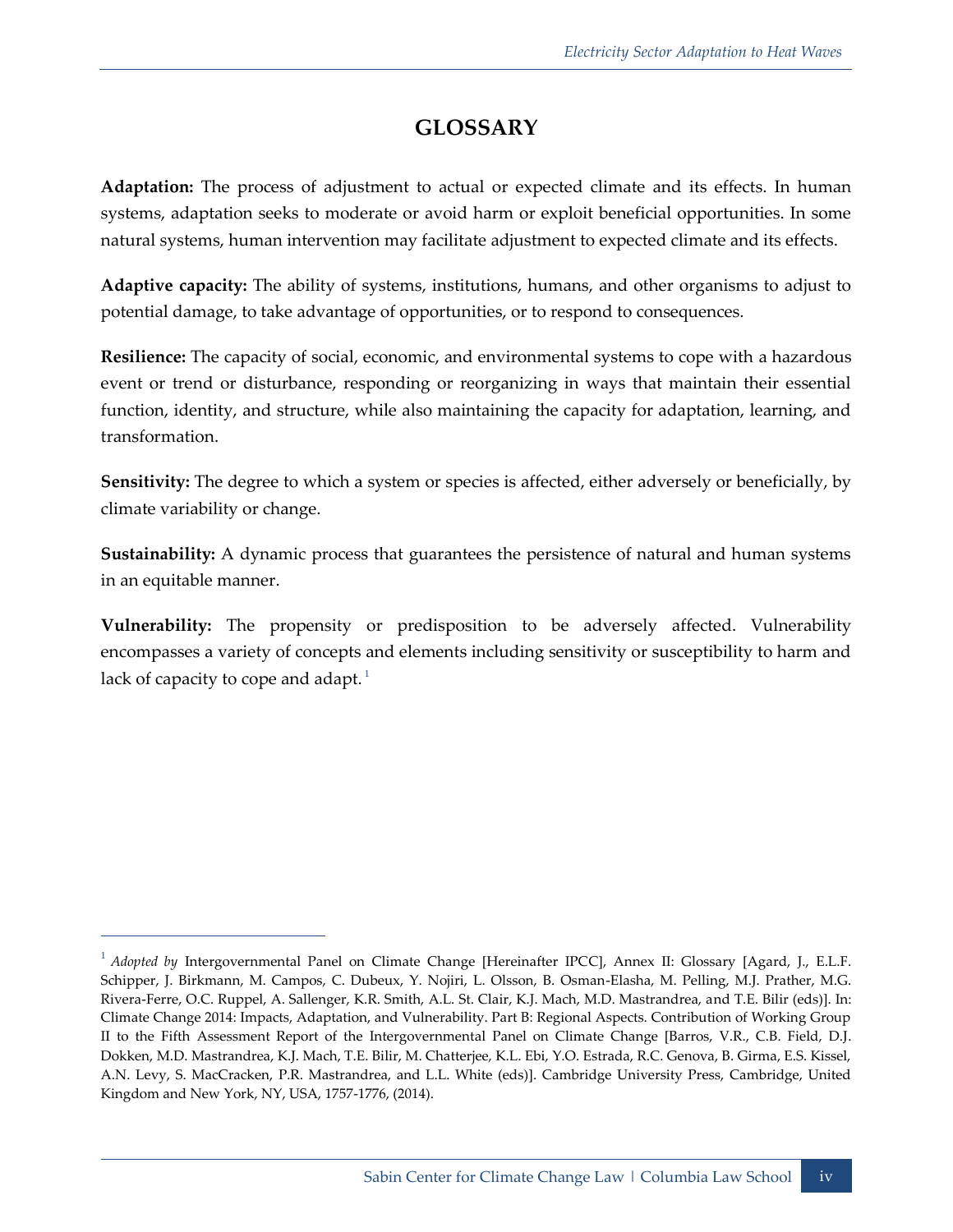# **ABBREVIATIONS**

| AB             | <b>Assembly Bill</b>                                    |
|----------------|---------------------------------------------------------|
| <b>ARENA</b>   | Australian Renewable Energy Agency                      |
| <b>ASN</b>     | Nuclear Safety Authority (Autorité de Sûreté Nucléaire) |
| CAC            | New York State Climate Action Council                   |
| CAISO          | California Independent System Operator                  |
| CaLEAP         | California Local Energy Assurance Planning              |
| <b>CEC</b>     | California Energy Commission                            |
| <b>CEFC</b>    | Clean Energy Finance Corporation                        |
| <b>CPUC</b>    | California Public Utilities Commission                  |
| <b>EDF</b>     | <b>Electricity of France</b>                            |
| <b>EEPS</b>    | New York Energy Efficiency Portfolio Standard           |
| <b>ESC</b>     | <b>Energy Saving Certificates</b>                       |
| <b>ETS</b>     | <b>Emission Trading Scheme</b>                          |
| FiT            | Feed-in Tariffs                                         |
| ICT            | Information and Communication Technologies              |
| <b>IEA</b>     | <b>International Energy Agency</b>                      |
| <b>IPCC</b>    | Intergovernmental Panel on Climate Change               |
| <b>MW</b>      | Megawatt                                                |
| <b>NYPA</b>    | New York Power Authority                                |
| <b>NYSERDA</b> | New York State Energy Research And Development Authorit |
| <b>OECD</b>    | Organisation for Economic Co-operation and Development  |
| <b>ONERC</b>   | National Observatory for the Effects of Global Warming  |
| PCET           | Regional Climate-Energy Plans                           |
| PG&E           | Pacific Gas and Electric Company                        |
| PSC            | New York Public Service Commission                      |
| PV             | Photovoltaic                                            |
| <b>REC</b>     | Renewable Energy Certificate                            |
| <b>RPS</b>     | Renewables Portfolio Standard                           |
| <b>SB</b>      | Senate Bill                                             |
| <b>SBC</b>     | <b>Systems Benefit Charge</b>                           |
| <b>SRCAE</b>   | Regional Climate, Air and Energy Programs               |
| TWh            | Terawatt-hours                                          |
| U.S.           | <b>United States</b>                                    |
| UHI            | Urban heat island                                       |
| <b>WMO</b>     | World Meteorological Organization                       |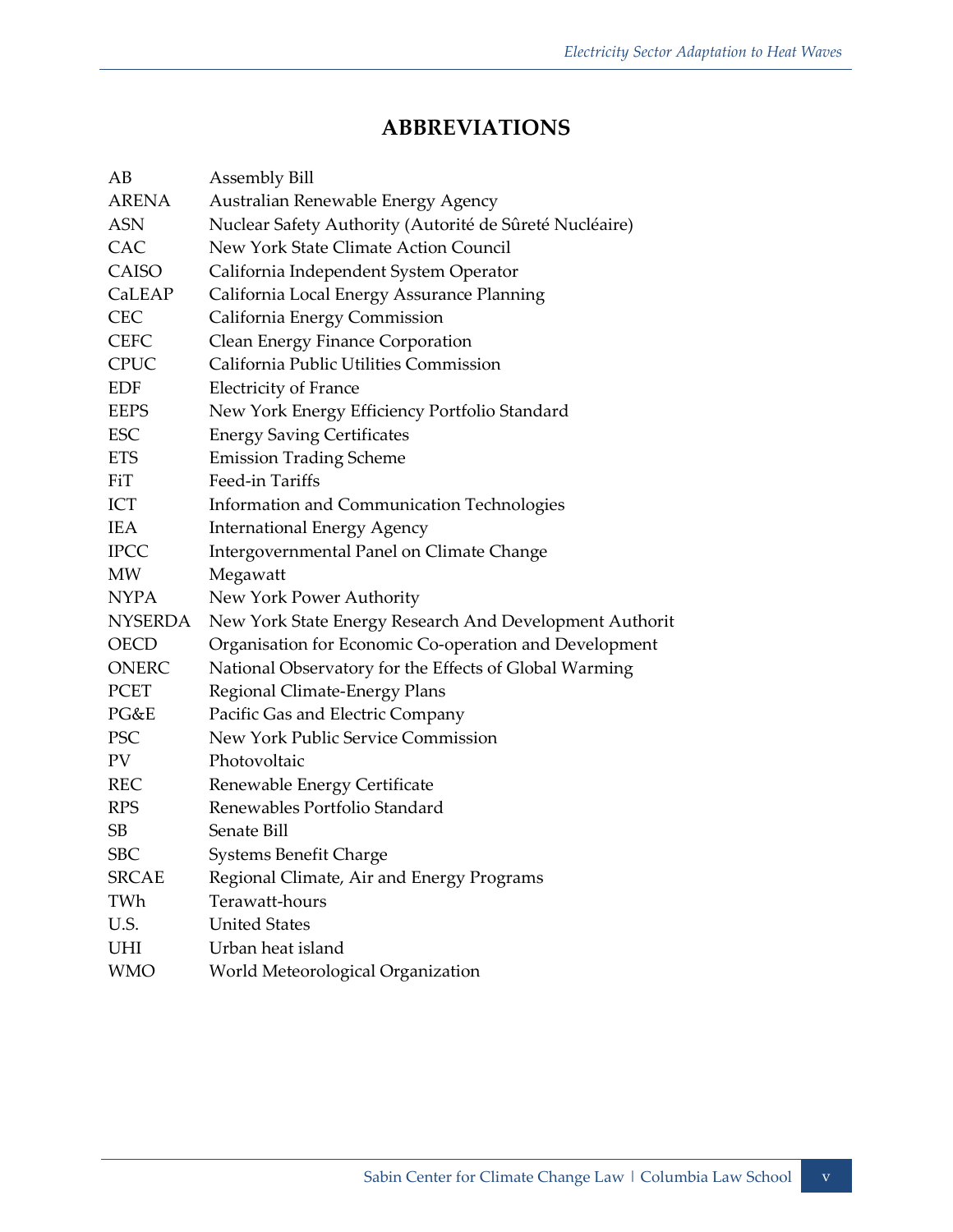## **1. INTRODUCTION**

The electricity sector plays a vital role in all human settlements and supports economies, prosperity and well-being.<sup>2</sup> Societies require a reliable electricity generation, transmission and distribution system with fewer environmental impacts but at the same time in ever increasing volume.<sup>3</sup> The failure to ensure a constant electricity supply at the demand rate has negative implications.<sup>4</sup> Heat waves affect and will continue to affect not only the efficacy of electricity systems but also the electricity demand rates constraining those systems. <sup>5</sup> To reduce the vulnerability of the electricity sector there is a need for climate change adaptation measures that will help prevent blackouts and brownouts and build resilience to system failures in the future. 6 Infrastructure investments in combination with governmental and institutional planning with long-term perspectives will play an important role for a heat wave-proof electricity sector.

This White Paper describes and analyzes options available for electricity sector adaptation to the increasing risk and recurrence of heat waves. Section 2 examines the impacts of heat waves on electricity systems and presents four case studies where heat wave events affected large electricity systems, highlighting the need for climate change preparedness. Section 3 analyses technological, behavioral and institutional adaptation options for the electricity sector. Section 4 concludes with the findings of the research. It bears noting at the outset that research on impacts and adaptation measures for heat wave-related mortality is a well-established research issue among scientists and governments, largely because of observed fatalities. Health publications, heat

<sup>2</sup> Jane Ebinger & Walter Vergara, *Climate Impacts on Energy Systems: Key Issues for Energy Sector Adaptation,* World Bank, 4, (2011).

<sup>3</sup> S. A. Hammer, J. Keirstead, S. Dhakal, J. Mitchell, M. Colley, R. Connell, R. Gonzalez, M. Herve-Mignucci, L. Parshall, N. Schulz, M. Hyams, *Climate change and urban energy systems. Climate Change and Cities: First Assessment Report of the Urban Climate Change Research Network*, C. Rosenzweig, W. D. Solecki, S. A. Hammer, S. Mehrotra, (eds), Cambridge University Press, Cambridge, UK, 85-111, 86, (2011).

<sup>4</sup> Union of Concerned Scientists [Hereinafter UCS], *Power Failure, How Climate Change Puts Our Electricity at Risk-and What We Can Do*, Michelle Davis & Steve Clemmer, USA, 2, (2004).

<sup>5</sup> U.S. Department of Energy's Office of Policy and International Affairs [Hereinafter DOE-PI], *Energy Sector Vulnerability to Climate Change and Extreme Weather,* USA, i, (2013).

<sup>6</sup> UCS, *supra* note 4, at 9.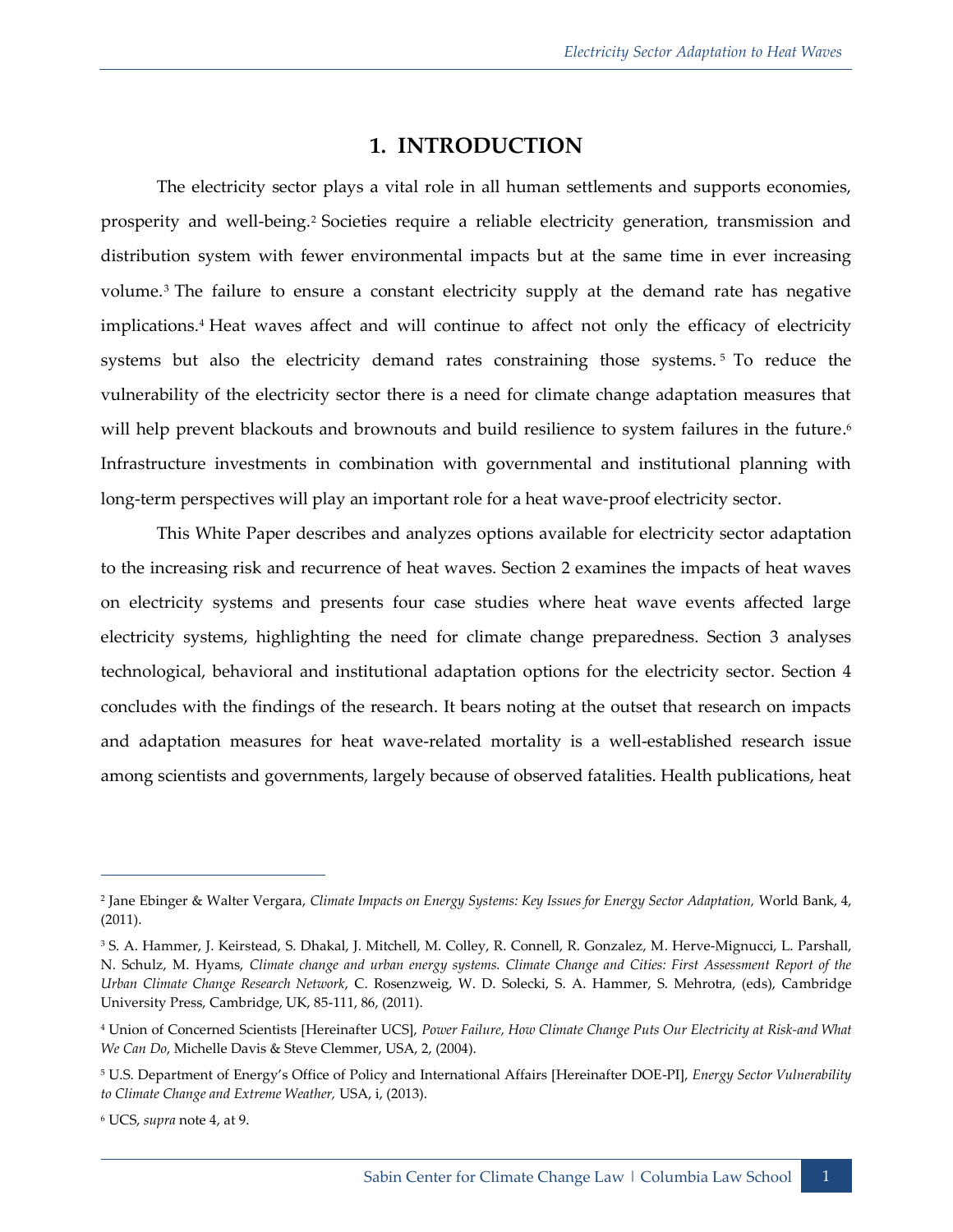wave plans for the population and heat-warning systems, however, are outside the scope of this research.

# **2. HEAT WAVE IMPACTS ON THE ELECTRICITY SECTOR**

### **2.1 Introduction**

Existing electricity generation, transmission and distribution systems were not designed to endure heat waves of today's magnitude.<sup>7</sup> Also, end users require more electricity during heat waves, further stretching electricity systems' capacity. <sup>8</sup> During a heat wave the electricity sector can suffer problems with generation, transmission and distribution, potentially causing a blackout (the complete failure of electricity distribution) or a brownout (the reduced supply of electricity). $9$ Blackouts and brownouts that occur during a heat wave can have detrimental effects on human health and the economy,<sup>10</sup> as modern societies are highly dependent on electricity for all aspects of daily needs, including lighting, transportation, communication, cooling and industrial production.<sup>11</sup> The impacts vary according to the duration of the failure  $-$  power interruptions can be "momentary", lasting only a few seconds, or "sustained," meaning the event is longer than five minutes<sup>12</sup> – but of course longer interruptions have greater impacts.

# **2.2 The Definition of a Heat Wave**

A heat wave is characterized as a prolonged period of hot weather in comparison with the anticipated weather conditions of an area at a certain period of time. There is no agreed upon

<sup>7</sup> *Id.,* at 2; Government Accountability Office [Hereinafter GAO], Energy infrastructure risks and adaptation efforts. Washington, D.C., (2014); DOE-PI, *supra* note 5 at 1.

<sup>8</sup> Asian Development Bank [Hereinafter ADB], *Climate Risk and Adaptation in the Electric Power Sector,* Manila, Philippines, xiii, (2012).

<sup>9</sup> CRO Forum, *Power Blackout Risks - Risk Management Options Emerging Risk Initiative*, Position Paper, Michael Bruch, Volker Münch, Markus Aichinger, Michael Kuhn, Martin Weymann and Gerhard Schmid, 4, (2011); UCS, *supra* note 4, at 2 & 8.

<sup>10</sup> CRO Forum, *supra* note 9, at 4.

 $11$  *Id.* 

<sup>12</sup> Kristina Hamachi LaCommare and Joseph H. Eto, *Understanding the Cost of Power Interruptions to U.S. Electricity Consumers*, Ernest Orlando Lawrence Berkeley National Laboratory, (2004).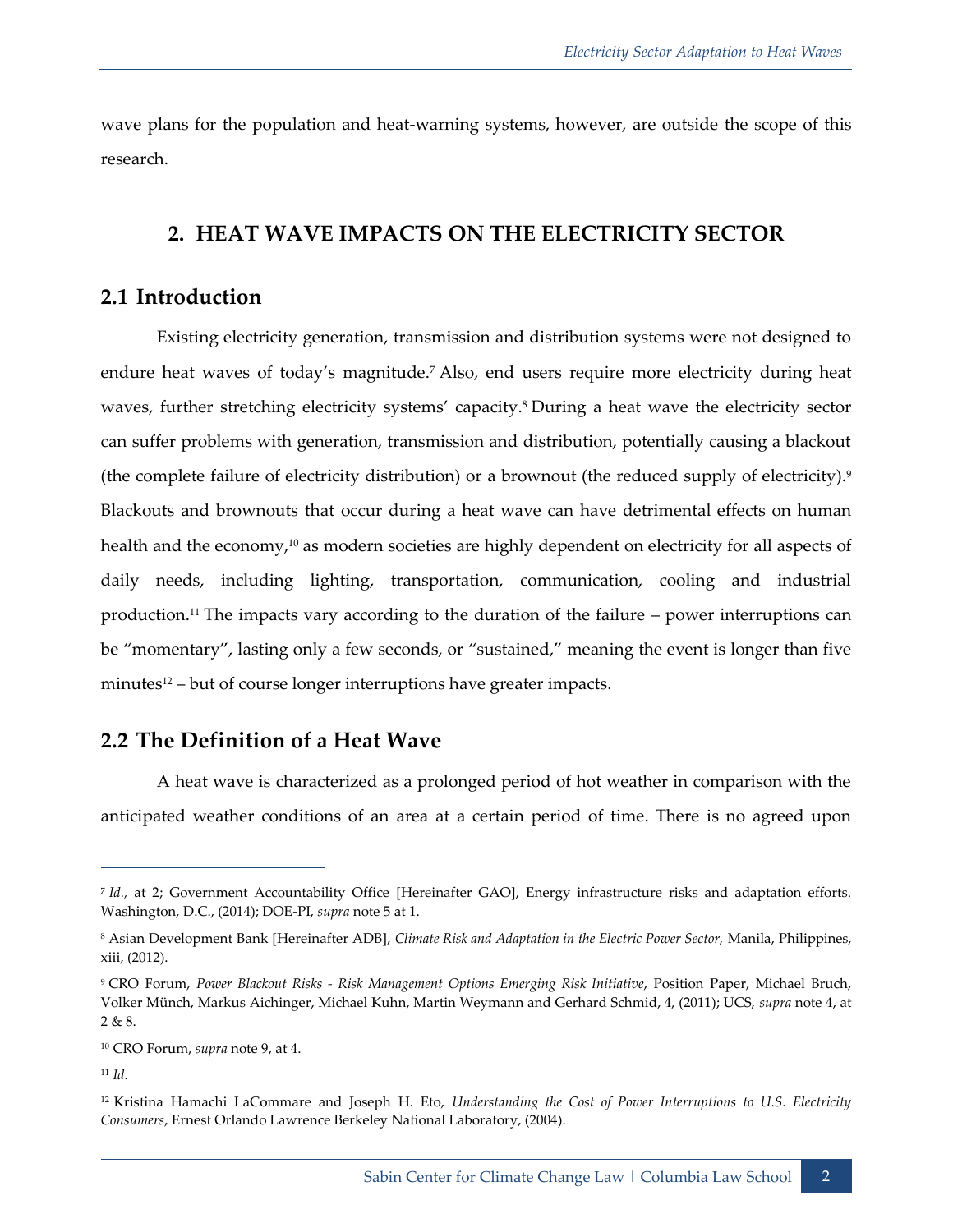global definition of a heat wave,<sup>13</sup> but according to the World Meteorological Organization (WMO) heat waves occur "when the daily maximum temperature of more than five consecutive days exceeds the average maximum temperature by  $9^{\circ}F(5^{\circ}C)$ , the normal period being 1961-1990".<sup>14</sup> In the United States (U.S.), every region defines heat waves differently; the consensus view, however, requires a minimum of three consecutive days with a temperature above  $90^{\circ}$ F (32.2 $^{\circ}$ C).<sup>15</sup>

The Intergovernmental Panel on Climate Change (IPCC) Fifth Assessment states that heat waves are "very likely" to occur in increased frequency and intensity in land areas during this century.<sup>16</sup> Indeed, so-called "mega heat waves," like those experienced in the summer of 2003 in Europe<sup>17</sup> and the summer of 2010 in extended areas of Russia and Eastern Europe,<sup>18</sup> will increase by a factor five to ten over the coming 40 years.<sup>19</sup> Nevertheless, there is a low probability that a heat wave of the same magnitude will occur in the same region before 2050.<sup>20</sup>

# **2.3 Heat Wave Impacts on Electricity Sector**

#### **2.3.1 Impacts on Electricity Generation**

Increased air and water temperatures associated with a heat wave can have significant impacts on fossil fuel-fired and nuclear power plants, which account for 78% of the electricity

<sup>19</sup> *Id.* 

 $\overline{a}$ 

<sup>20</sup> *Id.* 

<sup>13</sup> Gerald A. Meehl and Claudia Tebaldi, *More Intense, More Frequent, and Longer Lasting Heat Waves in the 21st Century*, 305 Science 994-997, 994, (2004).

<sup>14</sup> Met Office, *Heatwave,* Aug. 2014 A*vailable at* http://www.metoffice.gov.uk/learning/learn-about-the-weather/weatherphenomena/heatwave.

<sup>15</sup> Gail Hartfield, Michael Strickler and Jonathan Blaes, *August 2007 Heat Wave Event,* Aug. 2007 *Available at* http://www4.ncsu.edu/~nwsfo/storage/cases/20070809/.

<sup>16</sup> IPCC, Working Group I *Summary for Policymakers*, *In: Climate Change 2013: The Physical Science Basis. Contribution of Working Group I to the Fifth Assessment Report of the IPCC,* S. Stocker, T.F., D. Qin, G.-K. Plattner, M. Tignor, S.K. Allen, J. Boschung, A. Nauels, Y. Xia, V. Bex and P.M. Midgley (eds) Cambridge University Press, Cambridge, UK and New York, NY, USA, (2013).

<sup>17</sup> IPCC, Working Group I *Summary for Policymakers, In: Climate Change 2007: The Physical Science Basis. Contribution of Working Group I to the Fourth Assessment Report of the IPCC,* S. Solomon, D. Qin, M. Manning, Z. Chen, M. Marquis, K.B. Averyt, M. Tignor and H.L. Miller (eds) Cambridge University Press, Cambridge, UK and New York, NY, USA, (2007).

<sup>18</sup> David Barriopedro, Erich M. Fischer, Jürg Luterbacher, Ricardo M. Trigo, Ricardo García-Herrera, *The Hot Summer of 2010:Redrawing the Temperature Record Map of Europe,* 332 Science 220-224, 220, (2011).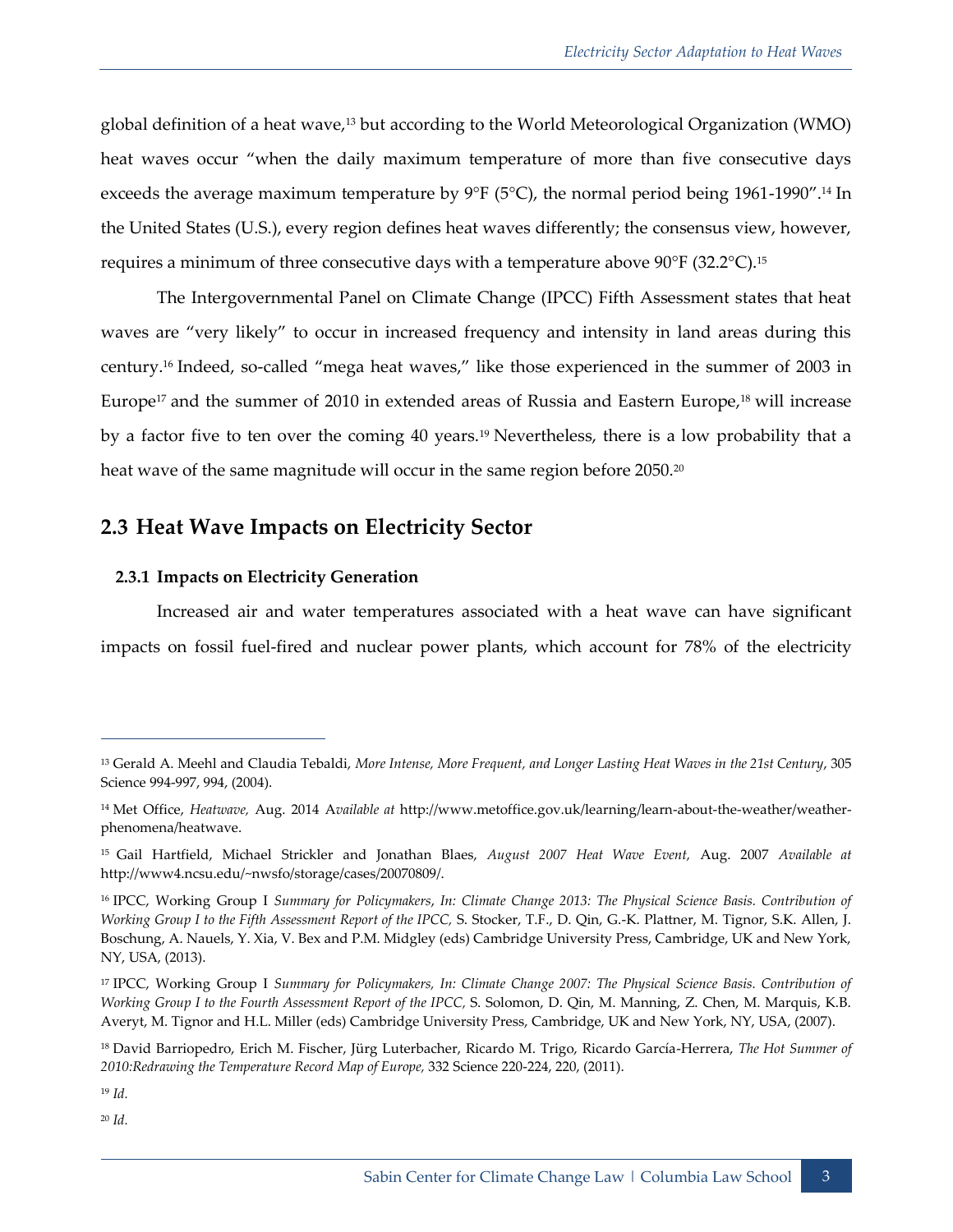production in Europe and 91% in the U.S.<sup>21</sup> High temperatures affect their capacity resulting in a system-wide failure to generate electricity sufficient to meet demand.<sup>22</sup> Heat waves also affect renewable energy generators. When generation facilities operate at lower efficiency or at intentionally decreased capacity, electricity generation slows down; it may even shut down for a short period of time.<sup>23</sup> Under these conditions electricity operators have to replace the amount of electricity needed with alternative sources for the area in need. <sup>24</sup> A common practice to avoid electricity shortages is to acquire electricity from distant regions or import from neighboring countries, but this comes at a higher cost for electricity suppliers.

#### *a. Impacts of Increased Ambient Air Temperature*

Increased ambient air temperature affects natural gas, oil and nuclear power plants but not coal and biomass plants.<sup>25,26</sup> A European study reports that higher air temperatures, which cause lower atmospheric pressures, reduce the fuel burning efficiency because of low oxygen concentration.<sup>27</sup> A study for the Caribbean region explains that this decreased difference between combustion and ambient temperature decreases the energy produced by steam extraction and condensing.<sup>28</sup> The ambient temperature affects the efficiency of turbines, boilers and gensets.<sup>29</sup> For nuclear power plants Linnerud et al. specifies that during a heat wave nuclear power output can

<sup>23</sup> *Id.,* at 6.

<sup>24</sup> *Id.* 

 $\overline{a}$ 

<sup>29</sup> ADB, *supra* note 8, at 9.

<sup>21</sup> US Energy Information Administration Independent Statistics and Analysis, *International Energy Statistics*, (2011) *cited at* Michelle T. H. van Vliet,, John R. Yearsley, Fulco Ludwig, Stefan Vögele, Dennis P. Lettenmaier & Pavel Kabat, *Vulnerability of US and European electricity supply to climate change,* 2 Nature Climate Change 676-681, 676 (2012).

<sup>22</sup> UCS, *supra* note 4, at 8.

<sup>25</sup> Koen Rademaekers, Jeroen van der Laan, Sil Boeve, Wietze Lise, *Investment needs for future adaptation measures in EU nuclear power plants and other electricity generation technologies due to effects of climate change*, Final Report, Commission of the European Communities, Rotterdam, 85, (2010).

<sup>&</sup>lt;sup>26</sup> Coal and biomass are affected by increased electricity demand during heat wave rather than due to operational inefficiencies. *See* Koen Rademaekers 2010, *supra* note 25, at 85.

<sup>27</sup> Koen Rademaekers et al., *supra* note 25, at 85.

<sup>28</sup> R. Contreras-Lisperguer and K. de Cuba, *The Potential Impact of Climate Change on the Energy Sector in the Caribbean Region,* Department of Sustainable Development, Organization of American States, 6, (2008).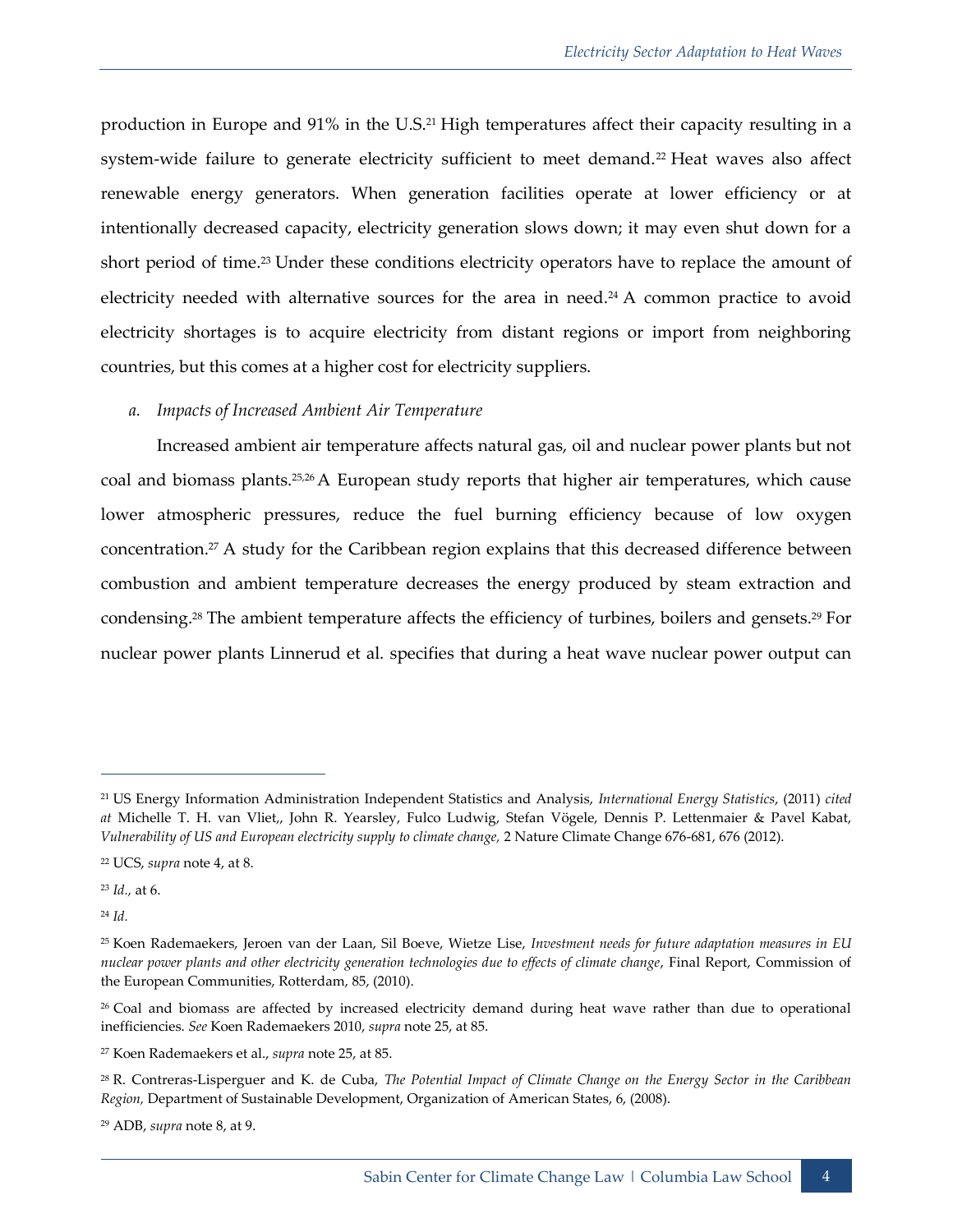be reduced by more than 2% per  $1.8^{\circ}F$  (1 $^{\circ}C$ ) rise in ambient air temperature due to physical constraints for cooling systems combined with environmental regulations. 30

Heat waves can also affect the generation capacity of hydroelectric power plants, solar and geothermal energy systems. <sup>31</sup> Hydropower generation may be decreased due to increased evaporation of water bodies; this effect may be amplified during a dry season or where water levels are otherwise low. But evaporation is more complicated as it is not solely attributable to heat waves; it also depends on meteorological conditions such as solar radiation, humidity and advection rates.<sup>32</sup> Photovoltaic (PV) generation capacity is negatively impacted by temperature,<sup>33</sup> as cell performance decreases and cooling is necessary above certain temperatures. <sup>34</sup> Pašičko research<sup>35</sup> found that for every 1.8°F (1°C) rise in temperature, cell's efficiency drops by 0.4% to 0.5% in relative terms<sup>36,37</sup> In PV the control system, the cables and the inverters are affected by high temperatures resulting in lower energy output and lower capacity of underground conductors.<sup>38</sup> Finally, geothermal energy production is affected similarly to fossil fuelled generation.<sup>39</sup> The

<sup>33</sup> DOE-PI, 2013 *supra* note 4, at 12.

<sup>30</sup> K. Linnerud, T.K. Mideksa, and G.S. Eskeland, *The Impact of Climate Change on Nuclear Power Supply*, 32 Energy Journal 1 149–168, 149, (2011).

<sup>31</sup> Edward Vine, *Adaptation of California's Electricity Sector to Climate Change,* 111 Climatic Change 75-99, 78, (2012).

<sup>32</sup> S. R. Bull, D. E. Bilello, J. Ekmann, M. J. Sale, and D. K. Schmalzer, Effects of Climate Change on Energy Production and Distribution chapter 3 *in the United States in Effects of Climate Change on Energy Production and Use in the United States*. A Report by the U.S. Climate Change Science Program and the subcommittee on Global change Research. Washington, DC, 67, (2007).

<sup>34</sup> Swapnil Dubey, Jatin Narotam Sarvaiya, Bharath Seshadri, *Temperature Dependent Photovoltaic (PV) Efficiency and Its*  Effect on PV Production in the World - A Review, 33 Energy Procedia 311-321, 311, (2013); David Meneses-Rodríguez, Paul P. Horley, Jesús González-Hernández, Yuri V. Vorobiev, Peter N. Gorley, *Photovoltaic Solar Cells Performance at Elevated Temperatures*, 78 Solar Energy Issue 2 243-250, 243, (2005).

<sup>&</sup>lt;sup>35</sup> This research was conducted for crystalline silicon based cells, a widely used technology, and for the climate of Mediterranean region.

<sup>&</sup>lt;sup>36</sup> R. Pašičko, *Impacts of Climate Change on Renewable Energy Sources in Croatia*, Joint ICTP-IAEA Workshop on Vulnerability of Electricity Systems to Climate Change and Extreme Events, UNDP Croatia, (2010) *cited at* Koen Rademaekers et al., *supra* note 25, at 140.

<sup>&</sup>lt;sup>37</sup> A research in performance of different PV module technologies reported that some perform outstandingly even under very high ambient temperatures *at* C. Protogeropoulos, I. Klonaris, C. Petrocheilos, I. Charitos, I. Martinac, *Performance Evaluation of Different PV Module Technologies in a Grid-Connected Pilot Project in Greece*, Paper presented at the 25nd European Photovoltaic Solar Energy Conference. Valencia, Spain. 6–10 September, (2010).

<sup>38</sup> ADB, *supra* note 8, at 29.

<sup>39</sup> R. Contreras -Lisperguer and K. de Cuba, *supra* note 28, at 13.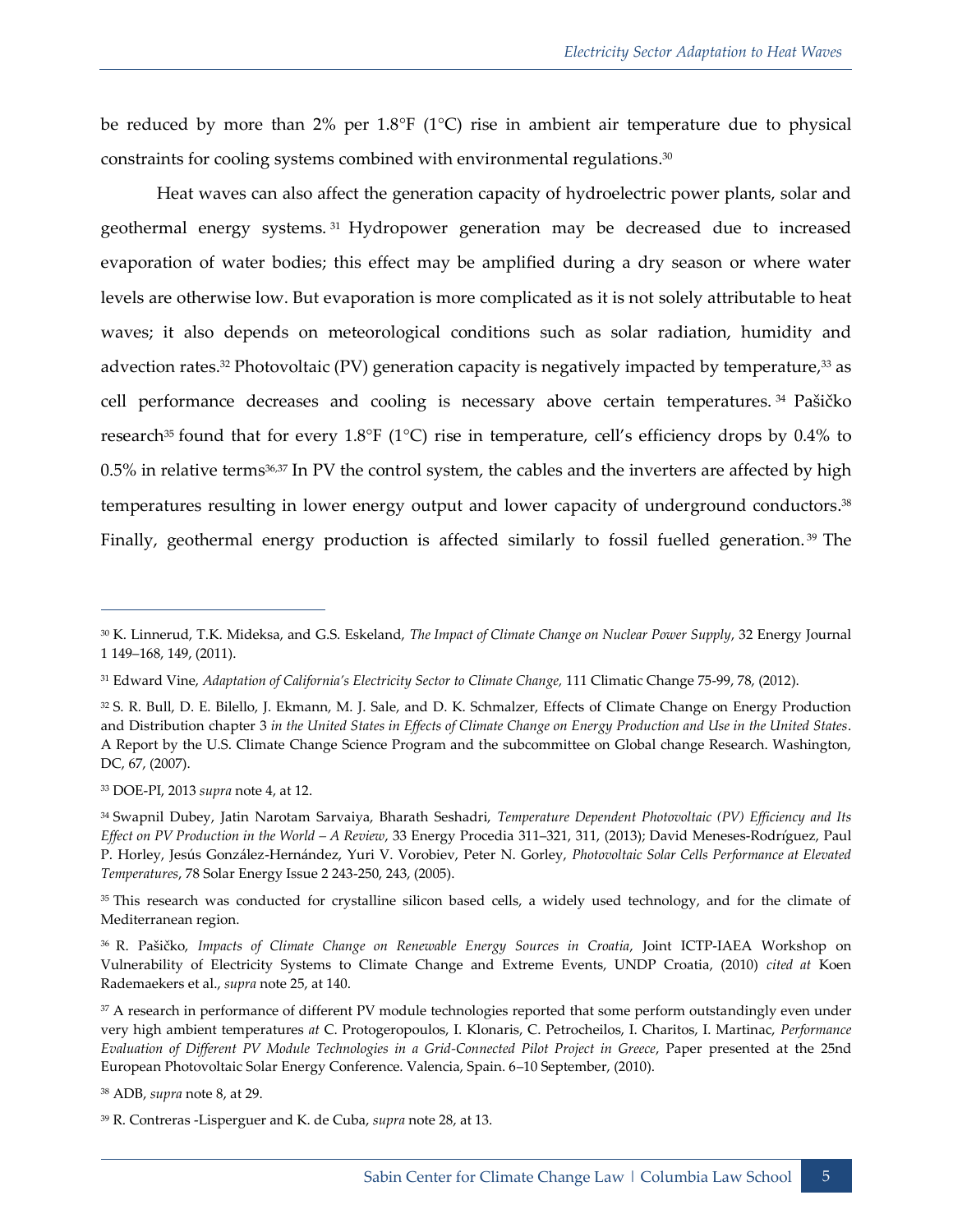efficiency of turbines and boilers drops when the difference between ambient temperature and combustion temperature decreases.<sup>40</sup>

#### *b. Impacts by Increased Water Temperature*

Higher water temperatures create cooling constraints and affect all fossil fuels, geothermal, biomass and nuclear power plants.<sup>41</sup>The electricity produced per unit of fuel is lower and high temperatures can also create unsafe conditions for the overall operation of a unit.<sup>42</sup> In nuclear power plants, Rademaekers et al. points out that there is 1% efficiency loss for every 9°F (5°C) in water temperature.<sup>43</sup> Van Vliet et al. states that fossil-fuelled and nuclear power plants that have once-through cooling systems are more vulnerable than the ones that recirculate the water using cooling towers. <sup>44</sup> Once-through plants withdraw water from water bodies in the vicinity and return them back usually at higher temperatures. Regulations on water temperature discharges require power plants to slow down operations and thus avoid fines and other penalties. <sup>45</sup> Nevertheless, during extreme heat waves the discharge of warmer water may be allowed for the sake of maintaining electricity supply, despite undeniably harmful impacts to the environment.<sup>46</sup>

#### **2.3.2 Impacts on Electricity Transmission and Distribution**

Grid systems obtain high voltage electricity from power plants and transmit it to neighboring, long distant or cross border substations. At substations, high voltage current alternates to low voltage current for distribution to local distribution grids.<sup>47</sup> The grid system is comprised mainly by overhead systems rather than underground for both transmission and distribution of electricity. This is usually due to lower costs in installation and maintenance but at

<sup>40</sup> *Id.*

<sup>41</sup> Koen Rademaekers et al., *supra* note 25, at 85; R. Contreras-Lisperguer and K. de Cuba, *supra* note 28, at 13.

<sup>42</sup> *Id.*; *UCS*, *supra* note 4, at 6.

<sup>43</sup> Koen Rademaekers et al., *supra* note 25, at 56.

<sup>44</sup> Michelle T. H. van Vliet et al., *supra* note 21, at 676.

<sup>45</sup> *Id*.

<sup>46</sup> DOE-PI, *supra* note 5, at 11.

<sup>47</sup> David M. Ward, *The effect of weather on grid systems and the reliability of electricity supply*, 121 Climatic Change 103-113, 103, (2013); Lawrence Berkeley National Laboratory, *Estimating Risk to California Energy Infrastructure From Projected Climate Change,* Jayant Sathaye, Larry Dale, Peter Larsen and Gary Fitts, Berkeley, CA, USA, 19, (2012).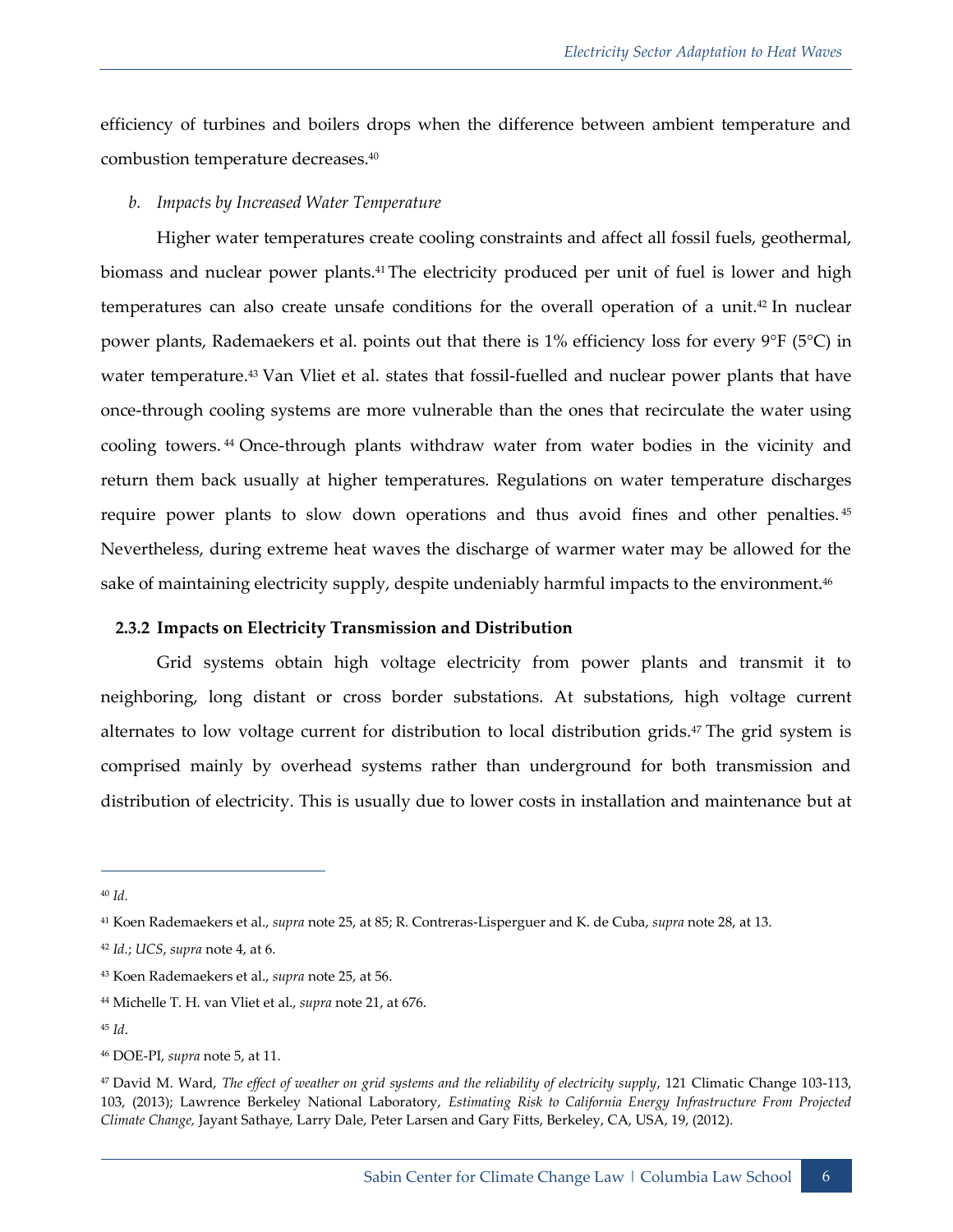the same time make them more susceptible to climate. <sup>48</sup> A heat wave-proof transmission and distribution system is fundamental for a reliable electricity supply. If a power plant fails to operate efficiently there are alternative solutions to cover the demand, but alternative grid routes are not usually available.<sup>49</sup>

Transmission and distribution systems, like generation facilities, lose efficiency in high temperatures.<sup>50</sup> High temperatures limit the power rating of transformers, underground cables and overhead lines.<sup>51</sup> It is possible that a system's operating capacity declines as the resistance of metals increases.<sup>52</sup> Larger transmission lines are usually surrounded by aluminum strands that expand with heat; as a consequence, the lines can hang lower, resulting in decreased flow.<sup>53</sup> The transformers' capacity declines 1% for every 1.8°F (1°C) and in copper lines for every 1.8°F (1°C) temperature increase the resistance increases 0.4%. Overall, network losses increase 1% for every 5.4°F (3°C); these increases occur in systems that already have initial losses of 8%.<sup>54</sup> Also, if lines hang low vegetation beneath could also be a threat as there is the risk of flashovers to vegetation.<sup>55</sup>

#### **2.3.3 Impacts by End Users**

End users have a significant role to play in power shortages. While heat waves occur demand for cooling increases, most commonly with an increase in the use of air conditioning. Electricity demand reaches its highest values and stresses the capacity of electricity generation and distribution systems. <sup>56</sup> The combination of low output from power plants and the increased

<sup>48</sup> Parsons-Brinkerhoff, *Electricity Transmission Costing Study*, Institution of Engineering & Technology, 2012 *Available at* http://www.theiet.org/factfiles/transmission-report.cfm?type=pdf.

<sup>49</sup> Koen Rademaekers et al., *supra* note 25, at 34.

<sup>50</sup> David M. Ward, *supra* note 47, at 106; Lawrence Berkeley National Laboratory, *supra* note 47, at 11 & 19.

<sup>51</sup> David M. Ward, 2013 *supra* note 47, at 107 & 110.

<sup>52</sup> Koen Rademaekers et al., *supra* note 25, at 35.

<sup>53</sup> Darryn McEvoy, Ifte Ahmed and Jane Mullett*, The impact of the 2009 Heat Wave on Melbourne's Critical Infrastructure*, 17 Local Environment 783-796, 787, (2012).

<sup>54</sup> Koen Rademaekers et al., *supra* note 25, at 35.

<sup>55</sup> David M. Ward, *supra* note 47, at 107.

<sup>56</sup> ADB, *supra* note 8, at xiii.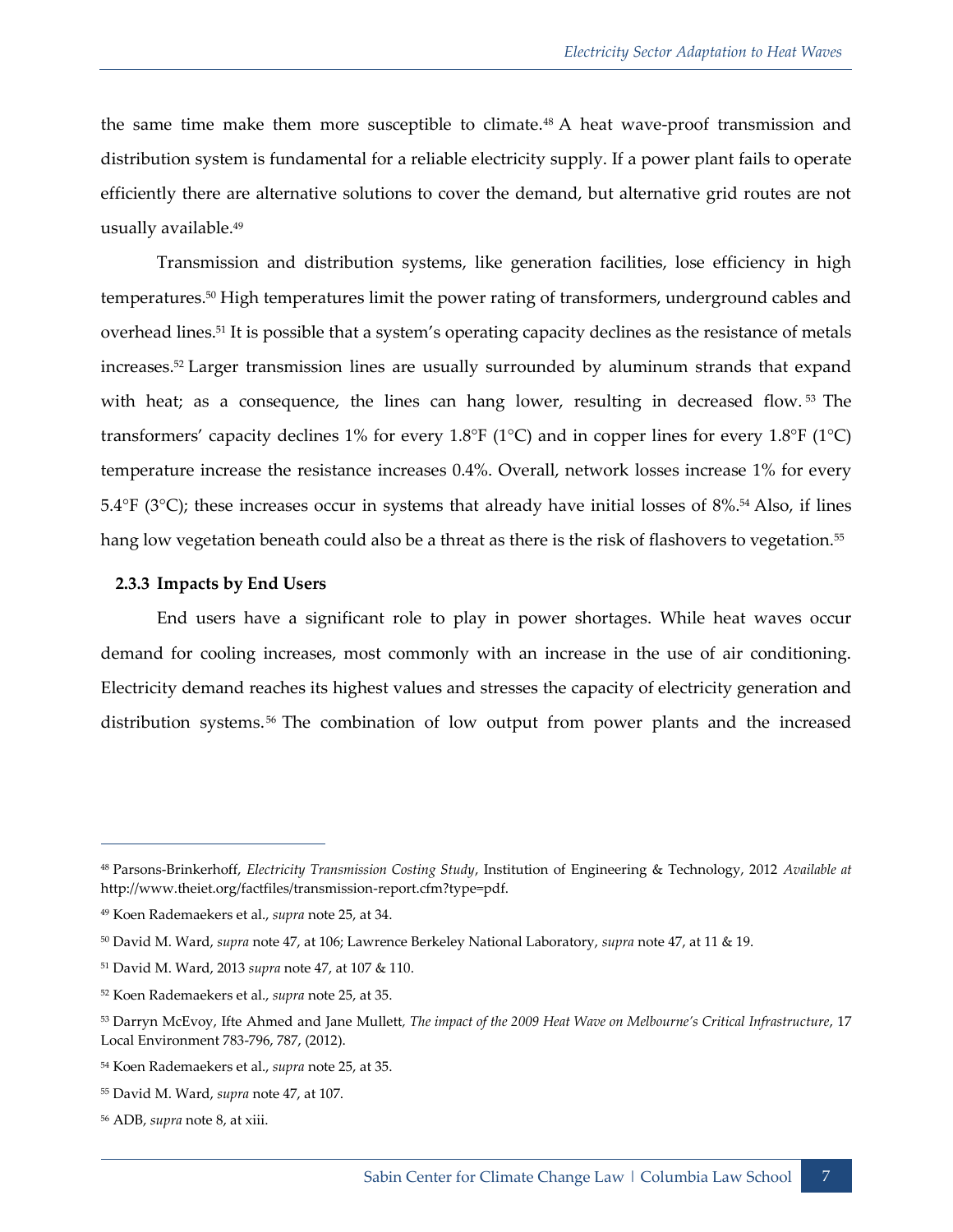demand exacerbates the situation and affects the overall reliability of the power systems, often resulting in brownouts or blackouts. 57

## **2.4 Post-2001 Case Studies**

The decade spanning from 2001 to 2010 has been characterized as the warmest decade since the beginning of meteorological records.<sup>58</sup> Many countries suffered one or more heat waves during that period, and more have done so in the four years since, with notable numbers of casualties, infrastructure failures and economic losses. During these events, generation, transmission and distribution systems failed to deliver electricity at demand, resulting in many rolling or unintentional blackouts. Blackouts combined with high temperatures intensified the impacts to vulnerable populations, especially in urban centers. This section examines some of the most noticeable incidents of heat wave-induced electricity system breakdown worldwide, with a particular focus on incidents in developed countries where electricity supply is well established. It also assesses the heat wave-preparedness and adaptation planning of each case. <sup>59</sup> The preparedness of each case study includes a mix of legislative, regulatory and energy specific measures, which are not geared particularly towards heat wave adaptation for the electricity sector, but nonetheless have positive impact for adaptation. Usually, GHG emission reduction goals and broader climate change planning drove these measures.

#### **2.4.1 France**

 $\overline{a}$ 

#### *a. Heat Wave Impacts*

France was severely affected by the heat waves of 2003, one of the worst heat waves in history, and 2006. In both events shortages in electricity were avoided. Nonetheless, these events

<sup>57</sup> G. Franco and A. Sanstad, *Climate change and electricity demand in California*, 87 Climatic Change 139-151, (2008) *cited at* Lawrence Berkeley National Laboratory, *supra* note 47, at 11.

<sup>58</sup> World Meteorological Organization [Hereinafter WMO], *The Global Climate 2001 - 2010 A Decade of Climate Extremes Summary Report*, Geneva, Switzerland, 3, (2013).

<sup>&</sup>lt;sup>59</sup> Criteria for case study selection were two: first, the heat wave affected regions to have had heat wave-induced problems to their electricity generation and supply and second, data availability primarily in English.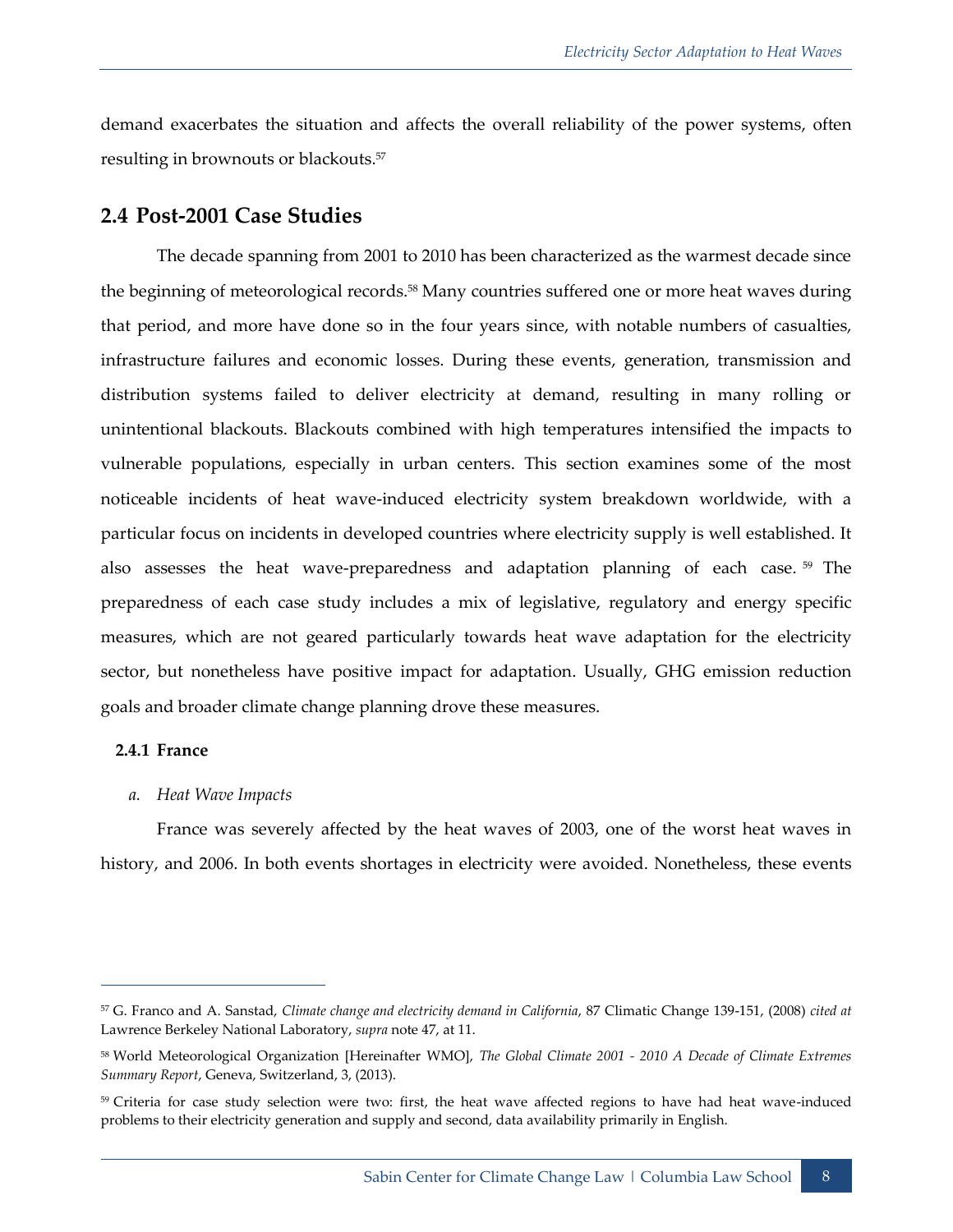highlight the threat that heat waves pose to future energy security and the particular susceptibility of the nuclear power sector to extreme heat events.<sup>60</sup>

 During the summer of 2003, Europe and specifically France experienced one of the hottest summers ever recorded with temperatures 20% to 30% higher than average mean temperatures for that period.<sup>61</sup> The maximum temperature recorded in France was 104°F ( $40^{\circ}$ C) and unusual high temperatures persisted for two weeks during August.<sup>62</sup> The low precipitation during July and high temperatures caused water deficits and made conditions even worse.<sup>63</sup> Between August 1 and 20, the country suffered approximately 14,800 casualties, according to a government report.<sup>64</sup> A combination of factors contributed to this excess mortality, mainly attributed to aging population, limited access to cool areas and lack of preparedness.<sup>65</sup>

Nineteen nuclear plants provide 80% of the country's electricity and they rely on water temperatures from natural water bodies to cool their reactors.<sup>66</sup> Fourteen out of the nineteen plants are located next to inland water bodies; the remaining five are by the sea.<sup>67</sup> During the heat wave, the rivers scored new highs in temperature and the power plant cooling process slowed down.<sup>68</sup> France had to lower its electricity generating capacity by 4,000 megawatts (MW), the equivalent of four nuclear power stations.<sup>69</sup> Seventeen reactors were

<sup>62</sup> *Id.*

 $\overline{a}$ 

<sup>63</sup> *Id.*

<sup>68</sup> The Guardian, *supra* note 66.

<sup>69</sup> *Id.*

<sup>60</sup> Marc Poumad`ere, Claire Mays, Sophie Le Mer, and Russell Blong, *The 2003 Heat Wave in France: Dangerous Climate Change Here and Now,* 25 Risk Analysis No.6 1483-1494, 1492, (2005).

<sup>61</sup> Jennie Cohen, *Heat Waves Throughout History*, Jun. 25 2013 *Available at* http://www.history.com/news/history-lists/heatwaves-throughout-history; United Nations Environment Programme [Hereinafter UNEP], *Impacts of summer 2003 heat wave in Europe*, 1, (2004).

<sup>64</sup> P. Pirard, S. Vandentorren, M. Pascal, K. Laaidi, A. Le Tertre, S. Cassadou, M. Ledrans, *Summary Of The Mortality Impact Assessment Of The 2003 Heat Wave In France*, Eurosurveillance, Volume 10, Issue 7, (2005).

<sup>65</sup> Jennie Cohen *supra* note 61.

<sup>66</sup> The Guardian, *Heatwave hits French power production*, Aug. 12 2003 *Available at* http://www.theguardian.com/world/2003/aug/12/france.nuclear.

<sup>67</sup> The New Republic, *Can Nuclear Power Take The Heat?*, Jul. 7 2009, *Available at* http://www.newrepublic.com/blog/thevine/can-nuclear-power-take-the-heat.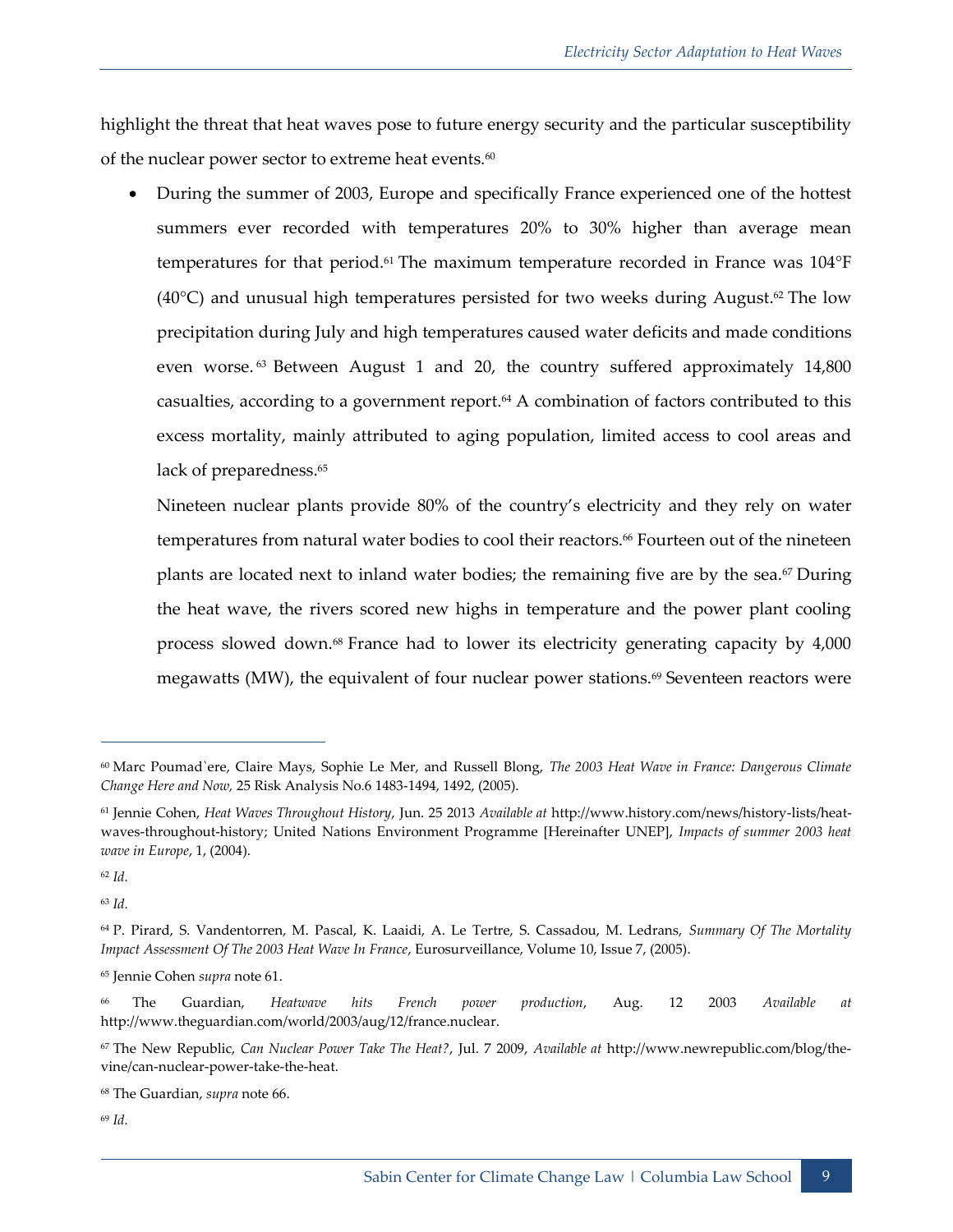forced to shut down or reduce their production due to water withdrawal and discharge restrictions.<sup>70</sup> In total, during the whole summer nuclear power reduction was 5.3 terawatthours (TWh). <sup>71</sup> The nuclear safety authority allowed water discharges of 86°F (30°C), far higher than the standard limit of  $75.2^{\circ}F (24^{\circ}C)$ .<sup>72</sup> The electricity supply in the country did not experience any shortages even though demand increased. But Electricity of France (EDF), a key European electricity producer, had to halve the exporting volume to Switzerland, Britain, Italy, Belgium, and Spain during peak hours.<sup>73</sup>

- In July 2006, France experienced the second most severe heat wave in recorded history. Minimum and maximum temperatures observed were lower than those of August 2003 heat wave, but July was the warmest month of July since 1950 in the country. Mortality rates were much lower this time but the electricity sector was again affected.74The Nuclear Safety Authority (ASN) authorized nuclear plants to discharge warmer water to rivers and, unlike 2003, power was imported in order to avoid shortages.<sup>75</sup>
- *b. Heat Wave Preparedness*

The French government initiated climate change adaptation actions by establishing a National Observatory for the Effects of Global Warming (ONERC) in 2001.<sup>76</sup> In 2006, the government adopted the first National Adaptation Strategy, which is a set of 84 actions and 230 measures.<sup>77</sup> The adaptation plan was published on July 20, 2011 and during these past years more

<sup>70</sup> ADB, *supra* note 8, at 15.

<sup>71</sup> N. Kopytko & J. Perkins, *Climate Change, Nuclear Power, and the Adaptation-Mitigation Dilemma*. 39 Energy Policy 1 318- 333, 322, (2010).

<sup>72</sup> The Guardian, *supra* note 66; Joe Romm, *France imports UK electricity as summer heatwave puts a third of its nukes out of action, Climate Progress,* Jul. 6 2009 *Available at* http://thinkprogress.org/climate/2009/07/06/204331/france-imports-ukelectricity-summer-heatwave-puts-nuclear-power-plants-out-of-action/.

<sup>73</sup> The Guardian, *supra* note 66; UNEP, *supra* note 61, at 3.

<sup>74</sup> Mathilde Pascal, Alain Le Tertre and Abdessattar Saoudi, *Quantification of the heat wave effect on mortality in nine French cities during summer 2006*, PLOS Currents Disasters, (2012).

<sup>75</sup> Juliette Jowit and Javier Espinoza, *Heatwave shuts down nuclear power plants*, The Guardian, Jul. 29 2006 *Available at* http://www.theguardian.com/environment/2006/jul/30/energy.weather.

<sup>76</sup> Ministry of Ecology, Sustainable Development, Transport and Housing, *French National Climate Change Impact*  Adaptation Plan 2011 - 2015, Direction générale de l'Énergie et du Climat, Arche Nord, La Défense cedex, 7, (2011).

<sup>77</sup> *Id.,* at 15.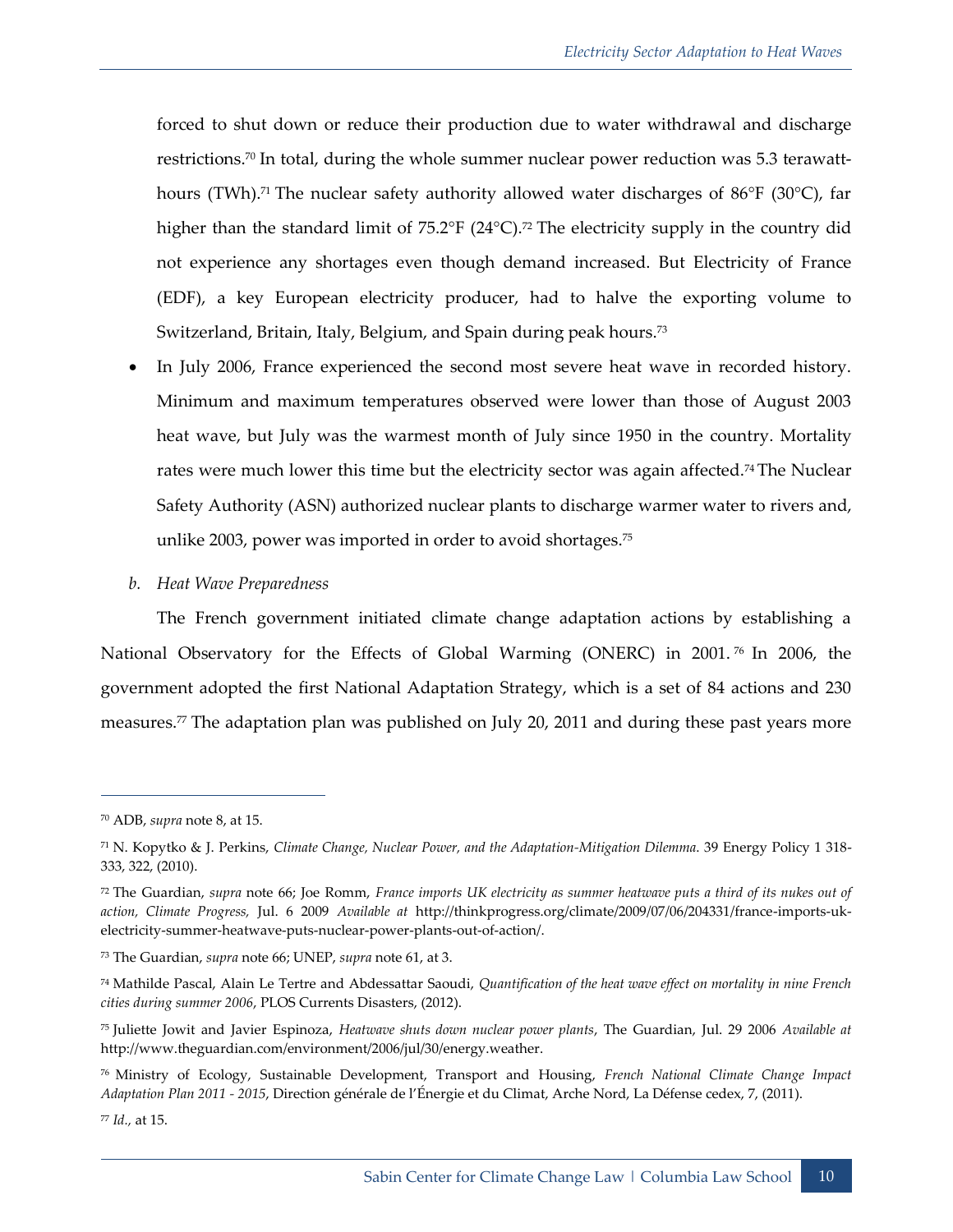than 90% of identified actions have started and some have already been completed.<sup>78</sup> The horizon of implementation is 2011 to 2015.<sup>79</sup> For the energy sector and industry the adaptation plan develops four main actions:

- 1. *Manage the emergence of peaks in summer energy consumption via an electrical capacity obligation mechanism.*
- 2. *Promote the use of more efficient cooling equipment (air conditioning) or equipment using renewable or recoverable energy.*
- 3. *Make all hydrogeological and climate data available.*
- 4. *Integrate climate change into the monitoring indicators of the Water Framework Directive. 80*

Since 2006, the government has initiated Energy Saving Certificates (ESC), otherwise named "White Certificates," a scheme that imposes obligations on energy suppliers for energy efficiency, replacement of energy-intensive cooling equipment and the promotion of renewable energy sources with planning that considers the projected climate change for 2030 and 2050.<sup>81</sup> The adaptation plan also initiated the "Heating Fund". This is available for financing renewable or recoverable energy projects that alleviate the grid during extreme events and it is responsible for keeping renewable energy prices lower than conventional energy sources for the users.<sup>82</sup>

At the regional level the Regional Climate, Air and Energy Programs (SRCAE) and the Regional Climate-Energy Plans (PCET) are responsible for developing climate change planning in accordance with the provisions of Law 2010-788, enacted on July 12, 2010. <sup>83</sup> PCETs are mandatory for authorities covering more than 50,000 inhabitants and voluntary for authorities covering less

<sup>78</sup> European Commission and European Environmental Agency [Hereinafter EC and EEA], *European Climate Adaptation Platform - France,* Climate-Adapt, 2014 *Available at* http://climate-adapt.eea.europa.eu/countries/france.

<sup>79</sup> Ministry of Ecology, Sustainable Development, Transport and Housing, *supra* note 76, at 6.

<sup>80</sup> Framework Water Directive (2000/60/EC) commits European Union members to achieve good qualitative and quantitative status of all water bodies by 2015.

<sup>81</sup> *Id.,* at 38 & 39; Organisation for Economic Co-operation and Development and International Energy Agency [Hereinafter OECD and IEA], *Policies of IEA Countries, France 2009 Review*, 44, 2010 *Available at* [http://www.iea.org/publications/freepublications/publication/france2009.pdf.](http://www.iea.org/publications/freepublications/publication/france2009.pdf)

 $82$  Ministry of Ecology, Sustainable Development and Energy, Le fonds chaleur (The heat fund), France, Sep. 4 2014 *Available at* http://www.developpement-durable.gouv.fr/Presentation-generale,25027.html; Ministry of Ecology, Sustainable Development, Transport and Housing, *supra* note 76, at 38.

<sup>83</sup> EC and EEA, *supra* note 78.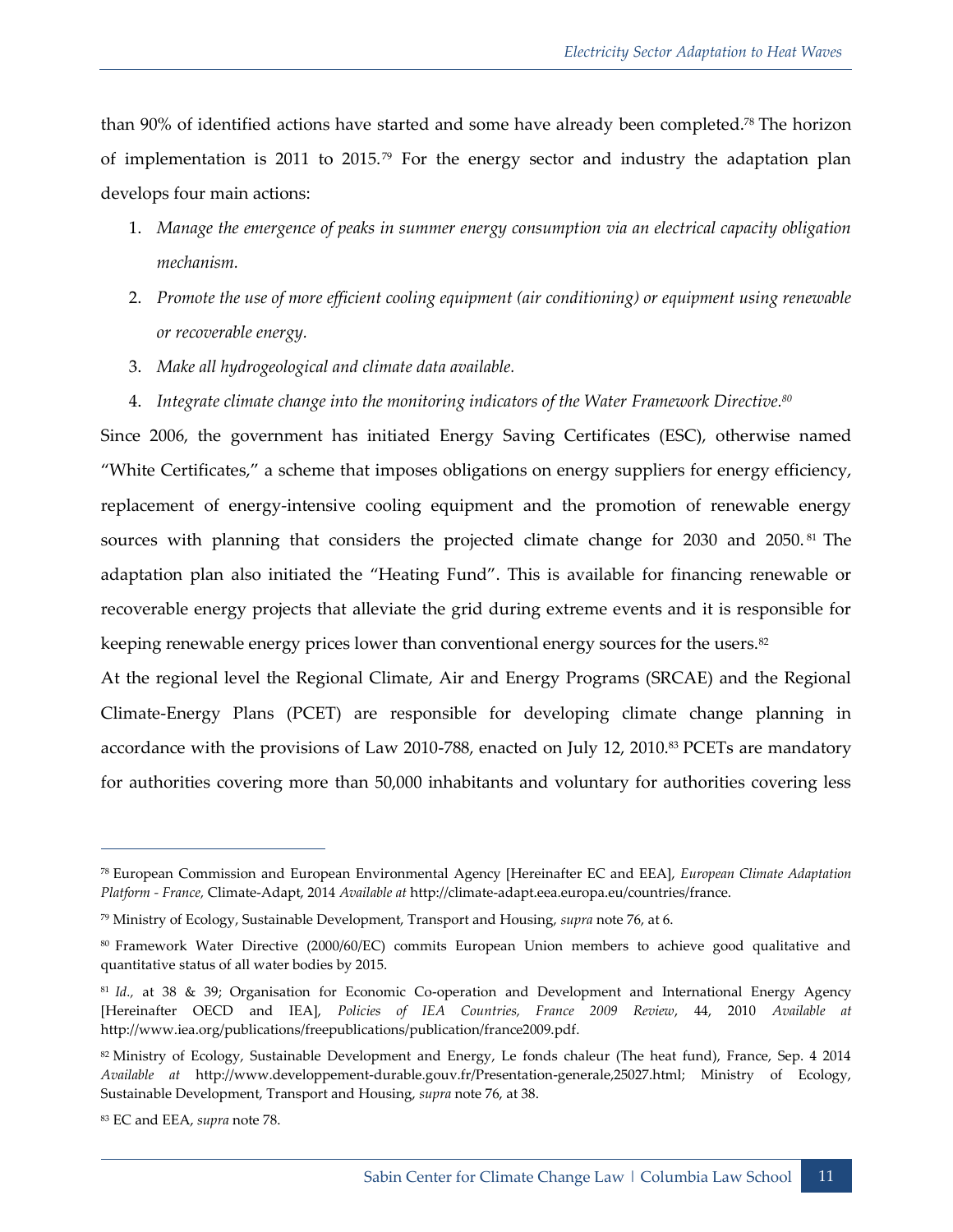population.<sup>84</sup> Five hundred authorities are obliged to develop the plans and 200 smaller authorities have agreed to develop them voluntarily.<sup>85</sup> The plans are compatible with national and European commitments and aim to reduce GHG emissions, improve air quality and develop actions for climate change adaptation. <sup>86</sup> The regional authorities together with local stakeholders are responsible to develop SRCAE and they are obliged to pass them through a public consultation stage before they get finalized.<sup>87</sup>

Other related actions have also been initiated for the residential and the tertiary sector in order to increase energy efficiency.<sup>88</sup> A new thermal regulation RT 2012 established in January 2013 sets new limits on energy consumption in new buildings.<sup>89</sup> According to RT 2012, from 2020 new buildings should be positive energy, producing more energy from renewables than they consume.<sup>90</sup> The use of low carbon energy will benefit the electricity sector.<sup>91</sup> Cross-sectoral measures promote the development of renewable energy sources with several instruments including tax credits for individuals to invest in renewable energy equipment (measures extended until 2015), consumer financing measures in favor of renewable energy sources and regulatory measures.<sup>92</sup>

In 2004, the ASN recommended additional actions for mitigating the magnitude of future heat waves including plant ventilation, air conditioning, optimised monitoring and alert systems.<sup>93</sup> EDF after the 2003 experience also put forward several provisions. They installed a weather

- <sup>89</sup> *Id.,* at 12.
- <sup>90</sup> *Id.,* at 12.
- <sup>91</sup> *Id.*, at 12.
- <sup>92</sup> *Id*., at 13*.*

<sup>84</sup> French Environment and Energy Management Agency [Hereinafter ADEME], *Memorandum on Action: Good practices to be shared in the run-up to Rio +20, Territorial Energy & Climate Plans (TECP) Focus on local territories, Paris.* 

<sup>85</sup> Ministry of Ecology, Sustainable Development and Energy, *The Sixth National Communication of France to the United Nations Framework Convention on Climate Change*, Direction générale de l'Énergie et du Climat, Arche Nord, La Défense cedex 16, (2013).

<sup>86</sup> *Id.,* at 16.

<sup>87</sup> *Id.,* at 16.

<sup>88</sup> *Id.,* at 11*.*

<sup>93</sup> Marc Poumad`ere, Claire Mays, Sophie Le Mer, and Russell Blong, *The 2003 Heat Wave in France: Dangerous Climate Change Here and Now,* 25 Risk Analysis No.6 1483-1494, 1492, (2005).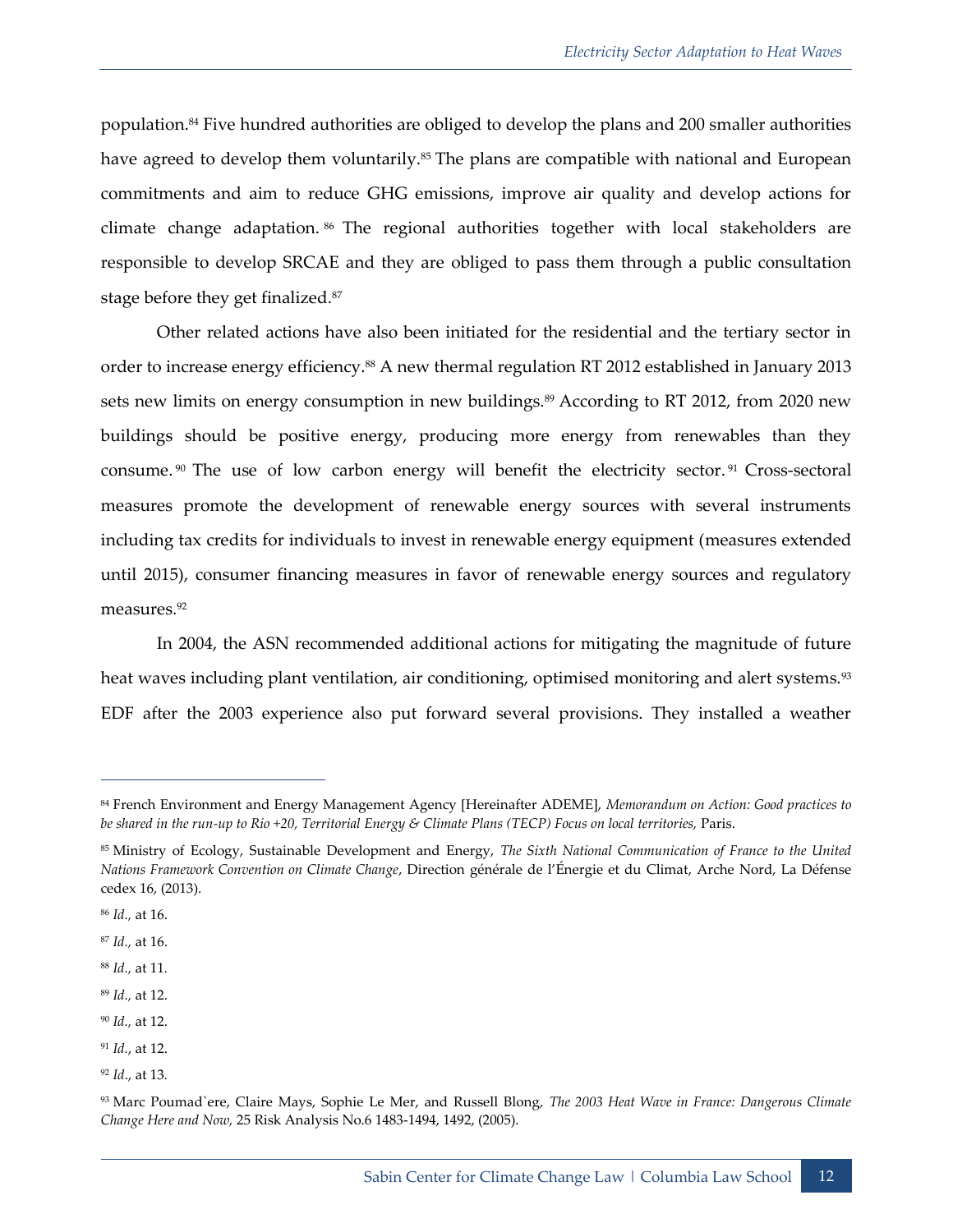warning system where warning levels apply to site-specific features of technical characteristics, organizational structures and regulations. <sup>94</sup> EDF also took actions to identify which facilities operated in low safety margins in order to make alternations considering increased air and water temperatures. For this reason they conducted impact analysis for identifying possible hazards.<sup>95</sup> In 2004, Electricity Transmission Network began publishing daily, summer, annual and ten-year electricity demand forecasts to ensure balance in supply-demand and provide the essential information for decisions makers.<sup>96</sup>

#### **2.4.2 California**

#### *a. Heat Wave Impacts*

Beginning in 2001, the State of California experienced a series of heat waves that culminated in the second half of July 2006 in a two-week long heat wave.<sup>97</sup> The increased need for air conditioning drove electricity consumption up in the state. <sup>98</sup> Many heat waves have followed since, with demand ever increasing and electricity end users suffering power failures in most cases. The most profound electricity-related impacts were noted on 2010.

• In July 2002 there was an all-time single day electricity record of 52,863 MW. Average demand during that summer was between 40,000 MW to 45,000 MW for the whole state. The heat wave affected the electricity supply and many regions were without power for periods ranging from hours to days.<sup>99</sup>

<sup>94</sup> G. Thuma, J. Rodriguez, F. Bigot, Y. Guigueno, *Experience with the Influence of Both High Summer Air and Cooling Water Temperatures and Low River Levels on the Safety and Availability of German and French NPP*, EUROSAFE forum 2004: Learning from experience - A cornerstone of nuclear safety, INIS Collection, 4, (2004).

<sup>95</sup> *Id.,* at 6.

<sup>96</sup> éseau de Transport d'Electricité [Hereinafter TE], *France's Power Supply Guaranteed in the Event Of A Heatwave This Summer*, Press Release , (2014).

<sup>97</sup> California Climate Change Center, *Our Changing Climate 2012: Vulnerability & Adaptation to the Increasing Risks from Climate Change in California,* A Summary Report on the Third Assessment, California, 2, (2012).

<sup>98</sup> California Global Warming Solutions Act of 2006 AB 32; Edward Vine, *supra* note 31, at 76.

<sup>99</sup> Edward Vine, *supra* note 30, at 77.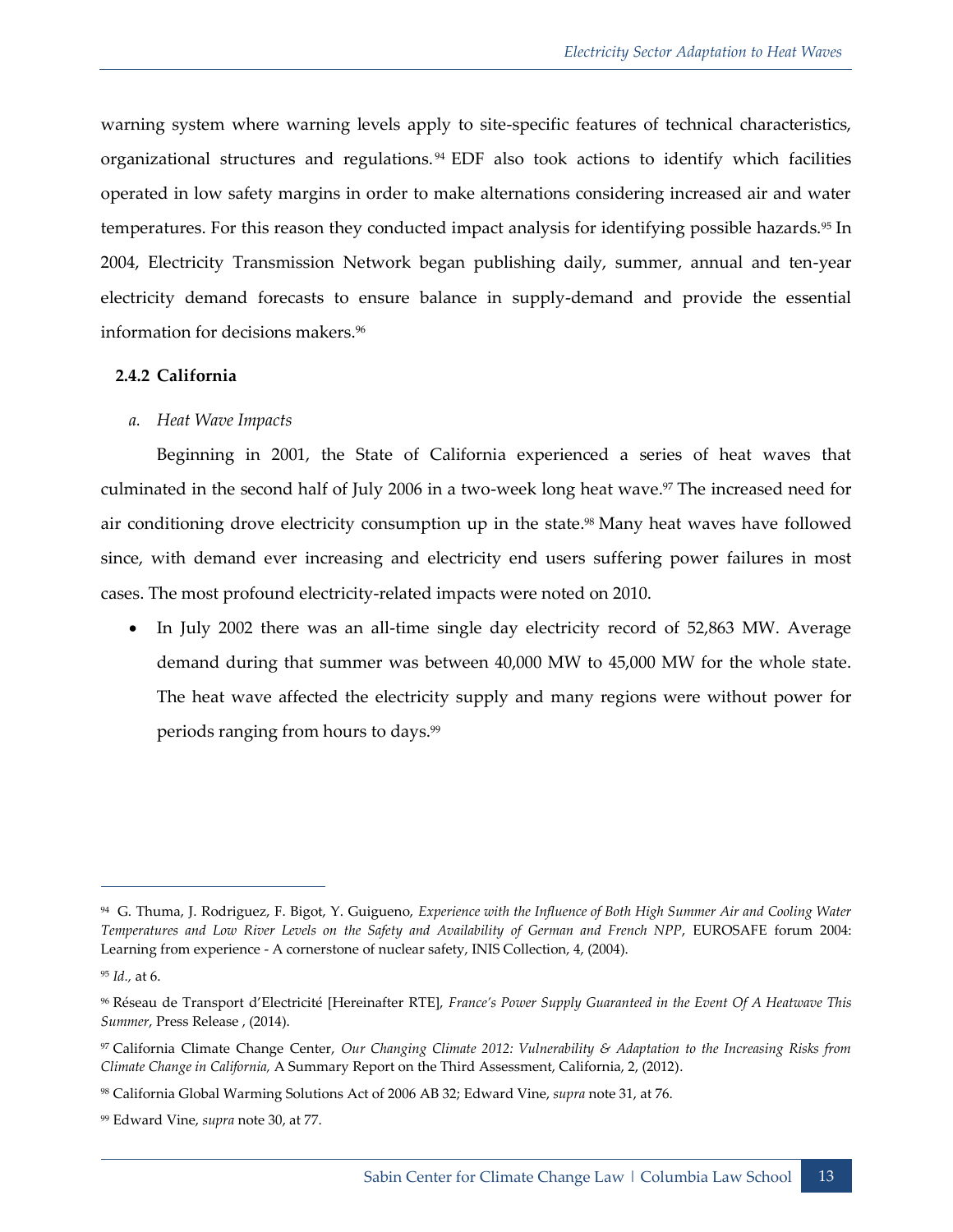- In July 2006, in a two-week event, temperatures soared during the day and remained high at night, accompanied by consistently high humidity levels.<sup>100</sup> The event was characterized as the biggest heat wave recorded between the years 1948 and 2006 for the region. <sup>101</sup> Statewide the estimated heat related deaths were 650.<sup>102</sup> The excess visits in the emergency department were 16,166 and excess hospitalizations were 1,182 during the heat wave.<sup>103</sup> Pacific Gas and Electric Company (PG&E), the biggest power company in California, reported that heavy electricity use and ambient temperature heated the transformers and they failed to cool; this in turn tripped circuit breakers, broke fuses and burned the insulation, causing short circuits inside the transformers.<sup>104</sup> In Los Angeles Department of Water and Power service territory, more than 80,000 people were left without electricity for several days and 860 transformers were malfunctioning or stopped operating. <sup>105</sup> In the north of the state, 1.2 million PG&E customers experienced electricity shortages when 1,150 distribution line transformers failed to cool down and stopped operating.<sup>106</sup>
- In September 2007, southern California experienced a week of high temperatures, with the death toll from heat-related causes surpassing 20.<sup>107</sup> On two separate days Los Angeles

<sup>100</sup> Alexander Gershunov, Zane Johnston, Helene G. Margolis and Kristen Guirguis, *2006 California Heat Wave High Death Toll: Insights Gained from Coroner's Reports and Meteorological Characteristics of Event*, 31 Geography Research Forum 6-31, 6, (2011).

<sup>101</sup> Alexander Gershunov and Daniel Cayan, *Recent Increase in California Heat Waves: July 2006 and the Last Six Decades, Climate*, Prepared For: Public Interest Energy Research Program California Energy Commission, Atmospheric Science and Physical Oceanography, Scripps Institution of Oceanography University of California, San Diego, vii, (2009).

<sup>102</sup> Heat Adaptation Workgroup, *Preparing California for Extreme Heat: Guidance and Recommendations*, California, 2, (2013).

<sup>103</sup> K. Knowlton, M. Rotkin-Ellman, G. King, H.G. Margolis, D.Smith, G. Solomon, R. Trent and P. English, *The 2006 California heat wave: Impacts on hospitalizations and emergency department visits*, 117 Environmental Health Perspectives 61- 67, (2009).

<sup>104</sup> Edward Vine, *supra* note 31, at 84.

<sup>105</sup> Sharon Bernstein, *DWP Scrambles to Gauge Power Needs Before the Next Heat Wave*, Los Angeles Times, Aug. 9 2006 *Available at* http://articles.latimes.com/2006/aug/09/local/me-dwp9.

<sup>106</sup> Rick Jurgens, *Outages Identify PG&E's Limits: After Heat Wave Caused 1.2 Million Customers to Lose Power, Experts Assess Utility's Vulnerabilities,* Contra Costa Times (Walnut Creek, CA), Jul. 30 2006 *Available at*  http://www.highbeam.com/doc/1G1-148827202.html; Scott DiSavino, *California Power Grid Survives Heat Wave, Nuclear Outage,* Chicago Tribune, Jul. 3 2013 *Available at* http://articles.chicagotribune.com/2013-07-03/news/sns-rt-utilitiescaliforniaheatwave-20130701\_1\_grid-operator-power-grid-california-iso.

<sup>107</sup> Jennifer Steinhauer, *California Heat Wave Ends With a Death Toll Near 25*, The New York Times, Sep. 7 2007 *Available at* http://www.nytimes.com/2007/09/07/us/07heat.html?\_r=1&.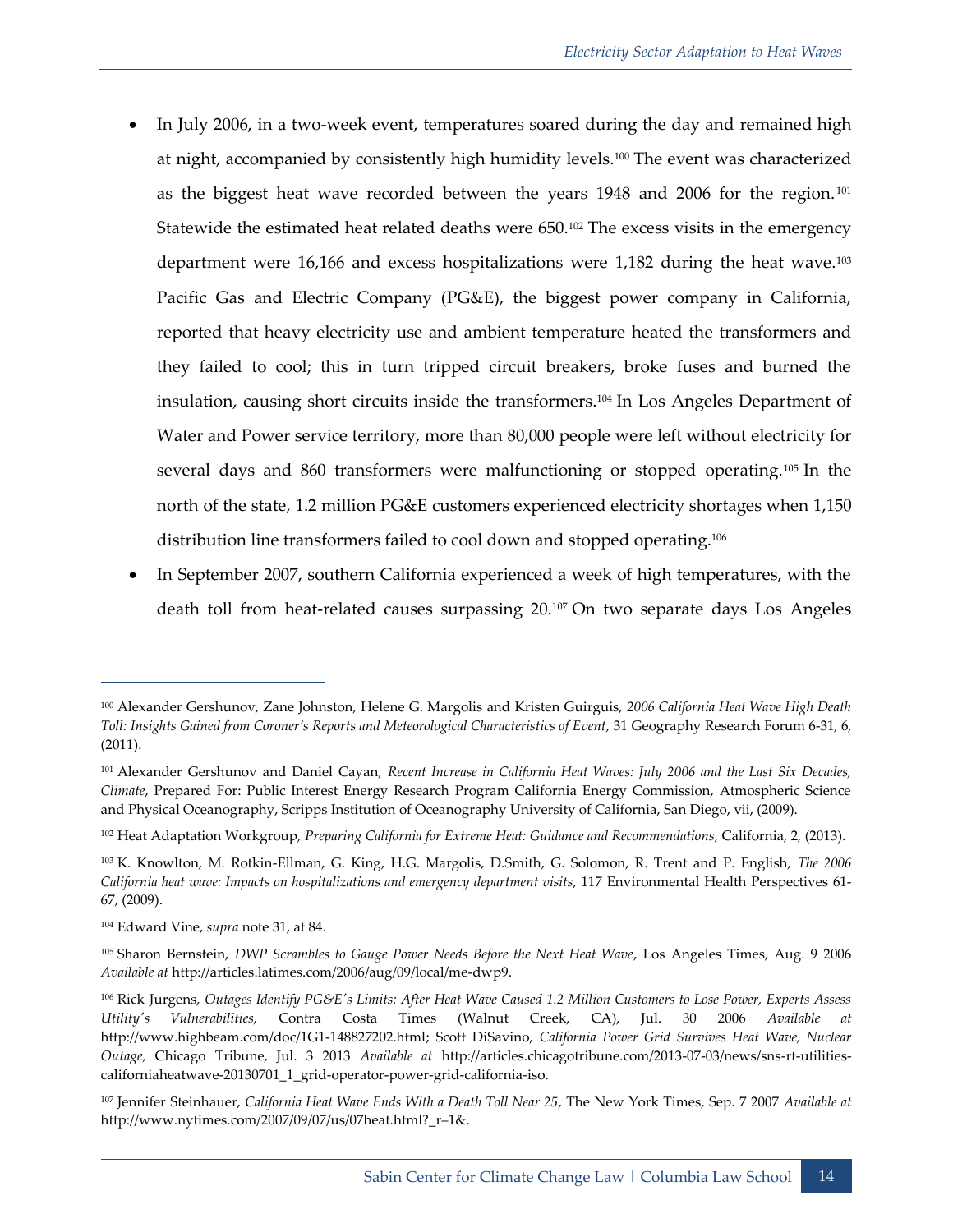recorded a high temperature of 112°F (44.4°C). <sup>108</sup> Southern California Edison officials announced that 20,000 customers were left without electricity in Los Angeles, Ventura, Orange, Riverside and San Bernardino Counties. 109

- In June 2008, southern California experienced a week-long heat wave, with maximum daily temperatures exceeding 100°F degrees (37.7°C).<sup>110</sup> San Jose reached 95°F (35°C), San Diego 105°F (40.6°C), Burbank and San Luis Obispo 107°F (41.7°C).<sup>111</sup> Los Angeles County had prepared 42 cooling centers during the day and warned all citizens to take precautions.<sup>112</sup> In Los Angeles city electricity consumption reached 5,854 MW, an all time record for the month of June. Many electricity disruptions occurred and 8,000 customers experienced blackouts that in some cases lasted more than a day.<sup>113</sup>
- In September 2010, an all-time record high temperature of 113°F (45°C) was recorded in downtown Los Angeles.<sup>114</sup> More than 30,000 Southern California Edison customers and 5,400 Los Angeles Department of Water and Power costumers experienced power cuts during the heat wave caused by the high electricity demand. 115
- In mid-September 2014, temperatures reached 102°F (38.9°C)in down town Los Angeles.<sup>116</sup> The electricity demand for the whole state was 45,090 MW, which was the highest of the year and in Los Angeles city the Los Angeles Department of Water and Power reported

<sup>108</sup> *Id.*

<sup>109</sup> The New York Times, *California: A Weeklong Heat Wave*, Sep. 4 2007 *Available at* http://www.nytimes.com/2007/09/04/us/04brfs-AWEEKLONGHEA\_BRF.html?fta=y.

<sup>110</sup> USA Today, *Relief in sight from California heat wave*, Jun. 22 2008 *Available at* http://usatoday30.usatoday.com/news/nation/2008-06-21-2589594867\_x.htm.

<sup>111</sup> *Id.*

<sup>112</sup> Allison Hoffman, *Heat Wave Continues to Blister SoCal*, USA Today, Jun. 20 2008 *Available at*  http://usatoday30.usatoday.com/weather/news/2008-06-19-socal-heat-wave\_N.htm.

<sup>113</sup> USA Today, *supra* note 110.

<sup>114</sup> John Antczak, *Los Angeles Heat Wave Bakes At Record 113 Degrees*, HUFF POST, Los Angeles, updated post May 25 2011 *Available at* http://www.huffingtonpost.com/2010/09/27/los-angeles-heat-wave-bak\_n\_740936.html*.* 

<sup>115</sup> *Id.*

<sup>116</sup> Joseph Serna, *Power grid groans, blackouts roll through L.A. area as heat wave nears pea*k, Los Angeles Times, Sep. 16 2014 *Available at* http://www.latimes.com/local/lanow/la-me-ln-ladwp-power-demand-heat-wave-20140916-story.html.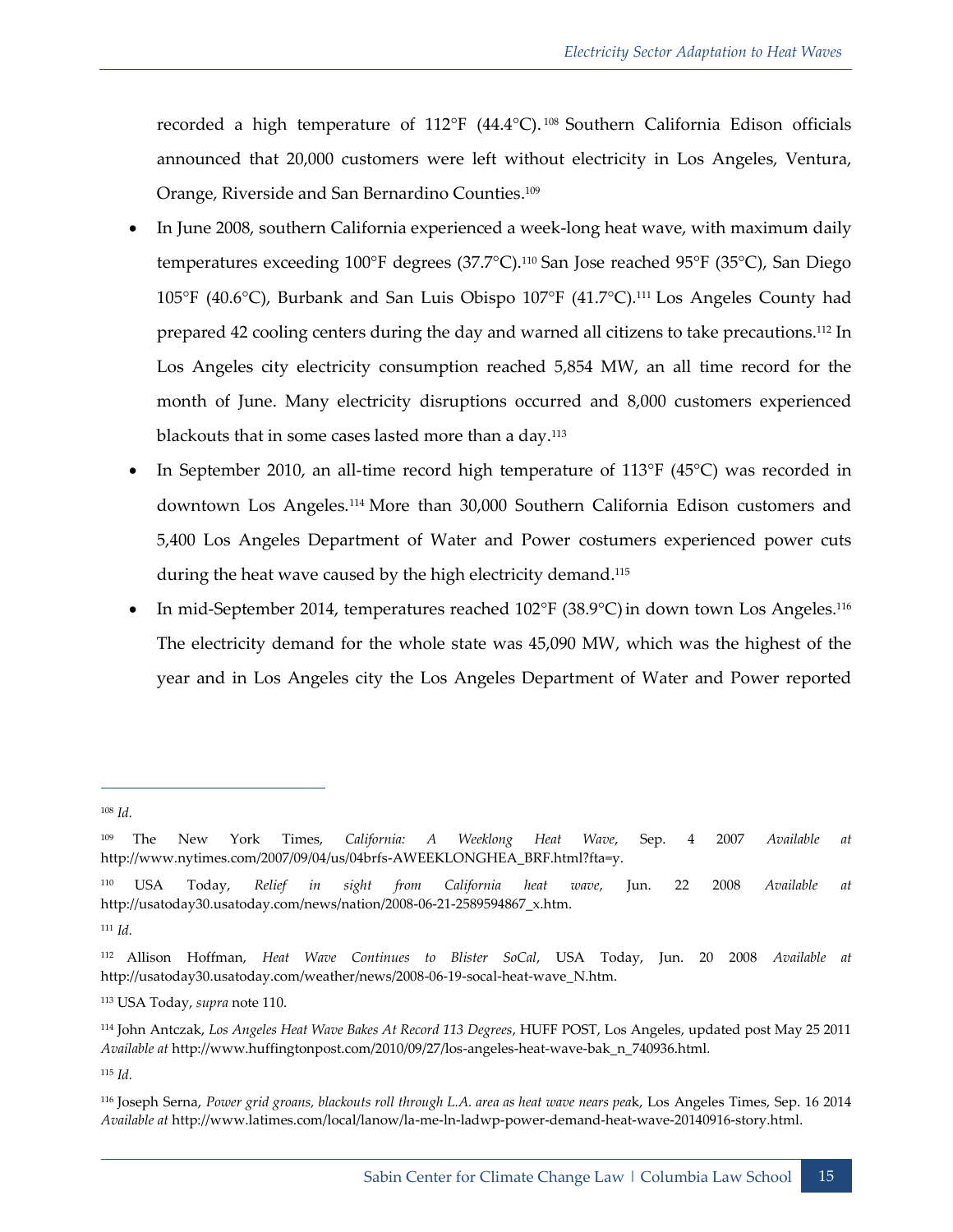that the demand was 6,196 MW higher than the highest demand in 2010 of 6,177MW.<sup>117</sup> In Los Feliz and Hollywood, 3,300 customers experienced intermittent blackouts.<sup>118</sup>

*b. Heat Wave Preparedness*

California has sought to address climate change through the California Global Warming Solutions Act of 2006, Assembly Bill (AB) 32.<sup>119</sup> This law established reductions of GHG emissions to the 1990 limits by 2020. <sup>120</sup> In 2002, the State of California introduced the Renewables Portfolio Standard (RPS) Program articulated by the Senate Bill (SB) 1078 which aims to increase the share of renewables in the electricity mix to 20% of retail sales by 2017.<sup>121</sup> In 2003 the Integrated Energy Policy Report suggested 20% by 2010 and the update of 2004 increased the target to 33% by 2020.<sup>122</sup> In 2011, the 33% target was codified (SB X1-2) and applied to all electricity retailers, publicly owned utilities, investor-owned utilities, electricity service providers, and community choice aggregators.<sup>123</sup> The California Public Utilities Commission (CPUC) and the California Energy Commission (CEC) together implement the RPS program. <sup>124</sup> The CEC also assists local governments in developing energy assurance plans within the framework of the California Local Energy Assurance Planning (CaLEAP) program.<sup>125</sup> CaLEAP's target is to prepare plans that ensure key assets are resilient to disaster events and secure reliable energy supply. <sup>126</sup> On the other hand,

<sup>122</sup> *Id.* 

<sup>117</sup> *Id.*; Bloomberg, *Los Angeles Power Jumps as Heat Wave Boosts Demand to Record*, Sep. 16 2014 *Available at* http://www.bloomberg.com/news/2014-09-16/los-angeles-power-jumps-as-heat-wave-boosts-demand-to-record.html.

<sup>118</sup> Joseph Serna, *supra* note 116; Ann Carlson, *Los Angeles Heat Waves, Electricity Use and Climate Change*, Legal Planet UCLA Law, Sep. 16, 2014 *Available at* http://legal-planet.org/2014/09/16/los-angeles-heat-waves-electricity-use-andclimate-change/.

<sup>119</sup> Edward Vine, *supra* note 31, at 75.

<sup>120</sup> *Id.*; U.S. Department of State, *the Sixth National Communication of the United States of America*, U.S. Climate Action Report 2014 under the United Nations Framework Convention on Climate Change, Washington, Chapter 4 Policies and Measures, 129, 2014.

<sup>121</sup> California Energy Commission, California Renewable Energy Overview and Programs, 2014 *Available at* http://www.energy.ca.gov/renewables/.

<sup>123</sup> *Id.* 

<sup>124</sup> California Public Utilities Commission, *RPS Program Overview*, 2013 *Available at*  http://www.cpuc.ca.gov/PUC/energy/Renewables/overview.htm.

<sup>125</sup> California Local Energy Assurance Planning, 2014 *Available at* http://www.caleap.org

<sup>126</sup> *Id.*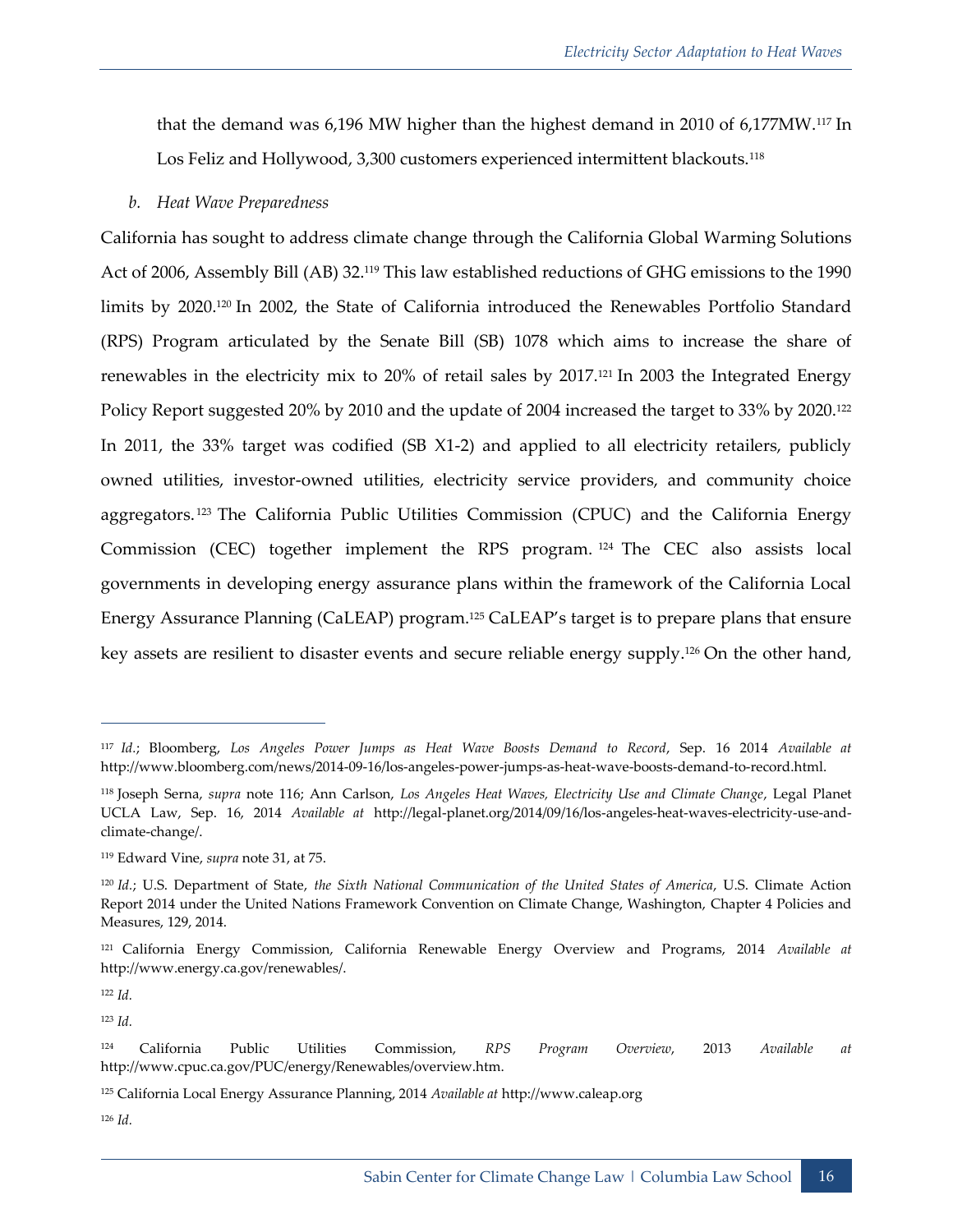the SB 1368 of 2006 might be a challenge for peak electricity demand during heat waves.<sup>127</sup> This bill limits California's electricity imports from other states generated by non-clean energy in an effort to reduce GHG emissions.<sup>128</sup> During a heat wave back-up electricity from fossil fuelled sources will not be a solution.<sup>129</sup>

In 2009, the California Climate Adaptation Strategy was directed by Executive Order S-13- 08 and prepared by five state agencies and nine departments.<sup>130</sup> The Climate Adaptation Strategy has three relevant key strategies for the energy sector that develop in six near-term and long-term actions. CEC and several other agencies have the responsibility to implement those actions.

- *1. Increase energy efficiency efforts in climate vulnerable areas.*
	- *a. Meet the energy efficiency goals outlined in AB 32 scoping plan.*
	- *b. Facilitate access to local, decentralized renewable resources.*
- *2. Assess environmental impacts from climate change in siting and re-licensing of new energy facilities.*
	- *a. Assess power plants vulnerable to climate impacts, and recommend reasonable adaptation measures.*
	- *b. Encourage expansion of renewable energy resources.*
	- *c. Assess the impacts of climate change on energy infrastructure.*
- *3. Identify how state renewable energy goals could be impacted from future climate impacts.*
	- *a. Assess climate impacts on energy. 131*

In June 2012, the State of California developed the plan "Electric Power Disruption Toolkit for Local Governments" for managing heat wave stresses on communities.<sup>132</sup> This tool identifies actions that city and county government can take to protect people and provides preparedness,

<sup>127</sup> Edward Vine, *supra* note 31, at 87.

<sup>128</sup> *Id.*

<sup>129</sup> *Id.*

<sup>130</sup> California Natural Resources Agency, *2009 California Climate Adaptation Strategy*, A report to the Governor of the State of California, (2009).

<sup>131</sup> *Id.,* at 131 & 132.

<sup>132</sup> California Governor's Office of Emergency Services [Hereinafter, Cal OES] Cal OES, *Contingency Plan for Excessive Heat Emergencies*, A Supporting Document to the State Emergency Plan, 3, (2014).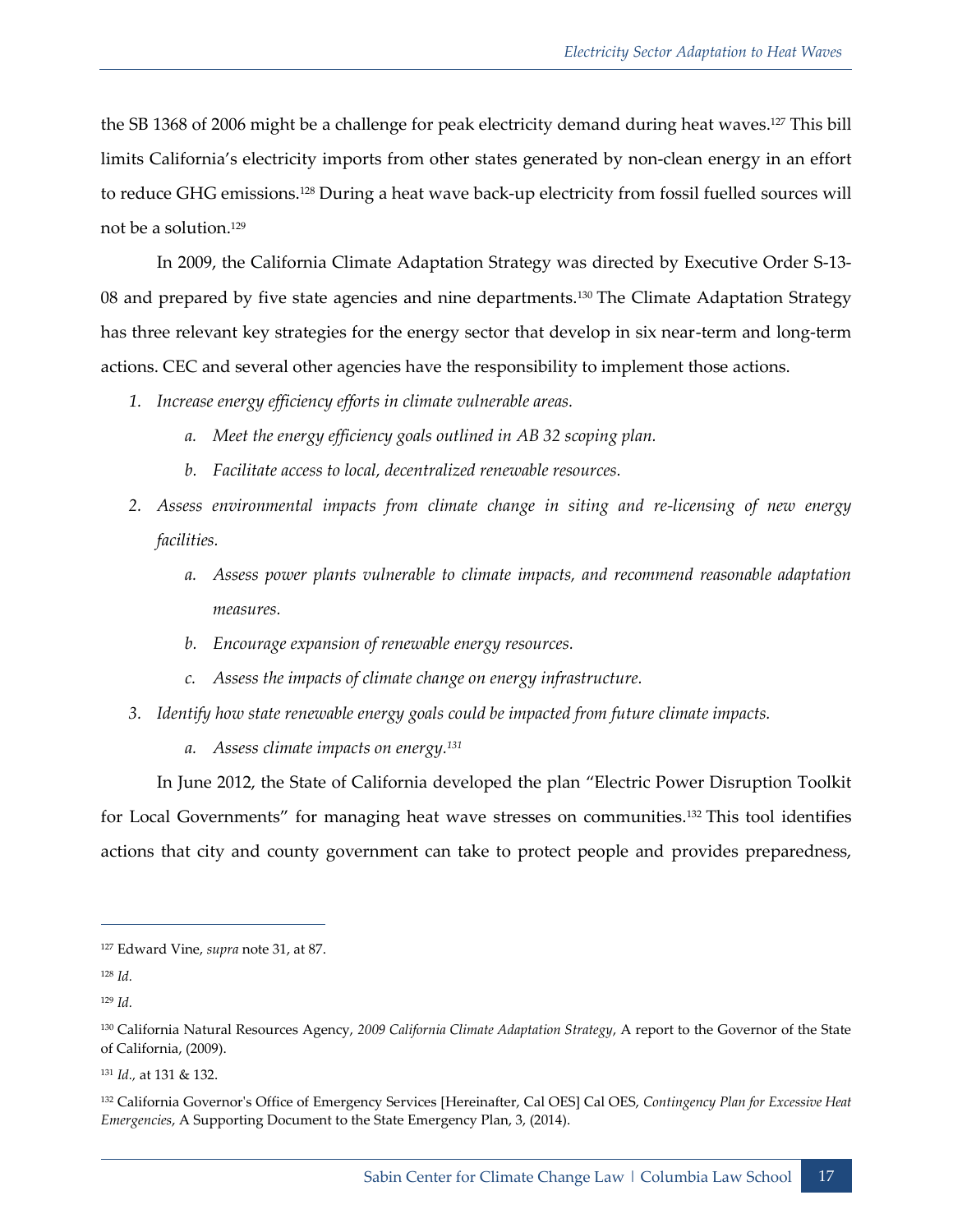response, recovery and mitigation actions when electric disruptions occur. <sup>133</sup> The California Independent System Operator (CAISO), which manages 80% of California's grid except some areas that are served by municipal utilities, employs alerts for demand and supply service forecasts during heat waves.<sup>134</sup> These alerts are for increased electricity loads and are separated into 3 stages:

- *1. When the reserve margin falls below 7%.*
- *2. When the reserve margin falls below 5%.*
- *3. When the reserve margin falls below 1.5% (rolling blackouts occur). 135*

Regarding air conditioning systems, in 2008 CEC developed the "Strategic Plan to Reduce the Energy Impact of Air Conditioners" as directed by AB 2021, a law aiming to improve energy efficiency and decrease the peak electricity demand. <sup>136</sup> Complementary to this, California's building codes (latest update 2013 and in effect July 2014) aim to make new and existing residential and commercial buildings more energy efficient.<sup>137</sup> Finally, Flex Alerts, a voluntarily program issued by the CAISO, provides early warnings of possible electricity shortages.<sup>138</sup> This program, allows the public to be prepared for interruptions and also to encourage them to conserve energy.<sup>139</sup> Similarly, the Demand Response Program aims for electricity conservation by providing incentives and other benefits to customers. This is mostly for commercial customers and some residential customers ensuring affordable and reliable power supply.<sup>140</sup>

 $\overline{a}$ 

<sup>139</sup> *Id.*

<sup>140</sup> *Id.*

<sup>&</sup>lt;sup>133</sup> Cal OES, *Electric Power Disruption Toolkit for Local Government*, (2012).

<sup>134</sup> Cal OES 2014, *supra* note 131, at 45.

<sup>135</sup> *Id.*

<sup>136</sup> California Energy Commission, *Strategic Plan To Reduce The Energy Impact of Air Conditioners*, Staff Report, State of California, 1, Jun. 2008 *Available at* http://www.energy.ca.gov/2008publications/CEC-400-2008-010/CEC-400-2008- 010.PDF.

<sup>137</sup> California Energy Commission, *2013 Building Energy Efficiency Standards*, 2013 *Available at* http://www.energy.ca.gov/title24/2013standards/index.html.

<sup>138</sup> California's Energy Conservation Network, Flex Alert, 2014 *Available at* http://www.flexalert.org/what-is-flex-alert.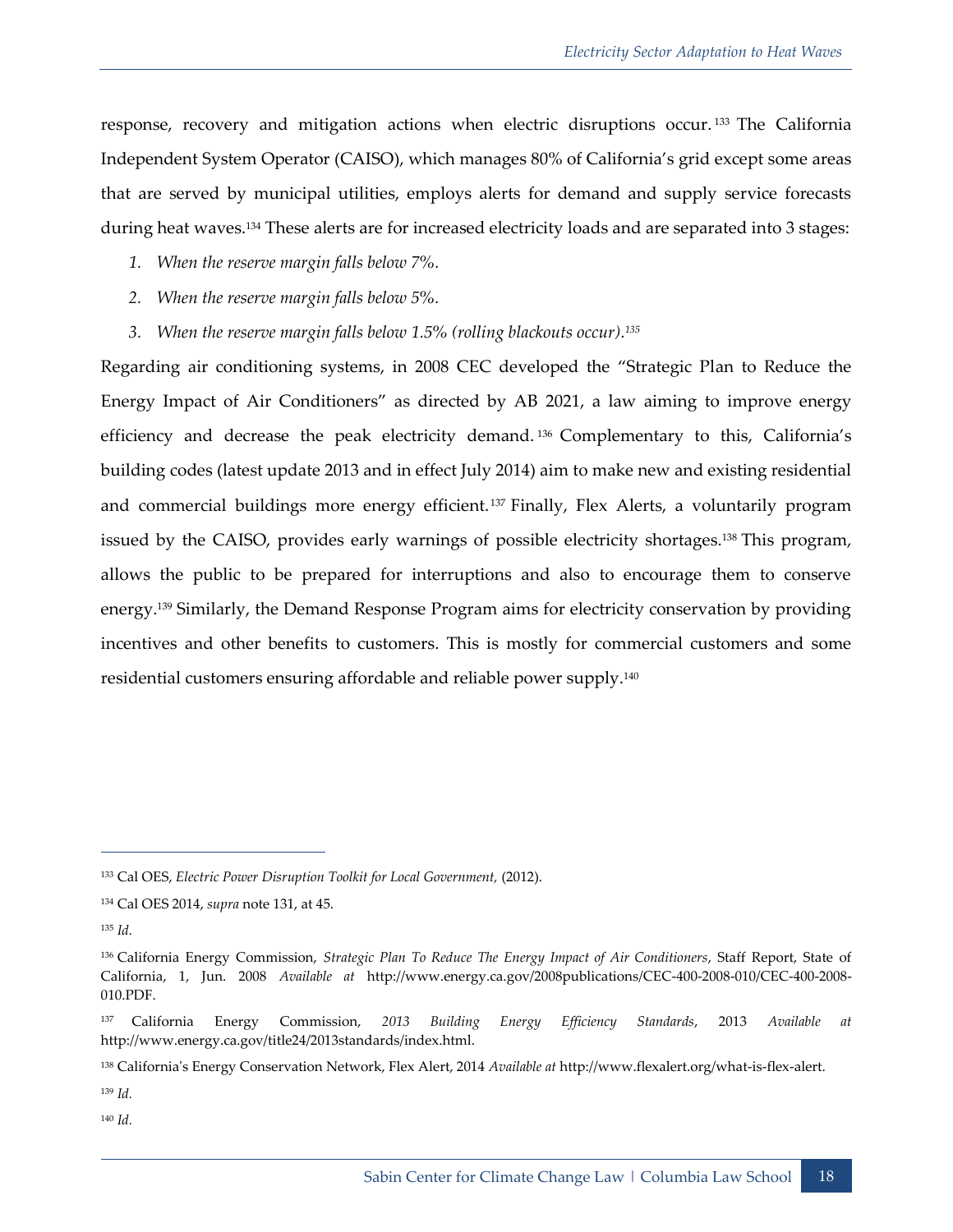#### **2.4.3 New York City**

#### *a. Heat Wave Impacts*

New York City has often experienced heat waves in the past and is likely to experience more intense and frequent heat waves in the future. The urban heat island (UHI) effect and high temperatures affect the electricity demand and challenge the efficiency of electricity generation and supply systems.<sup>141</sup> New York City has suffered many heat waves with many electricity related failures, with the most intense one coming in July 2006.

- In July 2002, two separate week-long heat waves occurred with average daily temperatures above 90°F (32.2°C).<sup>142</sup> On July 31, Con Edison<sup>143</sup> asked its big customers to reduce power use in order to avoid failures. 144 The Metropolitan Transportation Authority reduced the subway service on a number of lines and eliminated its air conditioning use on some trains. <sup>145</sup> This decision created many delays for commuters.<sup>146</sup>
- In July 2006, New York City experienced a serious heat wave that caused around 140 casualties.<sup>147</sup> There were two events of high temperature, one from July 16 to 18 and a longer one from July 27 to August 5.<sup>148</sup> Elderly people and other vulnerable groups were the main victims. <sup>149</sup> Heat wave-related electricity disruptions in Long Island City and

<sup>145</sup> *Id.* 

 $\overline{a}$ 

<sup>146</sup> *Id.*

<sup>149</sup> *Id.* 

<sup>141</sup> C. Rosenzweig, W. Solecki, A. DeGaetano, M. O;Grady, S. Hassol, P. Grabhorn (eds), *Responding to Climate Change in New York State: The ClimAID Integrated Assessment for Effective Climate Change Adaptation*, Technical Report, New York State Energy Research and Development Authority [Hereinafter NYSERDA], Albany, New York, 286 & 287, (2011).

<sup>142</sup> National Oceanic and Atmospheric Administration [Hereinafter NOAA], *National Weather Service New York, NY NYC Heatwaves Page*, Mar. 12 2010 *Available at* http://www.weather.gov/okx/heatwaves; 4 NBC New York, *Heat Wave Longest Recorded in New York City in Over a Decade*, Jul. 20 2013 *Available at* http://www.nbcnewyork.com/news/local/Heat-Wave-New-York-CIty-Longest-Since-2002-Storm-Team-4-Forecast-216279211.html.

<sup>143</sup> Con Edison is a subsidiary of Consolidated Edison. Con Edison delivers energy to approximately 9 million New York City and Westchester County residents. Consolidated Edison is one of the largest energy companies in the U.S.

<sup>144</sup> Jayson Blair, *Power Cuts Put M.T.A. And Con Ed At Odds*, The New York times, Aug. 1 2002 *Available at* http://www.nytimes.com/2002/08/01/nyregion/power-cuts-put-mta-and-con-ed-at-odds.html.

<sup>147</sup> Richard Pérez-Peña*, Heat Wave Was a Factor in 140 Deaths, New York Says*, The New York Times, Nov. 16 2006 *Available at* http://www.nytimes.com/2006/11/16/nyregion/16heat.html.

<sup>148</sup> Department of Health and Mental Hygiene, *Deaths Associated with Heat Waves in 2006,* New York City, Nov. 2006 *Available at* http://www.nyc.gov/html/doh/downloads/pdf/survey/survey-2006heatdeaths.pdf.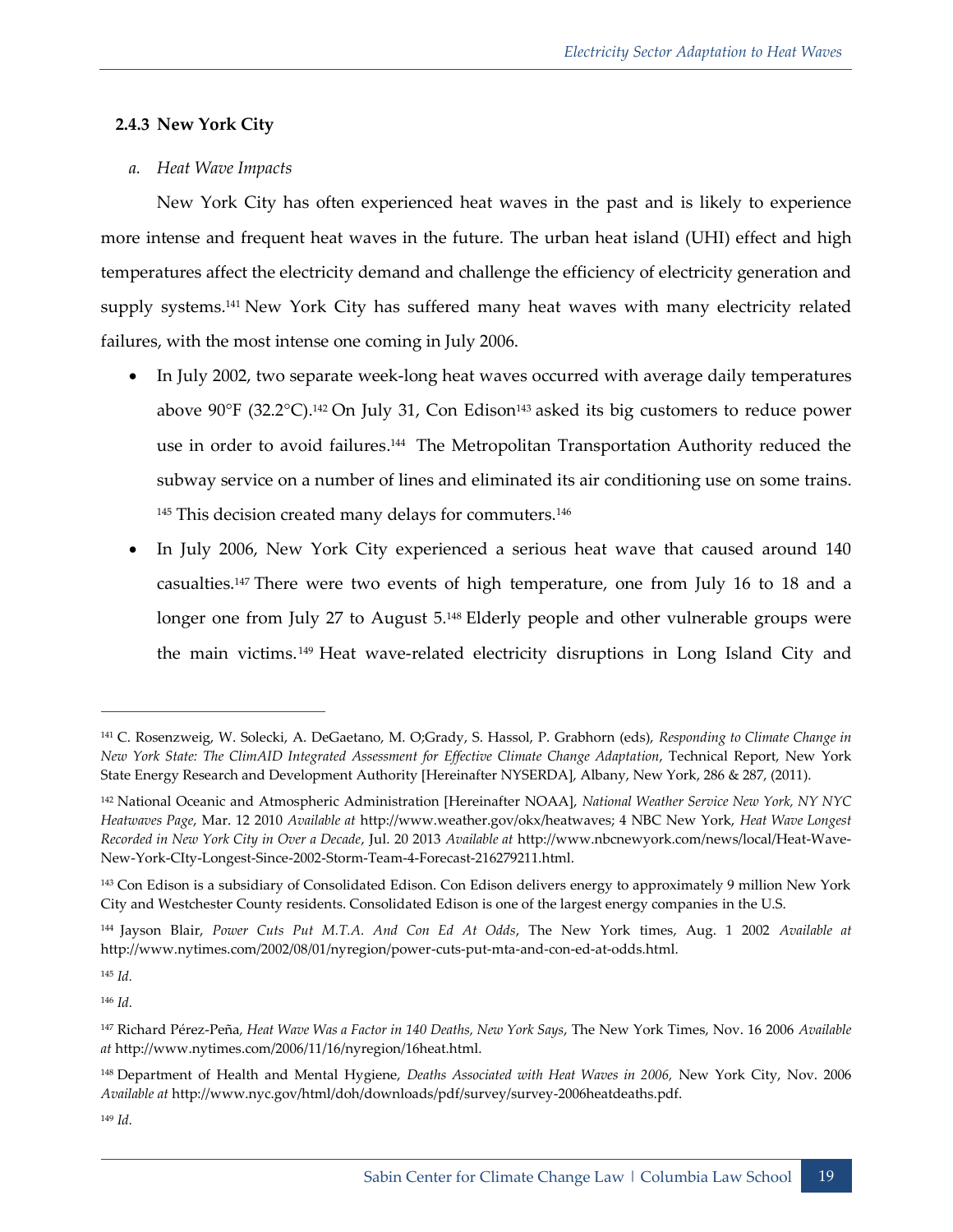Queens affected 115,000 customers for more than a week.<sup>150</sup> Con Edison urged its 3.2 million customers to stop using any unnecessary electrical appliances and save energy during the heat waves; it also had to lower the voltage in Brooklyn and Queens. <sup>151</sup> An alltime peak electricity demand was recorded that reached 13,141 MW<sup>152</sup> at 5 p.m. on August 2. 153

- In July 2010, the maximum temperature reached 103°F (39.5°C) in Central Park.<sup>154</sup> Con Edison reduced voltage in Brooklyn and Queens due to problems with electrical cables, and customers received automated calls in order to conserve electricity.<sup>155</sup> Approximately 52,000 Con Edison customers were without electricity during the heat wave and 400 cooling centers opened for people who required air conditioning.<sup>156</sup>
- In July 2011, the City of New York experienced high temperatures and high humidity. On July 22, the U.S. National Weather Service issued an excessive heat warning for the city lasting until 10 p.m.<sup>157</sup> Con Edison recorded a new all-time peak in electricity use of 13,189 MW at 4 p.m. surpassing the record of August 2, 2006.<sup>158</sup> Con Edison had to reduce the voltage in many neighbourhoods in Queens and Brooklyn (121,000 customers in an afternoon) and in Westchester and Queens (139,000 customers overnight) due to equipment

<sup>150</sup> PlaNYC, *A Stronger More Resilient New York City,* The City of New York, 120, 2013.

<sup>151</sup> Con Edison, *Con Edison Eyes Record Electric Use; Urges Conservation*, Jul. 30 2006 *Available at* http://www.coned.com/newsroom/news/pr20060730.asp.

<sup>&</sup>lt;sup>152</sup> This number is ever increasing. Con Edison first reached the 10,000 MW in 1988, 11,000 MW in 1997, 12,000 MW in 2001 and 13,000-megawatts in 2005.

<sup>153</sup> Con Edison, Con Edison Sets New Record For Electric Usage, Aug. 2 2006 *Available at* http://www.coned.com/newsroom/news/pr20060802\_3.asp.

<sup>154</sup> Patrick McGeehan and Fernanda Santos, *New York Wilts Under Record-Breaking Heat Wave*, The New York Times, Jul. 6 2010 *Available at* http://www.nytimes.com/2010/07/07/nyregion/07heat.html?pagewanted=all.

<sup>155</sup> *Id.*

<sup>156</sup> Thom Patterson, *U.S. electricity blackouts skyrocketing*, CNN, Oct. 10 2010 *Available at* http://www.cnn.com/2010/TECH/innovation/08/09/smart.grid/.

<sup>157</sup> Scott DiSavino, U.S. *Heatwave Causes Brownouts in NYC as Power Use Spikes*, Reuters Jul. 22 2011 *Available at* http://www.reuters.com/article/2011/07/22/us-utilities-conedison-heatwave-idUSTRE76L44A20110722.

<sup>158</sup> Con Edison, *Con Edison Peak Demand Hits All-Time High*, Jul. 22 2011 *Available at* http://www.coned.com/newsroom/news/pr20110722\_5.asp.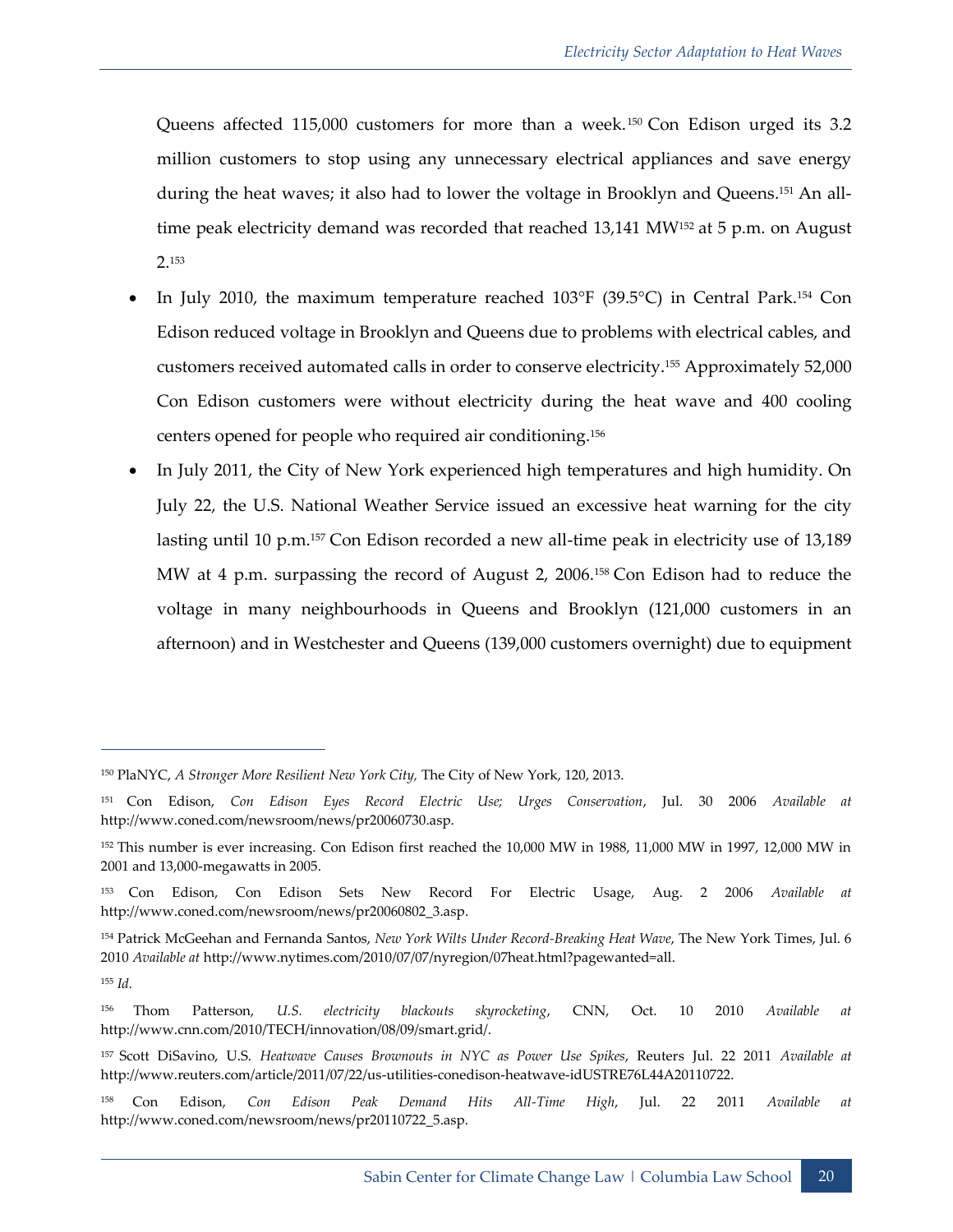failures. The brownouts were not always noticeable but it was an important measure for precaution due to on-going repairs to the electricity system.<sup>159</sup>

- In July 2013, a seven-day heat wave hit New York City, the longest in duration since 2002.<sup>160</sup> In certain areas the temperature reached  $107^{\circ}F$  (41.6 $^{\circ}C$ ).<sup>161</sup> The electricity demand within the city reached another all-time high record in electricity of 13,322 MW at 5 p.m., on July 19.<sup>162</sup>
- *b. Heat Wave Preparedness*

Climate change planning for New York City was reinforced in 2006 when the Office of Long-Term Planning and Sustainability was created and later in 2007 when the sustainability plan PlaNYC was released. PlaNYC set GHG emission targets and recognised the importance of climate change adaptation and mitigation.<sup>163</sup> PlaNYC brought together 25 agencies from various sectors, including the energy sector, and suggested 23 initiatives that create a regulatory framework for utilities and regulators for cooperation and building resiliency. The initiatives include costeffective measures, energy efficiency standards, planning for avoiding outages, upgrading technology and improving back up generation.<sup>164</sup> In 2008, the Office of Long-Term Planning and Sustainability created the NYC Climate Change Adaptation Task Force, which works with several stakeholders on the development of an integrated climate change risk assessment and adaptation plan for the critical infrastructure of the metropolitan region.<sup>165</sup> In 2009, Executive Order no. 24

<sup>159</sup> Scott DiSavino 2011, *supra* note 157.

<sup>160</sup> 4 NBC, *supra* note 142.

<sup>&</sup>lt;sup>161</sup> Katie Valentine, New York City Breaks Its Energy Use Record During Brutal Week-Long Heat Wave, Climate Progress, Jul. 21 2013 *Available at* http://thinkprogress.org/climate/2013/07/21/2333821/new-york-city-breaks-its-energy-use-recordduring-brutal-week-long-heat-wave/.

<sup>162</sup> Con Edison, *Another New Electric Peak Reached, Con Edison Stressing Conservation*, Jul. 19 2013 *Available at* http://www.coned.com/newsroom/news/pr20130719\_2.asp.

<sup>163</sup> C. Rosenzweig, C. and Solecki, W., *Chapter 1: New York City adaptation in context*. 1196 Annals of the New York Academy of Sciences, 19–28, 19, (2010).

<sup>164</sup> PlaNYC, *supra* note 150, at 122-129.

<sup>165</sup> Shagun Mehrotra, Claudia E. Natenzon, Ademola Omojola, Regina Folorunsho, Joseph Gilbride and Cynthia Rosenzweig, *Framework for City Climate Risk Assessment, Buenos Aires, Delhi, Lagos, and New York,* World Bank Commissioned Research, Fifth Urban Research Symposium Cities and Climate,Change: Responding to an Urgent Agenda, Marseille, France, 36, Jun. 2009 *Available at* [http://uccrn.org/documents/Framework\\_for\\_City\\_Risk\\_Assessment-](http://uccrn.org/documents/Framework_for_City_Risk_Assessment-June17.pdf)[June17.pdf.](http://uccrn.org/documents/Framework_for_City_Risk_Assessment-June17.pdf)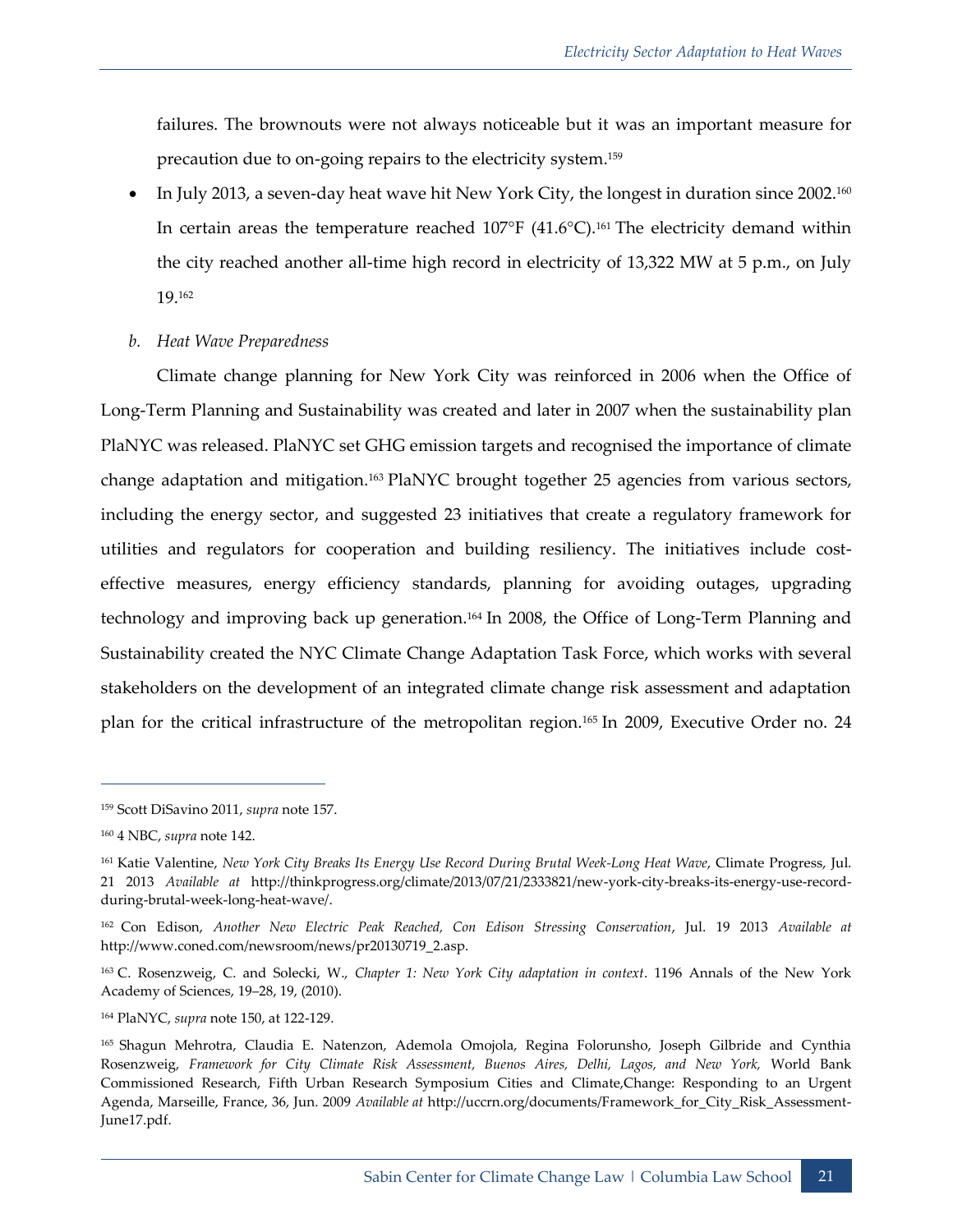created the New York State Climate Action Council (CAC) with the purpose to prepare a climate action plan by 2010.<sup>166</sup> In 2010, CAC released an Interim Report of the New York State Climate Action Plan, which focuses mainly on reduction of GHG emissions and suggests a preliminary list of policy options. Policy options include improving energy efficiency for state buildings, promoting renewable energy sources and improving the electricity grid.<sup>167</sup> In 2011 a state-level assessment for climate change impacts named ClimAID was prepared for the New York State Energy Research And Development Authority (NYSERDA) with the purpose of encouraging the development of climate adaptation strategies. ClimAID identified temperature as an important risk for critical infrastructure and suggested a framework for managing the climate risks across sectors<sup>168</sup> (NYSERDA is responsible to develop and implement programs for energy efficiency initiatives and renewable energy sources funded through the Systems Benefit Charge  $(SBC)^{169}$ ). In 2008, the New York Public Service Commission (PSC) established the New York Energy Efficiency Portfolio Standard (EEPS), which aims to achieve 15% reduction in electricity usage from the forecasted levels by 2015 with comparable results in natural gas conservation.<sup>170</sup> PSC also adopted a RPS in September 2004, which seeks to increase the electricity share produced by renewable sources that is used by retail customers.<sup>171</sup> New York Power Authority (NYPA) since 1999 has developed the Peak Load Management program developed to reduce electricity demand. With this, customers agree to participate on electricity reduction while gaining benefits and contributing to the reliability of the electricity grid.<sup>172</sup>

<sup>166</sup> Department of Environmental Conservation, *Energy/Climate Programs New York's Energy and Climate Portfolio*, New York State, 2014 *Available at* http://www.dec.ny.gov/energy/43384.html.

<sup>167</sup> *Id.*

<sup>168</sup> *Id.*

<sup>169</sup> NYSERDA, *System Benefits Charge Technology and Market Development Program,* New York State, 2014 Available at http://www.nyserda.ny.gov/Energy-Data-and-Prices-Planning-and-Policy/Program-Planning/System-Benefits-Charge.aspx.

<sup>170</sup> New York State Public Service Commission, *Energy Efficiency Portfolio Standard*, New York State, Sep. 24 2014 *Available at* http://www3.dps.ny.gov/W/PSCWeb.nsf/All/06F2FEE55575BD8A852576E4006F9AF7?OpenDocument.

<sup>171</sup> NYSERDA, *New York Renewable Portfolio Standard, A Clean, Green Tomorrow Starts Today,* Aug. 14 2014 *Available at* http://www.nyserda.ny.gov/Energy-Data-and-Prices-Planning-and-Policy/Program-Planning/Renewable-Portfolio-Standard.aspx.

<sup>172</sup> New York Power Authority, *About Peak Load Management,* 2012 *Available at* http://www.nypa.gov/plm/default.htm.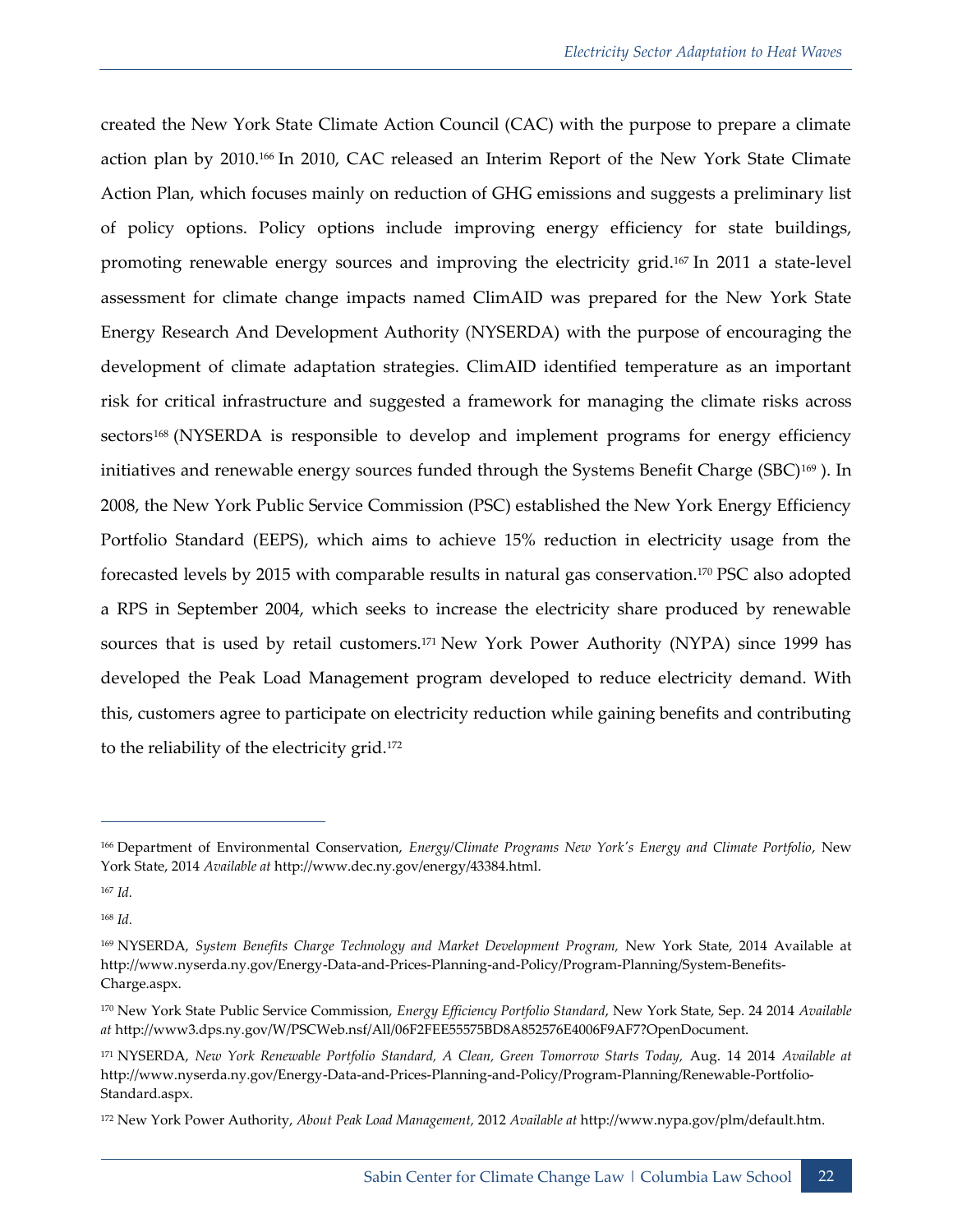#### **2.4.4 Australia**

#### *a. Heat Wave Impacts*

In Australia, over the last decades heat waves<sup>173</sup> have increased both in frequency and duration. Since 1950 the annual number of record hot days has more than doubled.<sup>174</sup> The number of heat wave days each year has been increasing across the country.<sup>175</sup> A 2014 report published by the Climate Council in Australia highlights the urgent need for changes in the electricity sector due to old and inefficient power infrastructures.<sup>176</sup>

- In March 2008, South Australia experienced its longest ever recorded heat wave lasting 15 consecutive days with a maximum daily temperature of  $104.4^{\circ}$ F ( $40.2^{\circ}$ C).<sup>177</sup> This prolonged event caused several problems to electricity transmission and distribution resulting in seven short blackouts while the need for cooling was constant. <sup>178</sup> On three separate occasions the demand for electricity reached a new all-time record and electricity retail prices went up on six occasions during the 15-day period.<sup>179</sup>
- In the beginning of 2009 a very long and intense heat wave hit South-Eastern Australia starting on January 27 and lasting until February 8.<sup>180</sup> Over the five days between January 27 and 31 the maximum temperatures were  $53.6^{\circ}$ F to  $59^{\circ}$ F (12 $^{\circ}$ C to 15 $^{\circ}$ C) above normal in

<sup>&</sup>lt;sup>173</sup> A heatwave is defined as a period of at least three days where the combined effect of high temperatures and excess heat is unusual within the local climate according to Bureau of Meteorology cited at Will Steffen, Lesley Hughes and Sarah Perkins*, Heatwaves: Hotter, Longer, More Often*, Climate Council of Australia Limited, Australia, 3, (2014).

<sup>174</sup> *Id.*

<sup>175</sup> *Id.,* at 7.

<sup>176</sup> Andrew Stock, *Australia's Electricity Sector: Ageing, Inefficient and Unprepared*, Climate Council of Australia Limited, iii, 2014.

<sup>177</sup> Bereau of Meteorology [Hereinafter BoM], *Monthly Climate Summary for Adelaide Metro*, Australian Government, Apr. 7 2008 *Available at* http://www.bom.gov.au/climate/current/month/sa/archive/200803.adelaide.shtml.

<sup>178</sup> Watt Clarity, *Effects of the Heatwave of March 2008 on the South Australian Region*, Australia, 7 and 8, May 16 2008 *Available at* http://www.wattclarity.com.au/files/documents/march08heatwave.pdf.

<sup>179</sup> *Id.* at 6 & 8.

<sup>180</sup> Australian Bureau of Statistics, *Feature Article: The Exceptional Heatwave of January-February 2009 in South-Eastern Australia,* Jan. 21 2013 *Available at* http://www.abs.gov.au/AUSSTATS/abs@.nsf/Lookup/1301.0Chapter1042009%E2%80%9310.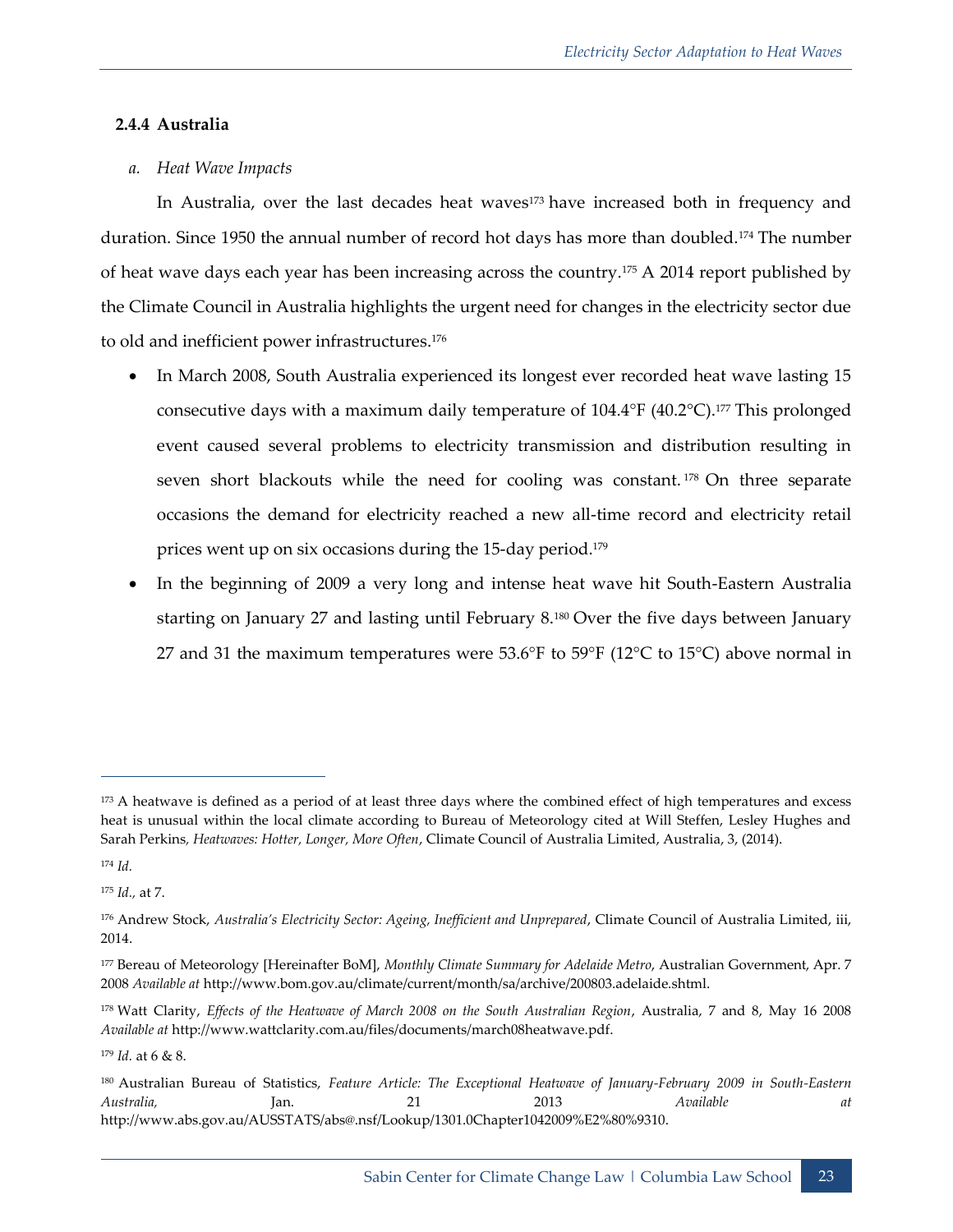many areas in Victoria. <sup>181</sup> The maximum daytime temperature in Melbourne reached 109.4°F (43°C) for three consecutive days and the maximum daily temperature recorded was 113.2°F (45.1°C), the second highest on record.<sup>182</sup> There were 374 excess deaths noted over of what it would be expected comparing to mortality rates for the same days over the past five years.<sup>183</sup> In central and western Melbourne on January 30, 500,000 residents had blackouts lasting from one hour up to two days.<sup>184</sup> In Victoria rolling blackouts were driven by the increased demand of air conditioning and the shutdown of the Basslink interconnector cable.<sup>185</sup> The heat-induced shutdown of the Basslink, which gives to Victoria 6% of the power supply, compromised the capacity of the electricity supply.<sup>186</sup> The Basslink connects Tasmania to Victoria.<sup>187</sup> This happened when Tasmania was also experiencing similar weather to Victoria and South Australia and when high temperatures made converters to operate at their maximum operating temperature.<sup>188</sup>

 In the summer of 2014, heatwaves in southeast Australia were particularly intense, mainly due to their duration.<sup>189</sup> Between December 30 and January 4, 34 locations mostly in New South Wales and Queensland had their hottest day ever recorded within the past 40 years or more.<sup>190</sup> In Victoria State increased temperatures started on January 13 and lasted until the 17, where the state-wide average maximum temperature exceeded the 105.8°F (41°C)

 $\overline{a}$ 

<sup>186</sup> *Id.,* at 4.

<sup>187</sup> *Id.,* at 4.

<sup>188</sup> *Id.,* at 19 & 60.

<sup>181</sup> Victorian Government Department of Human Services Melbourne, *January 2009 Heatwave in Victoria: An Assessment of Health Impacts,* Melbourne, Australia, 1, (2009).

<sup>182</sup> *Id.,* at 4.

<sup>183</sup> *Id.,* at iv.

<sup>184</sup> Will Steffen et al., *supra* note 174, at 33.

<sup>185</sup> Queensland University of Technology [Hereinafter QUT], *Impacts and adaptation response of infrastructure and communities to heatwaves: The southern Australian experience of 2009*. Report for the National Climate Change Adaptation Research Facility, Gold Coast, Australia, 57, (2010).

<sup>189</sup> Climate Council of Australia, *Angry Summer 2013/2014*, 3, 2014.

<sup>190</sup> BoM, *Special Climate Statement 47 - an intense heatwave in central eastern Australia*, 2, Jan. 21 2014 *Available at* http:// www.bom.gov.au/climate/current/statements/scs47.pdf.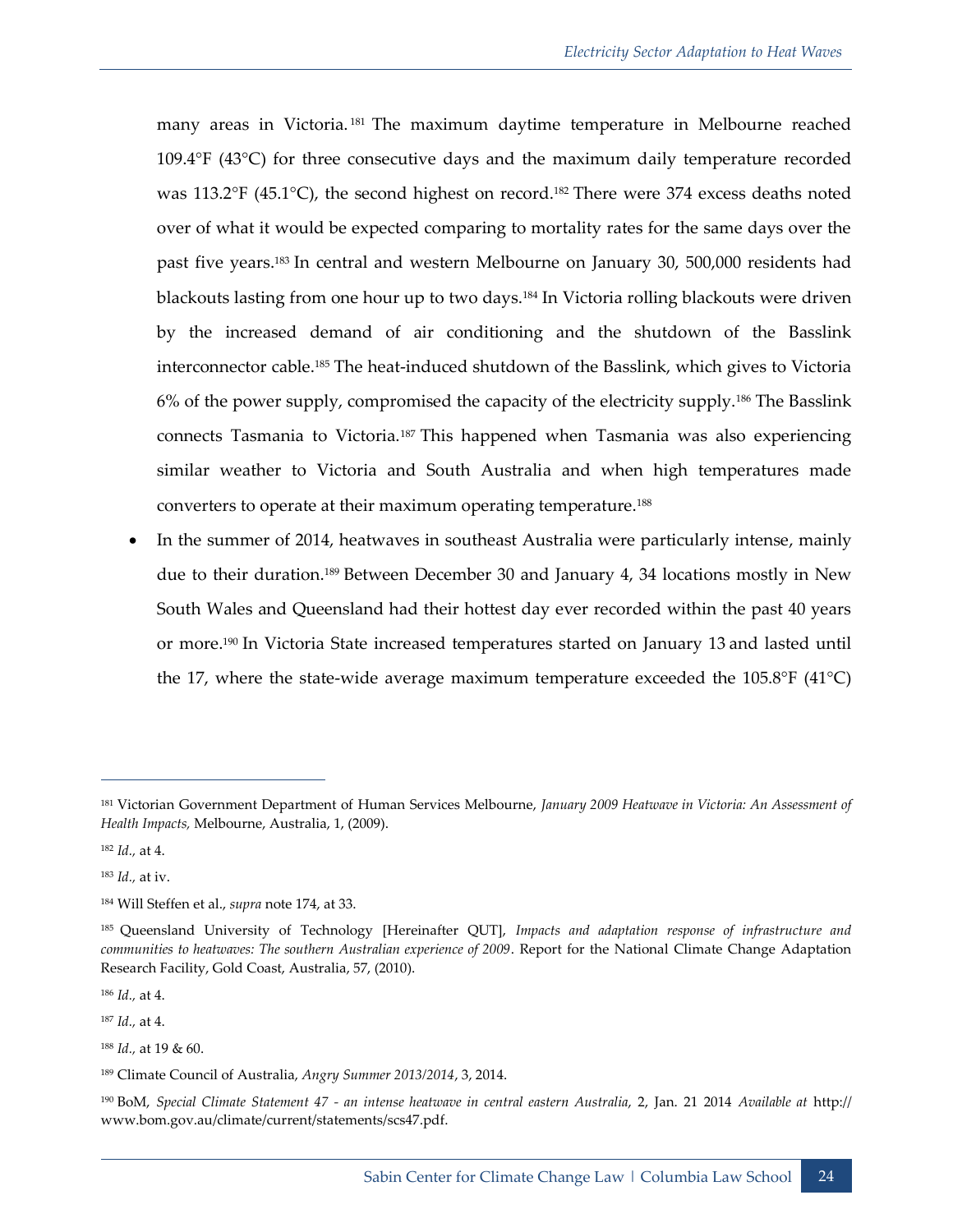for the last four days.<sup>191</sup> Big cities experienced very high temperatures for several days in a row, Canberra had four consecutive days of daily maximum temperature 102.2°F (39°C), Melbourne four days of 105.8°F (41°C) and Adelaide five days of 107.6°F (42°C).<sup>192</sup> On January 14, the electricity prices raised 7% and reached their highest since January 30, 2012.<sup>193</sup> The electricity demand stretched the national grid.<sup>194</sup> In Melbourne, 10,000 homes experienced power outages as electricity demand raised.<sup>195</sup> In addition, in Victoria and South Australia electricity consumption was at its highest level since 2009, though it did not exceed that record.<sup>196</sup>

#### *b. Heat Wave Preparedness*

Australia's climate change actions focus on mitigation and GHG emission targets. At the national scale, in November 2010 the Legislative Assembly passed the Climate Change and Greenhouse Gas Reduction Act 2010, which established GHG emission reduction targets of 40% below 1990 levels by 2020, and 80% below 1990 levels by 2050.<sup>197</sup> In 2012, the Australian Renewable Energy Agency Act 2011 (ARENA Act) established the Australian Renewable Energy Agency (ARENA) as a Commonwealth Authorities and Companies Act 1997 authority. ARENA's two objectives are to improve the competitiveness of renewable energy technologies, and to increase the supply of renewable energy in Australia. The Clean Energy Act 2011 established an Emission

<sup>191</sup> BoM, *Special Climate Statement 48 – one of Southeast Australia's most Significant Heatwaves*, Australian Government, Aug. 21 2014 *Available at* http://www.bom.gov.au/climate/current/statements/scs48.pdf.

<sup>192</sup>Climate Council of Australia, *supra* note 189, at 2.

<sup>193</sup> Jason Scott and Ben Sharples, *Australia Heat Wave Strains Power Supplies, Sparks Wildfires*, Bloomberg, Jan. 16 2014 *Available at* http://www.bloomberg.com/news/2014-01-16/heatwave-strains-australia-power-supply-with-mercury-setfor-115.html.

<sup>194</sup> ABC, *More power cuts on cards as south-east Australia sizzles in heatwave*, Jan. 16 2014 *Available at* http://www.abc.net.au/news/2014-01-15/fire-crews-on-alert-as-south-east-australia-sizzles-in-heatwave/5200424.

<sup>195</sup> *Id.* 

<sup>196</sup> Brian Robins, *Power blackouts tipped for industry in heatwave,* The Sydney Morning Herald, Jan. 16 2014 *Available at* http://www.smh.com.au/business/power-blackouts-tipped-for-industry-in-heatwave-20140115-

<sup>30</sup>v5y.html#ixzz3Cjm1iD6o; Alexander White, The blackouts during Australia's heatwave didn't happen by accident, The Guardian, Jan. 17 2014 *Available at* http://www.theguardian.com/environment/southern-crossroads/2014/jan/17/heatwave-australia-record-breaking-climate-change-bushfires-melbourne.

<sup>197</sup> Australian Capital Territory, *A new climate change strategy and action plan for the Australian Capital Territory,*  Environment and Sustainable Development Directorate*,* Canberra, vii, 2012 *Available at*  http://www.environment.act.gov.au/\_\_data/assets/pdf\_file/0006/581136/AP2\_Sept12\_PRINT\_NO\_CROPS\_SML.pdf.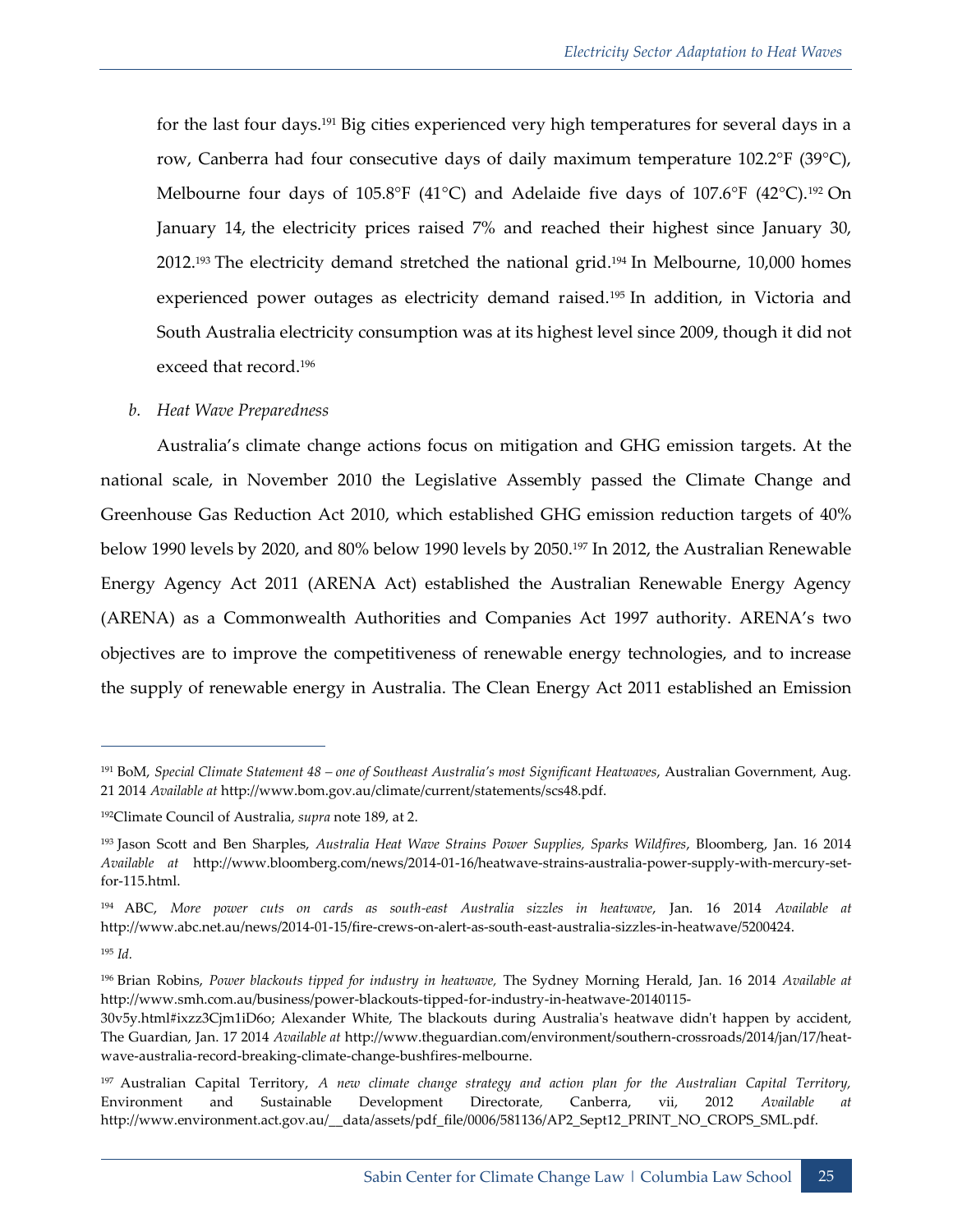Trading Scheme (ETS) and a Clean Energy Finance Corporation (CEFC) to encourage and support clean energy projects only to be repealed in September 2013 when the dismantling of climate change programs started which included the Clean Energy Act 2011. <sup>198</sup>Earlier the same year the department of Climate Change was disbanded distributing some of its functions to other departments.<sup>199</sup>

Since 2008, feed-in tariffs (FiT) that promote renewable electricity generation sources have been initiated in all the Australian states.<sup>200</sup> The Renewable Energy Target (RET) requires that 20% of the county's electricity be produced by renewable energy sources by 2020. For this goal the government set annual targets and obliges Australian electricity retailers and large wholesale purchasers to demonstrate compliance by submitting renewable energy certificates (RECs). If the RECs are not adequate charges apply.<sup>201</sup> Electricity retailers and wholesale buyers either generate the electricity from renewable sources or purchase the RECs from others that have done so.<sup>202</sup> But there is not a national adaptation plan for the electricity sector with specific targets and planning nor any policy explicitly focusing on heat waves. <sup>203</sup> In 2011, PricewaterhouseCoopers Australia, supported by the government, published the report "Protecting Human Health and Safety During

<sup>202</sup> *Id.*

<sup>198</sup> Australian Government, *Adapting to climate change - Government actions*, 2013 *Available at*

www.climatechange.gov.au/climate-change/adapting-climate-change/adaptation-

framework/government-actions; Parliament of Australia, *Australian Climate Change Policy: a Chronology*, Parliament Library, Research Publications, 2013 *Available at*  http://www.aph.gov.au/About\_Parliament/Parliamentary\_Departments/Parliamentary\_Library/pubs/rp/rp1314/Climate ChangeTimeline.

<sup>199</sup> Parliament of Australia, *supra* note 198.

<sup>200</sup> Parliament of Australia, *Feed-in Tariffs*, 2011 *Available at* http://www.aph.gov.au/About\_Parliament/Parliamentary\_Departments/Parliamentary\_Library/Browse\_by\_Topic/Clima teChange/Governance/Domestic/national/tariffs.

<sup>201</sup> Parliament of Australia, *Mandatory renewable energy target*, 2010 *Available at* http://www.aph.gov.au/About\_Parliament/Parliamentary\_Departments/Parliamentary\_Library/Browse\_by\_Topic/Clima teChange/Governance/Domestic/national/Mandatory.

<sup>203</sup> Martin Rice, *Australia's ancient electricity sector urgently needs a new plan*, The Conversation, Jun. 18 2014 *Available at* http://theconversation.com/australias-ancient-electricity-sector-urgently-needs-a-new-plan-28085;

PricewaterhouseCoopers Australia [Hereinafter PwC] and Department of Climate Change and Energy and Efficiency, Protecting human health and safety during severe and extreme heat events A national framework, prepared in collaboration with the Australian Government, 42, 2011 *Available at* http://www.pwc.com.au/industry/government/assets/extreme-heat-events-nov11.pdf.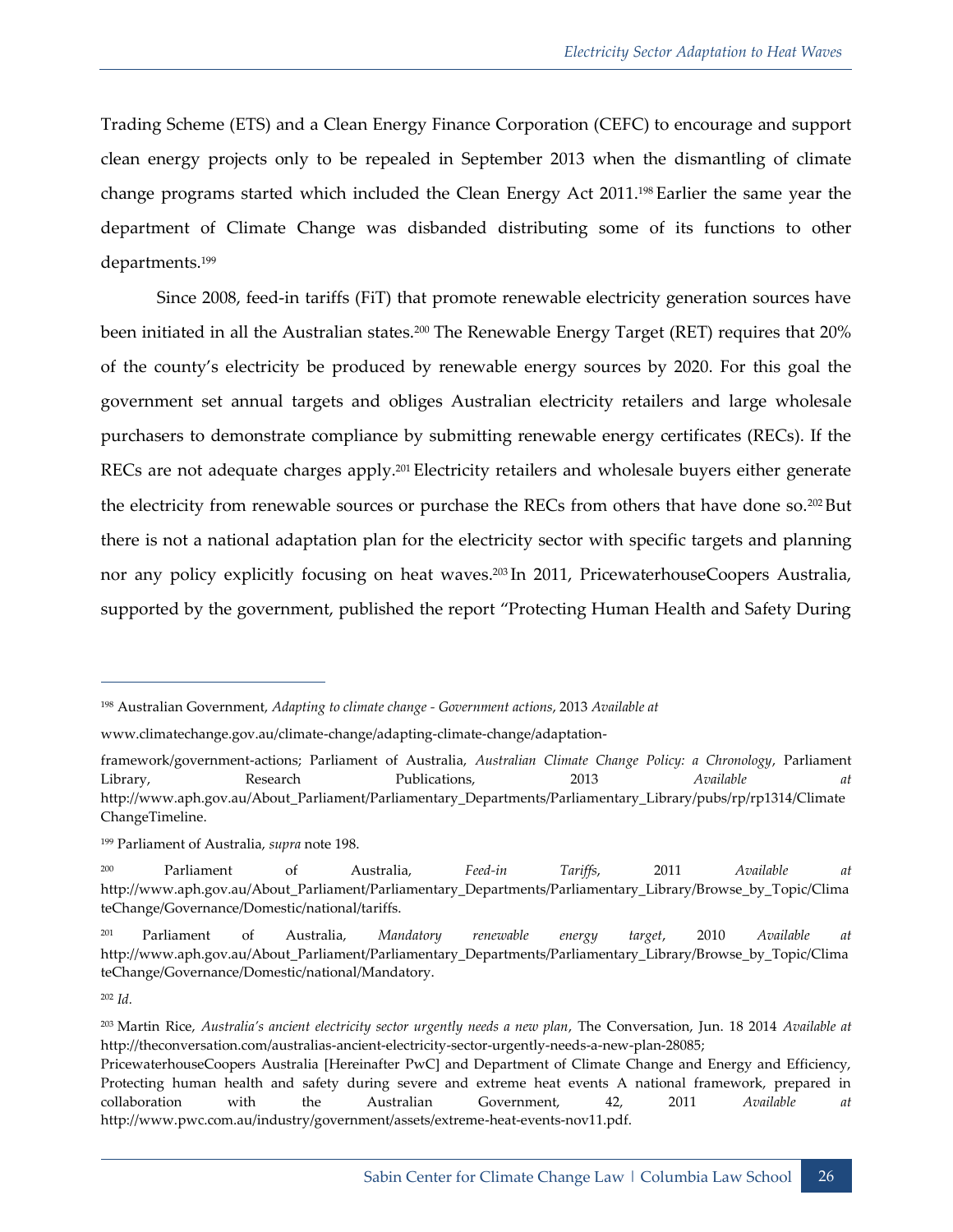Severe and Extreme Heat Events: A National Framework," which gives advice on the effectiveness of heat wave response systems and highlights the vulnerability of the electricity sector.<sup>204</sup> This report does not provide any binding actions - its purpose is only to raise awareness for heat wave events. At a city level there many examples of actions for reducing the overall temperature of urban areas. In the City of Melbourne, actions include tree planting by implementing the Urban Forest Strategy where they plan to increase the canopy to 40% by 2040 and development of cool roof technology, shading devices and permeable pavements.<sup>205</sup>

#### **3. ADAPTATION TO HEAT WAVES**

#### **3.1 Introduction**

 $\overline{a}$ 

According to the IPCC "adaptation is the process of adjustment to actual or expected climate and its effects. In human systems, adaptation seeks to moderate or avoid harm or exploit beneficial opportunities" and adaptive capacity is "the ability of systems, institutions and humans to adjust to potential damage, to take advantage of opportunities, or to respond to consequences".<sup>206</sup> The Organisation for Economic Co-operation and Development (OECD) defines adaptation as an ongoing practice that requires the development and re-development of strategies, policies and plans, climate understanding, investment, and technology advances considering socio-economic changes. <sup>207</sup> Adaptation depends on various conditions such as time, motivation for action and the goals of the main stakeholders. It can be either anticipatory or reactive. Anticipatory is when actions take place before a climate impact becomes evident; reactive adaptation refers to

<sup>204</sup> PwC and Department of Climate Change and Energy and Efficiency, *supra* note 203, at 42.

<sup>205</sup> City of Melbourne, *Heatwaves and days of extreme heat*, 2014 *Available at*  http://www.melbourne.vic.gov.au/Sustainability/AdaptingClimateChange/Pages/Heatwaves.aspx#actions.

<sup>206</sup> IPCC, *Annex II: Glossary* [Agard, J., E.L.F. Schipper, J. Birkmann, M. Campos, C. Dubeux, Y. Nojiri, L. Olsson, B. Osman-Elasha, M. Pelling, M.J. Prather, M.G. Rivera-Ferre, O.C. Ruppel, A. Sallenger, K.R. Smith, A.L. St. Clair, K.J. Mach, M.D. Mastrandrea, and T.E. Bilir (eds)]. *In: Climate Change 2014: Impacts, Adaptation, and Vulnerability. Part B: Regional Aspects. Contribution of Working Group II to the Fifth Assessment Report of the Intergovernmental Panel on Climate Change* [Barros, V.R., C.B. Field, D.J. Dokken, M.D. Mastrandrea, K.J. Mach, T.E. Bilir, M. Chatterjee, K.L. Ebi, Y.O. Estrada, R.C. Genova, B. Girma, E.S. Kissel, A.N. Levy, S. MacCracken, P.R. Mastrandrea, and L.L. White (eds)]. Cambridge University Press, Cambridge, United Kingdom and New York, NY, USA, 1757-1776, (2014).

<sup>207</sup> OECD, *Integrating Climate Change Adaptation Into Development Co-Operation: Policy Guidance*, 56, (2009).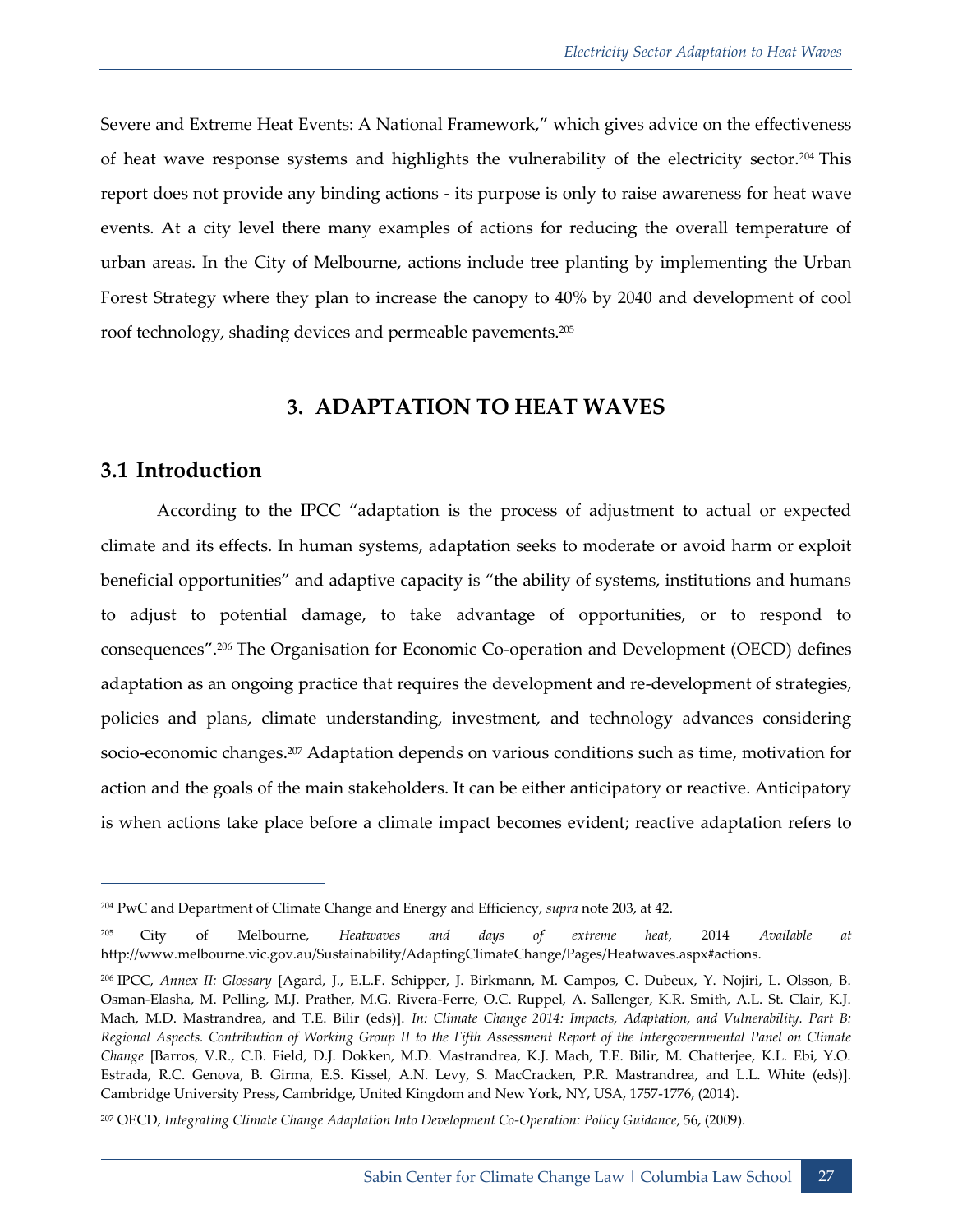when action takes place after an impact.<sup>208</sup> For heat waves, anticipatory adaptation is not common as governments and utilities are not willing to expend effort or money without clear warnings of risks or obvious losses. Usually preparedness is triggered by events with significant impacts. In this section the focus is on reactive adaptation, which is more relevant for the electricity sector. Reactive adaptation refers both to long-term and short-term planning; the latter refers to measures that take place just before and during heat waves. Under this scope the section first examines adaptation barriers in order to identify why adaptation is not facilitated and then continues with adaptation options looking at technological, behavioural and institutional approaches. Technological adaptation refers to retrofitting and replacement of existing electricity systems and integration of energy efficient infrastructures and technologies. Behavioral adaptation refers to electricity conservation and control of electricity consumption from utilities' and end users' perspectives. Finally, institutional adaptation refers to methods and actions taken by governments of all levels and cross-sector collaboration. The section closes by explaining how investments and transparency support adaptation goals and what are the complexities in institutional adaptation.

## **3.2 Adaptation Barriers**

Up until now, mitigation has been the main climate change-related effort.<sup>209</sup> The limited scientific literature of impacts on utilities, compared to other sectors and systems, increases uncertainty and creates an environment of reluctance.<sup>210</sup> Adaptation exists in corporate and public sector agendas but there have not been many concrete actions.<sup>211</sup> There a number of reasons that help explain this. First, any changes to electricity systems and institutions come with large investments, increasing the tendency toward inaction.<sup>212</sup> Usually, relatively inexpensive measures are easier to be implemented, as they need less investment and fewer approvals. A new power

<sup>208</sup> Richard J.T. Klein, *Adaptation To Climate Variability And Change: What Is Optimal And Appropriate?*, Potsdam Institute for Climate Impact Research, Potsdam, Germany, 3, (1999).

<sup>209</sup> Jane Ebinger & Walter Vergara, *supra* note 2, at 84.

<sup>210</sup> Rebecca Stecker, Anna Pechan, J. Micha Steinha user, Maja Rotter, Gerd Scholl, Klaus Eisenack, *Why are Utilities Reluctant to Adapt to Climate Change?* Chameleon Research Group Report, 2, (2011).

<sup>211</sup> *Id.,* at 4.

<sup>212</sup> Gregory C. Unruh, *Escaping Carbon lock-in*, 30 Issue 4 Energy Policy, 317-325, 317, (2002); Gregory C Unruh, *Understanding Carbon lock-in*, 28 Issue 12 Energy Policy 817-830, 817, (2000).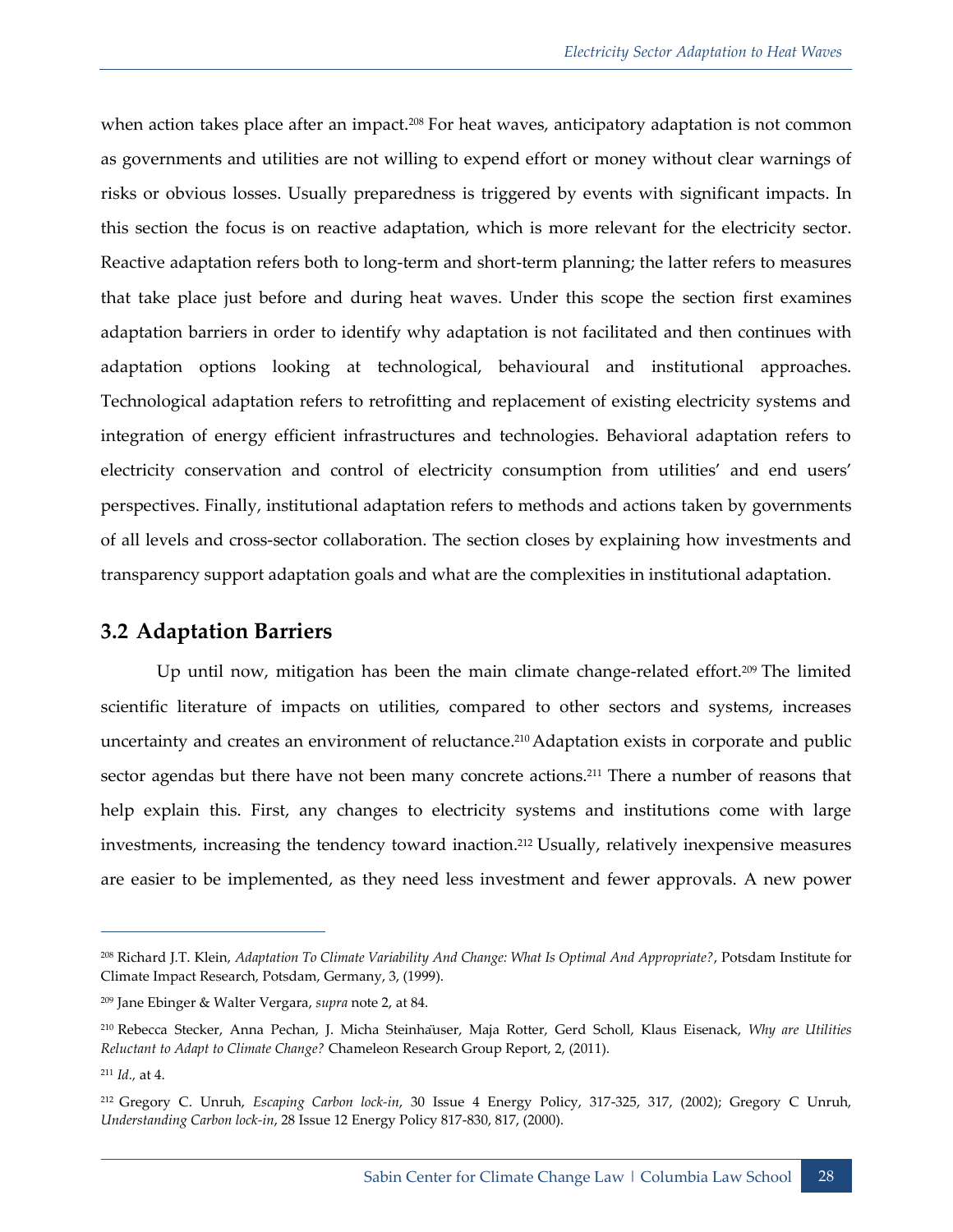plant, or new transmission and distribution lines, takes years to be approved and start operating.<sup>213</sup> Second, the electricity sector is highly regulated, which makes changes more difficult; the lack of coordination between governments and private businesses exacerbates the problem. <sup>214</sup> Decisionmaking processes are even more complex due to multiple actors that come from different sectors and different perspectives.<sup>215</sup> In addition, political turnover makes action more unlikely, as new governments do not necessarily follow the same lines for climate change action as their predecessors. Finally, planning and management practices for increasing resilience over-rely on existing practices without incorporating innovative thinking and re-conceptualize adaptation, and therefore fail to address the seriousness of climate change. 216

The case studies in Section 2 provide several instances where governments and other actors have begun to overcome these barriers. France, in particular, has had an exceptional evolution and heat waves have been treated as a major risk for both society and the electricity sector, and have been dealt separately from other climate impacts. The movement in these case studies may be attributed to the experience of heat wave impacts, which were massive and continuous over the years, and the available capacity to invest, which made policy makers more willing and able to adopt measures.

# **3.3 Technological Adaptation**

#### **3.3.1 Electricity Generation Plants**

The efficiency and reliability of thermal power plants may be improved through heatrelated efficiency standards, cooling technology standards, and siting requirements. As mentioned above (see Section 2) air and water temperatures affect electricity generation capacity, lowering the output and making facilities operate in low safety margins. Likewise regulations for water temperature discharges limits in natural water bodies from power plants make electricity systems work below their full capacity. Technological changes are necessary to safeguard existing

<sup>213</sup> Edward Vine, *supra* note 31, at 94.

<sup>214</sup> Rebecca Stecker et al., *supra* note 210, at 2 & 3.

<sup>215</sup> Edward Vine, *supra* note 31, at 95.

<sup>216</sup> Darryn McEvoy et al., *supra* note 53, at 793.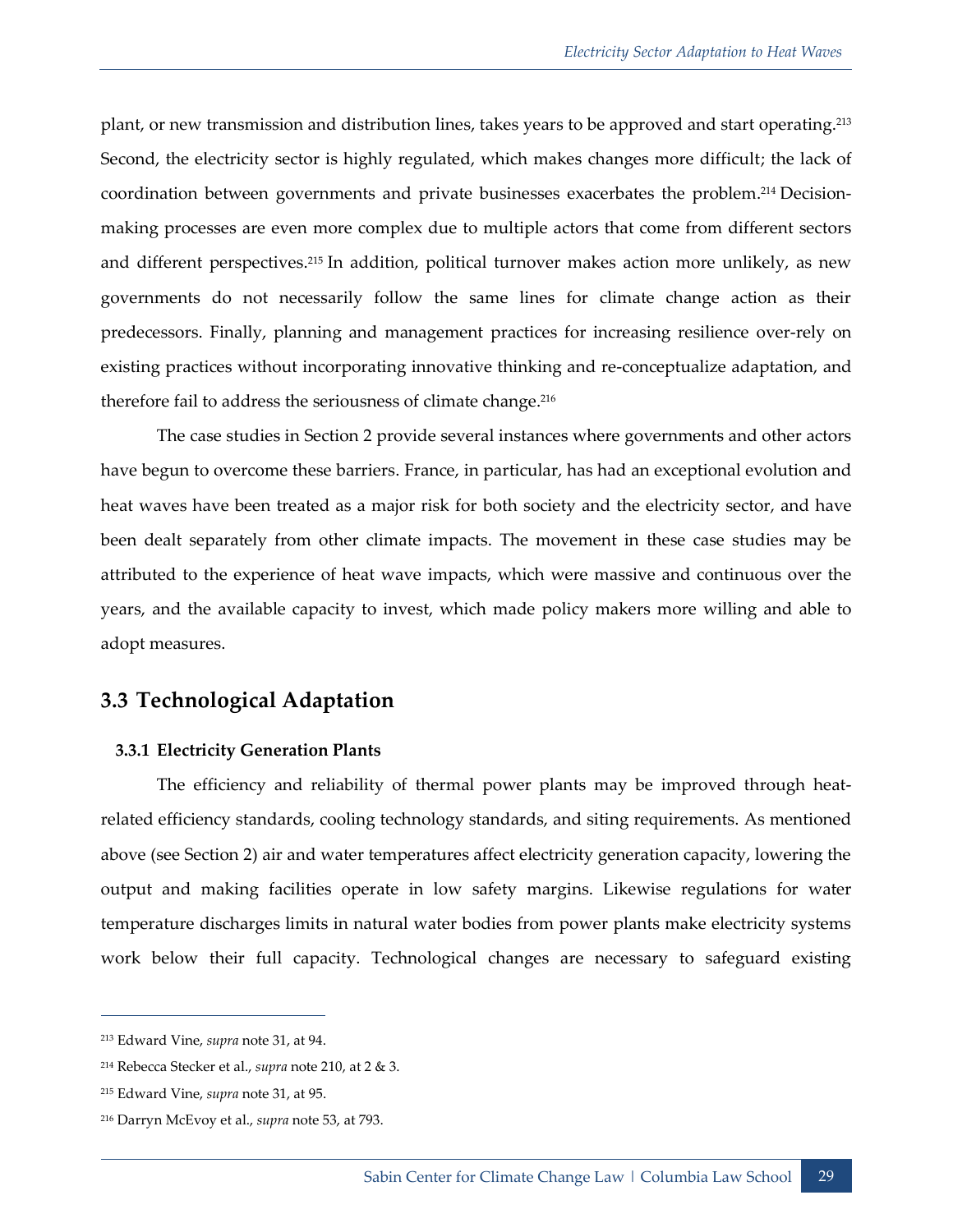electricity generation and increase energy efficiency before utility companies consider expanding electricity generation plants due to increasing electricity demand. New and retrofitting technologies may include changing the types of turbines and using heat-resistant technology. For example in PV systems heat-resistant cells and modules improve the airflow in systems and keep them cooler.<sup>217</sup> Technology should adapt to projected local climate changes and should be designed to operate at higher temperatures to avoid compromising the power output during heat waves. Current electricity generation plants in most cases are older than 30 years old and retrofitting is necessary.<sup>218</sup> However, retrofitting investments for cooling should be justifiable due to electricity efficiency gains; alternatively, decommissioning of old plants and their replacement by new, more heatproof plants <sup>219</sup> should be considered.<sup>220</sup>

Water regulations drive choices of technology towards more environmentally friendly choices such as water recirculating systems or air-cooling technology.<sup>221</sup> Change in cooling technology is not always feasible as it increases costs. Recirculating systems maximize water use and have a lower operating cost, but they have approximately 40% higher installation costs than once-through cooling systems. Moreover, plants with cooling towers using recirculating water have lower power efficiency by 2% to 3% because they consume more energy internally to operate the water pumps and ventilators.<sup>222</sup> These are all crucial aspects that should be considered by operators before changing their technology.

Cooling constraints are related to all power plants located inland but are not relevant to those located by the coast using seawater.<sup>223</sup> New power plants could be placed close to the sea or

<sup>217</sup> ADB, *supra* note 8, at 29.

<sup>218</sup> EIA, *Age of Electric Power Generators Varies Widely*, Jun. 16 2011 *Available at* http://www.eia.gov/todayinenergy/detail.cfm?id=1830; Nina Chestney And Susanna Twidale, *Insight - The Cost Of Caring for Europe's Elderly Nuclear Plants*, REUTERS UK Edition, Aug. 17 2014 *Available at*

http://uk.reuters.com/article/2014/08/17/uk-europe-nuclear-power-insight-idUKKBN0GH05S20140817.

<sup>&</sup>lt;sup>219</sup> New plants should consider all climate change impact spectrum they should be climate-proof.

<sup>220</sup> ADB, *supra* note 8, at 7.

<sup>221</sup> World Energy Council, *Water for Energy*, (2010) cited at ADB, *supra* note 8, at 11.

<sup>222</sup> S. Greis, J. Schulz, and U. Mu ller, *Water Management of a Thermal Power Plant - A Site Specific Approach Concerning Climate Change*, in A. Troccoli (ed.), Management of Weather and Climate Risk in the Energy Industry. Dordrecht (The Netherlands): Springer Academic Publisher, (2010) cited at ADB, *supra* note 8, at 11.

<sup>223</sup> Koen Rademaekers et al., *supra* note 25, at 27.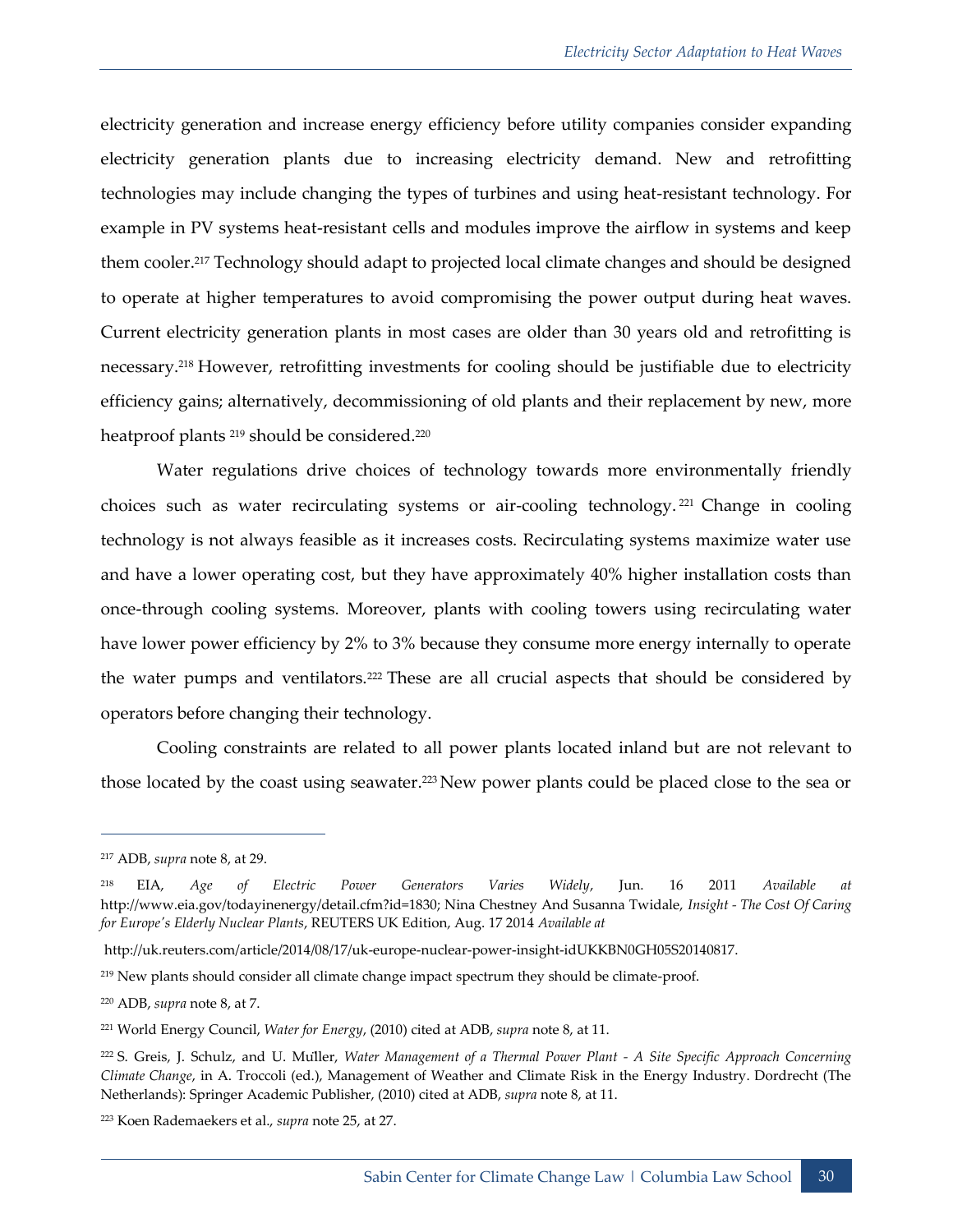where climate is projected to be cooler and water availability adequate.<sup>224 225</sup> But in this case new locations that have cooling capacity should also be close to where electricity is needed or where adequate resources for electricity production exist. The new locations should have more benefits than losses and the costs of electricity transmission should not surpass the generation efficiency gains.<sup>226</sup>

#### **3.3.2 Electricity Mix Diversification**

Expanding the variety of power plant sources in the electricity mix and having both centralised and decentralised options increases the energy security and the flexibility of the electricity sector.<sup>227</sup> Diversifying the electricity generation mix by increasing the renewable energy share is a commonplace practice for building electricity sector resilience. Renewable energy sources not only reduce GHG emissions and mitigate climate change but also can possibly back up electricity when big fossil-fueled plants fail to generate at demand rate.<sup>228</sup> Diversification helps to avoid the overreliance to one type of source located in a certain area. Therefore, in case a type of source is severely affected by a heat wave the electricity losses will not affect consumers and businesses at a large-scale. Diversification minimises the magnitude of impacts and makes electricity systems less prone to failures.<sup>229</sup>

Centralised systems of various sources including large-scale renewables are usually located outside of the urban centers, and they serve large areas. In case of a heat wave, when these systems fail to operate or operate below their capacity, potentially vast areas that depend on them lose their electricity supply. So not only various types of generation systems are needed but also decentralised generation systems. Decentralised systems can continue to operate in the event of

 $\overline{a}$ 

<sup>229</sup> Jane Ebinger & Walter Vergara, *supra* note 2, at 64; Executive Office of Energy and Environmental Affairs and the Adaptation Advisory Committee, *Massachusetts Climate Change Adaptation Report*, Boston U.S., 57, (2011).

<sup>224</sup> ADB, *supra* note 8, at 12.

<sup>225</sup> Flooding and sea level rise risk should be considered as they threaten plants located close to the sea.

<sup>226</sup> ADB, *supra* note 8, at 12.

<sup>&</sup>lt;sup>227</sup> B. Rothstein, S. Mimler, U. Múller, and L. Ottenschlager, *The electricity industry as stakeholder of climate change*, Contribution to the Second National Workshop of EPA, Adaptation to Climate Change in Germany, Regional Scenarios and National Tasks, Berlin, (2006) *cited at* Jane Ebinger & Walter Vergara, *supra* note 2, at 64.

<sup>228</sup> California Climate Change Center, *supra* note 97, at 14.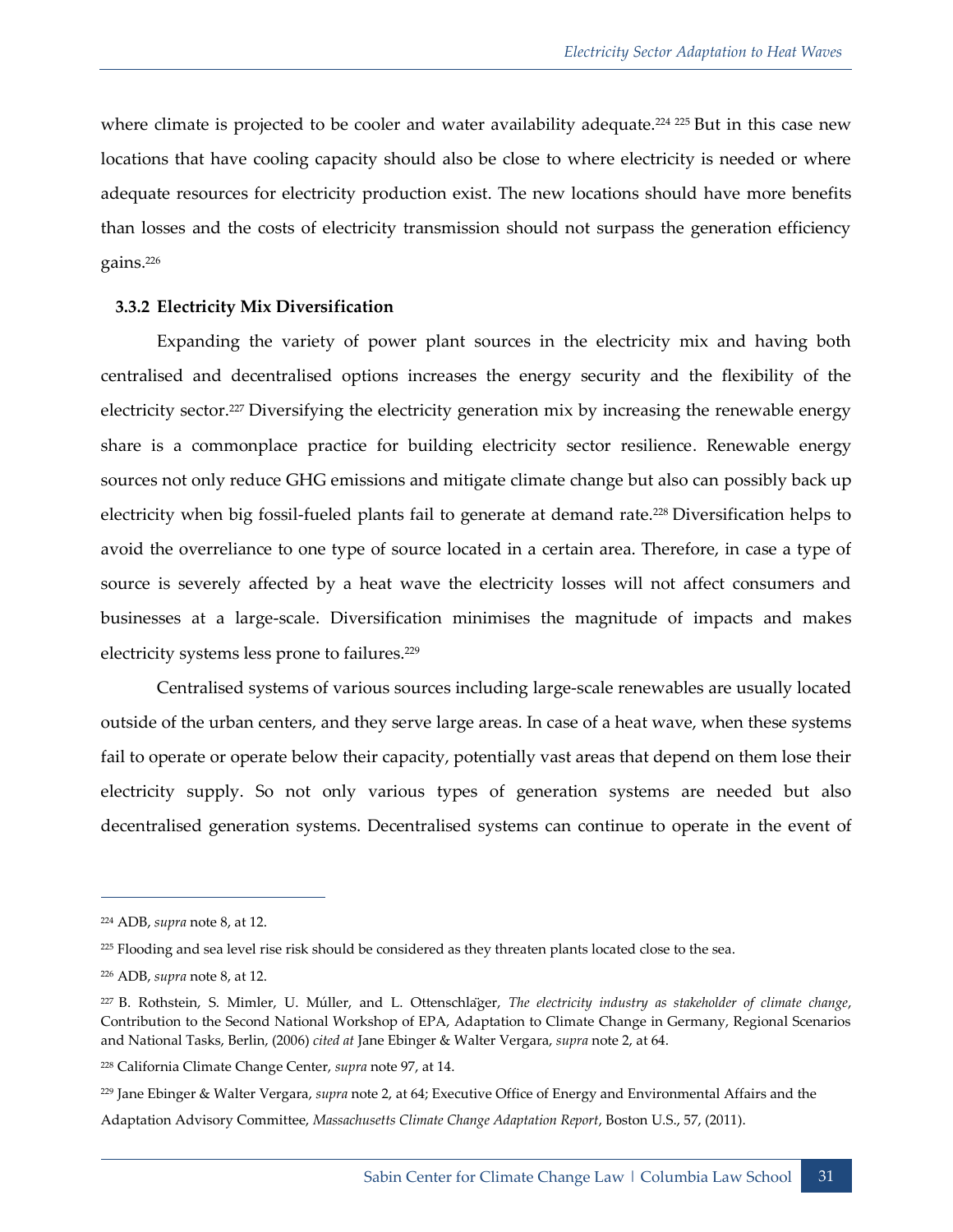failure and also can lower peak demand as a whole. These types of facilities can also mean less need for cooling water as the need is disaggregated to more areas, minimising water related risks. <sup>230</sup> Decentralised generation systems can serve individual buildings or local networks, covering energy needs by using heat pumps, rooftop PV generators and other technologies based on local available sources. <sup>231</sup> Additionally, the consumption of electricity is very close to the generation point, which accordingly minimises the losses and risks of transmission and distribution systems.<sup>232</sup>

Renewables are the only sustainable solution for both diversification and decentralization but there are some concerns regarding their integration to existing systems. In 2012, renewable sources added 20.8% to the grid of all electricity generation sources, with the two major contributors being hydropower (16.2%) and wind (2.4%). <sup>233</sup> However, further integration of renewables requires contemplating some risks such as voltage fluctuations, inefficiencies, outages and waste.<sup>234</sup> A recent report by the International Energy Agency (IEA) indicates that there are two primary obstacles of integrating wind and solar energy at large scale, into the grid.<sup>235</sup> First, these sources are variable, depending on weather conditions, such as wind patterns and daylight and constant supply is uncertain.<sup>236</sup> Currently, to balance this variability and back up electricity in times of need in most cases the solution is supply from conventional generation sources.<sup>237</sup> Second, the location of a source might be distant from the demand and the transmission and distribution

<sup>230</sup> ADB, *supra* note 8, at 12.

<sup>231</sup> Jane Ebinger & Walter Vergara, supra note 2, at 61; S. A. Hammer et al., *supra* note 3, at 87.

<sup>232</sup> U.S. Department of Energy, *The Potential Benefits Of Distributed Generation And Rate-Related Issues That May Impede Their Expansion,* A Study Pursuant To Section 1817 Of The Energy Policy Act Of 2005, xvii, Feb. 2007 *Available at* http://www.ferc.gov/legal/fed-sta/exp-study.pdf.

<sup>&</sup>lt;sup>233</sup> Observe'ER and Foundation Energies pour le Monde, Worldwide Electricity Production form Renewable Energy Sources, *Electricity Production in the World: General Forecasts*, Fifth Inventory, 6, (2013).

<sup>234</sup> International Electrotechnical Commission, *Grid integration of large-capacity Renewable Energy sources and use of largecapacity Electrical Energy Storage*, White Paper, Geneva, Switzerland, 106, Oct. 2012 *Available at* http://www.iec.ch/whitepaper/pdf/iecWP-gridintegrationlargecapacity-LR-en.pdf.

<sup>235</sup> OECD/IEA, The Power Of Transformation: Wind, Sun And The Economics Of Flexible Power Systems, 238, 13, (2014).

<sup>236</sup> *Id.*, at 13.

<sup>237</sup> International Electrotechnical Commission, *supra* note 234, at 58.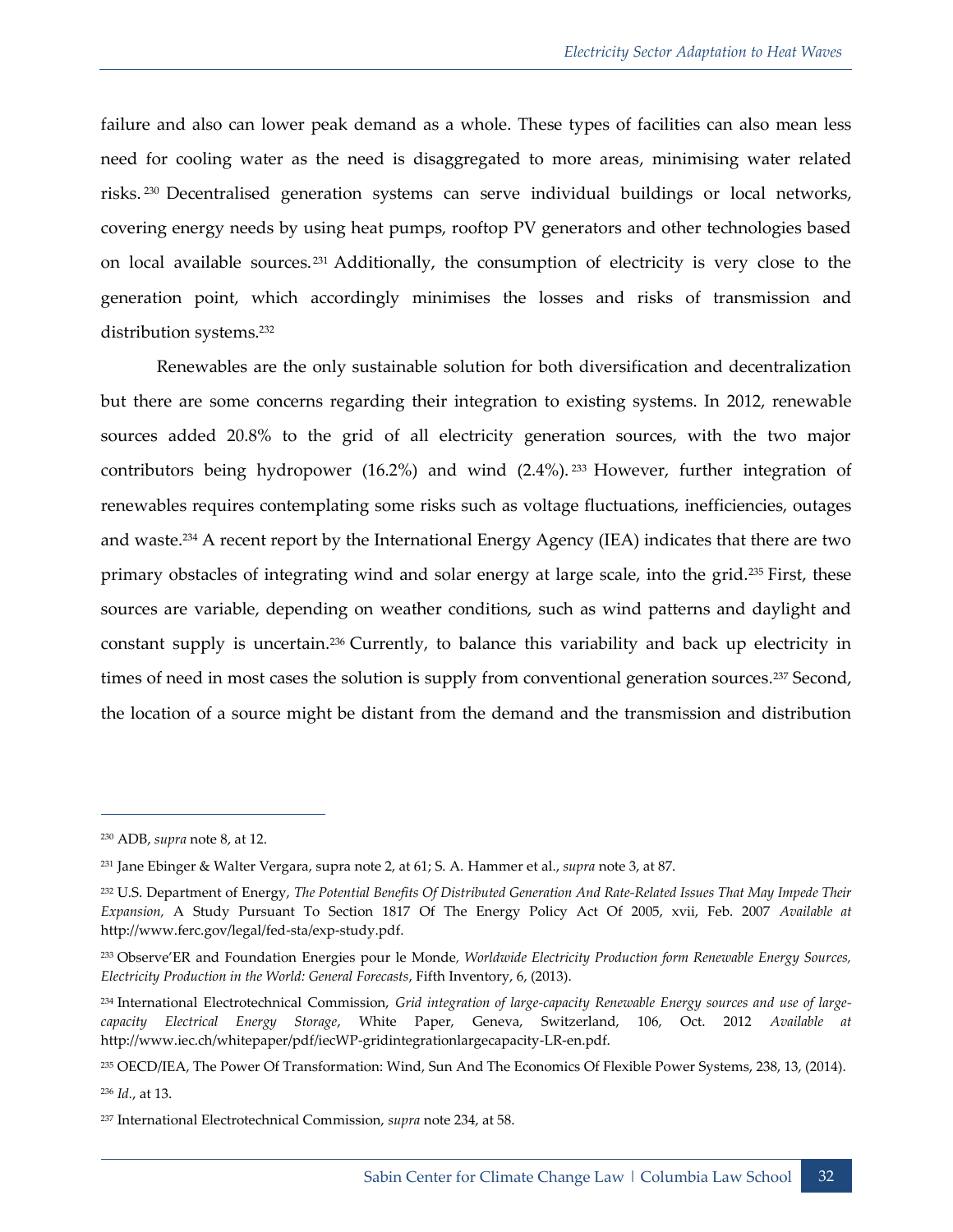costs are high.<sup>238</sup> Existing electricity transmission and distribution systems require technology adjustments for accepting bigger loads from renewable sources.

#### **3.3.3 Electricity Storage**

The increase of renewable energy and decentralised systems mandate the use for electricity storage for securing constant electricity supply in order to avoid using fossil fuels for back up. Energy storage technologies are very important during blackouts and can increase the reliability of the supply. The energy can be stored and used when the demand is increased or the production rate decreases. Different technologies are being developed and optimized, including chemical energy storage like advanced batteries, mechanical energy storage such as compressed air energy storage and flywheels, electrical energy storage like capacitors and supercapacitors, and thermal energy storage like steam or hot water accumulators. <sup>239</sup> Further research and advancement of these technologies is still required for their optimisation and commercialization. 240

#### **3.3.4 Grid Modernization**

Improving the grid by retrofitting current structures and introducing new technologies and new design structures is a critical step for heat-proofing the electricity system. The grid is the most weather-exposed part of the electricity supply chain. Overhead lines sag lower during a heat wave diminishing their efficiency.<sup>241</sup> A solution for avoiding that is the replacement of some overhead lines with underground cables.<sup>242</sup> However, underground cables add additional costs for installation and maintenance.<sup>243</sup> Supplementary transmission lines are also an option to increase system's flexibility by providing the ability to re-route electricity in case of a failure and minimize

<sup>238</sup> OECD/IED, *supra* note 235, at 13.

<sup>239</sup> National Science and Technology Council, *A Policy Framework for The 21st Century Grid: A Progress Report*, Executive Office Of The President, Washington, D.C., 3, (2013); Sandia National Laboratories, *Electricity Storage*, 2014 *Available at* http://www.sandia.gov/ess/tech\_batteries.html*;* Jane Ebinger & Walter Vergara, *supra* note 2, at 65*.*

<sup>240</sup> International Electrotechnical Commission, *supra* note 234, at 97.

<sup>241</sup> David M. Ward, *supra* note 47, at 107.

<sup>242</sup> *Id.*

<sup>243</sup> Executive Office of the President, *Economic Benefits Of Increasing Electric Grid Resilience To Weather Outages*, Report was prepared by the President's Council of Economic Advisers and the U.S. Department of Energy's Office of Electricity Delivery and Energy Reliability and the White House Office of Science and Technology, Washington D.C., 13, (2013).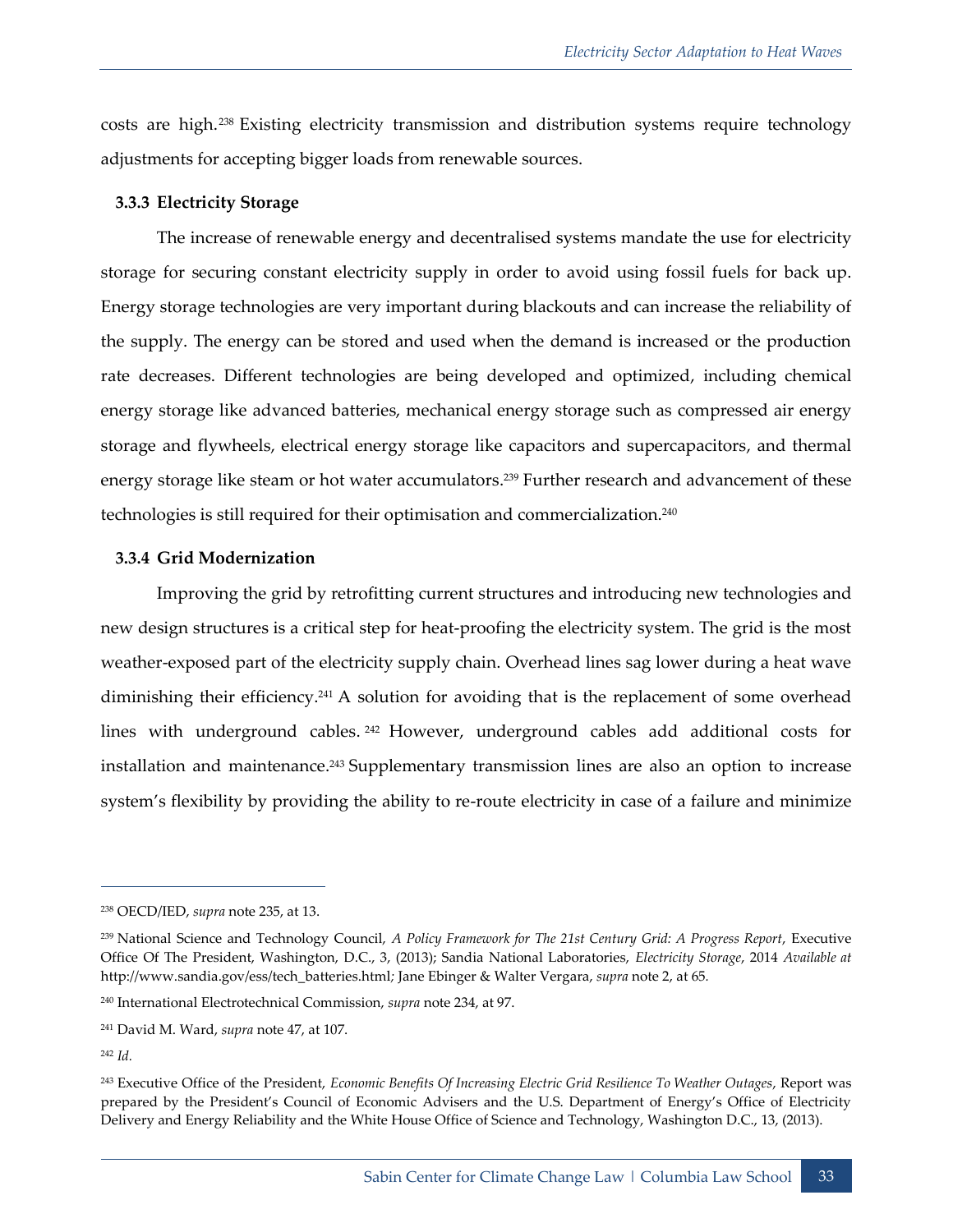the risks of electricity outages.<sup>244</sup> Smart technology also increases the reliability of the electricity grid. <sup>245</sup> Smart grids are designed to control the system remotely and in an automated way. This technology uses sensors to manage the grid in real-time and make corrections when electricity loss is observed.<sup>246</sup> Smart technology can show exactly where an outage occurs as opposed to existing systems where in most cases customers have to inform the utilities for electricity outages. 247 Microgrid technology can contribute to more resilient transmission and distribution systems as well. <sup>248</sup> Microgrids are associated with decentralized electricity systems as they are isolated smaller grid networks that connect to the main grid or function alone in case of a failure when part of the grid faces problems. <sup>249</sup> Finally, new grid structures, such as circular grids, can also allow more flexibility. Circular grids can be considered a better technology than linear networks because their design allows electricity to reach end users through alternative routes and thereby secures supply at times of need.<sup>250</sup>

#### **3.3.5 Adaptation to Built Environment**

The building sector is a major electricity consumer globally and accounts for half of all electricity consumed. <sup>251</sup> The projected increase of heat waves will reduce buildings' capacity to maintain stable indoor temperature and thus, air-conditioning use will increase. Alterations to buildings for conserving electricity like introducing new building codes for energy efficiency, passive cooling systems, window shading and insulation are important for decreasing the overall

<sup>244</sup> *Id.,* at 14.

<sup>245</sup> *Id*.

<sup>246</sup> National Science and Technology Council, *supra* note 239, at 3.

<sup>247</sup> *Id*.; Executive Office of the President, *supra* note 243, at 15.

<sup>248</sup> David Ferris, *Microgrids: Very Expensive, Seriously Necessary*, Forbes, Jul. 31 2013 *Available at* http://www.forbes.com/sites/davidferris/2013/07/31/microgrids-very-expensive-seriously-necessary/; National Science and Technology Council, *supra* note 239, at 4.

<sup>249</sup> Executive Office of the President, *supra* note 243, at 14.

<sup>&</sup>lt;sup>250</sup> Eric Klinenberg, Adaptation, How can cities be "climate-proofed", The New Yorker, Jan. 7 2013 Available at http://www.newyorker.com/magazine/2013/01/07/adaptation-2.

<sup>251</sup> OECD/IEA, *Transition to Sustainable Buildings, Strategies and Opportunities to 2050*, Paris, France, 1, 2013 *Available at* http://www.iea.org/Textbase/npsum/building2013SUM.pdf.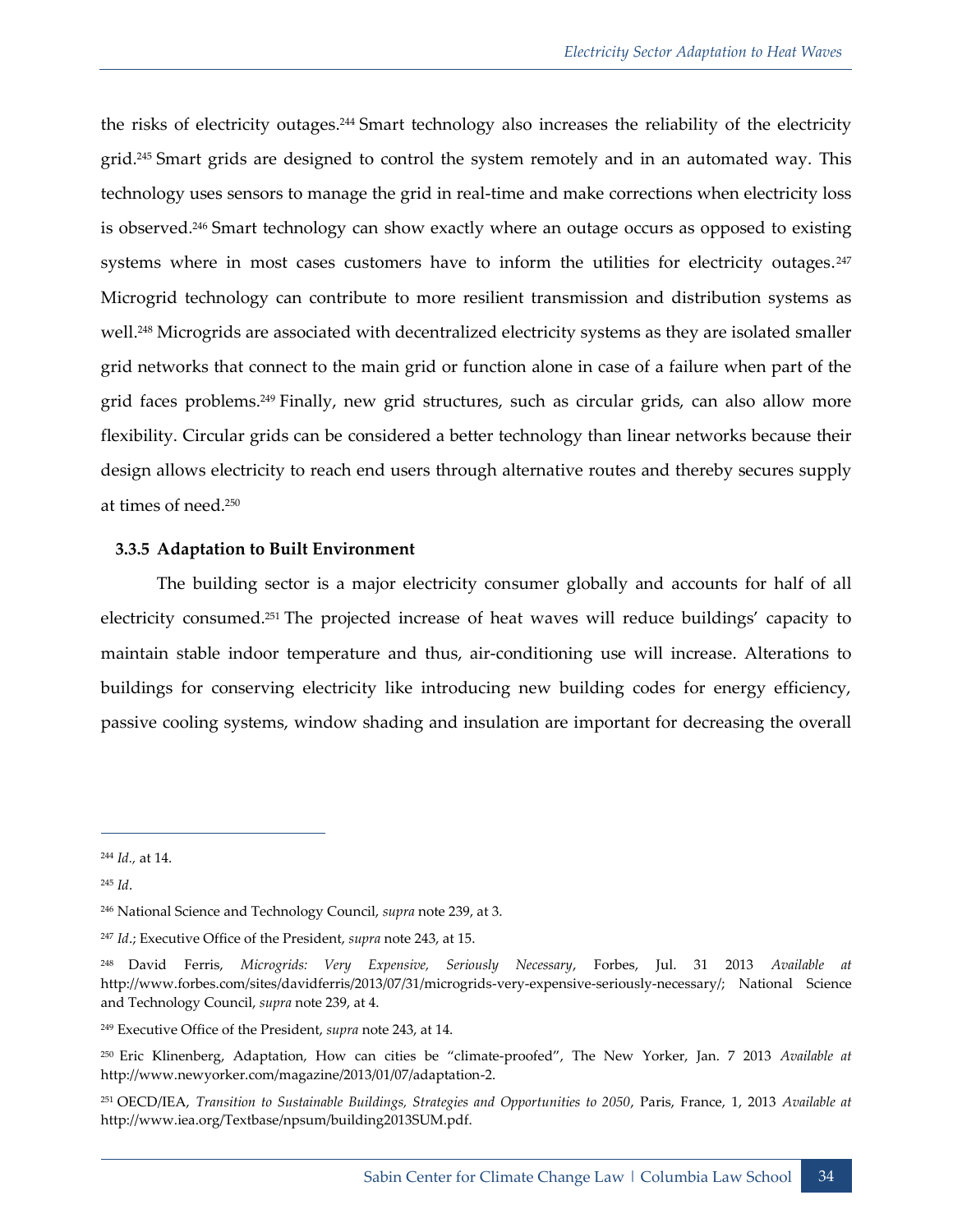demand. <sup>252</sup> Building codes should be modified to ensure exploitation of bioclimatic design principles and permission for green roofs development, increase of lighter color materials and white roofs that do not absorb much heat.<sup>253</sup> , 254

Buildings together with other infrastructures create the conditions for even further electricity consumption due to the creation of the UHI effect. The UHI effect is created mainly due to lack of vegetation and increase of built environment with dark surfaces that absorb radiation, such as buildings, streets and parking lots.<sup>255</sup> The introduction of green spaces and green roofs is a well-understood approach to counter-acting the UHI effect.<sup>256</sup> During summer the temperature in an afternoon can be  $4.5^{\circ}F$  (2.5 $^{\circ}C$ ) higher in cities than in nearby rural areas  $257$  and electricity demand rises by 2% to 4% for every 1.8°F (1°C) increase above 59°F - 68°F (15°C - 20°C).<sup>258</sup> Cooling down cities can have positive outcomes for utilities by decreasing the overall demand and securing electricity supply in heat waves with the added value of reducing electricity expenses for households.<sup>259</sup> Lastly, reduced demand can create huge savings for utilities that would be able to meet future demand and possibly postpone expansion costs. 260

#### **3.3.6 Forecasting**

Short-term demand forecasting is already a common tool to control electricity supply but long-term demand forecasting is important for utilities and their future investment plans. There are two important elements to long-term demand forecasting: heat wave predictions and electricity

<sup>&</sup>lt;sup>252</sup> Patrick L. Kinney, Marie S. O'Neill, Michelle L. Bell, Joel Schwartz, Approaches for Estimating Effects of Climate Change on *Heat-related Deaths: Challenges and Opportunities*, 11 Environmental Science & Policy Issue 1 87-96, 90, (2008); Frank Stern, *Handbook on Methods for Climate Change Impact Assessment and Adaptation Strategies - Energy*, Jan F. Feenstra Ian Burton Joel B. Smith Richard S.J. Tol (eds), UNEP, 11-28, (1998).

<sup>253</sup> A. H. Rosenfeld, J. J. Romm, H. Akbari and M. Pomerantz *, Cool Communities: Strategies for Heat Island Mitigation and Smog Reduction*, 28 Energy and Buildings 51-62, 52, (2008).

<sup>254</sup> Lou Chesné, Thierry Duforestel, Jean-Jacques Roux and Gilles Rusaouën, *Energy Saving and Environmental Resources Potentials: Toward New Methods of Building Design*, 58 Building and Environment 199-207, 199, (2012).

<sup>255</sup> H. Akbari , M. Pomerantz and H. Taha, *Cool Surfaces and Shade Trees to Reduce Energy Use and Improve Air Quality in Urban Areas,* 70 Solar Energy No. 3, pp. 295–310, 295, (2001).

<sup>256</sup> A. H. Rosenfeld et al., *supra* note 253, at 52.

<sup>257</sup> H. Akbari et al*.*, *supra* note 255 at 295.

<sup>258</sup> *Id*.

<sup>259</sup> A. H. Rosenfeld et al., *supra* note 253, at 51; OECD/IEA, *supra* note 251, at 1.

<sup>260</sup> OECD/IEA, *supra* note 251, at 1.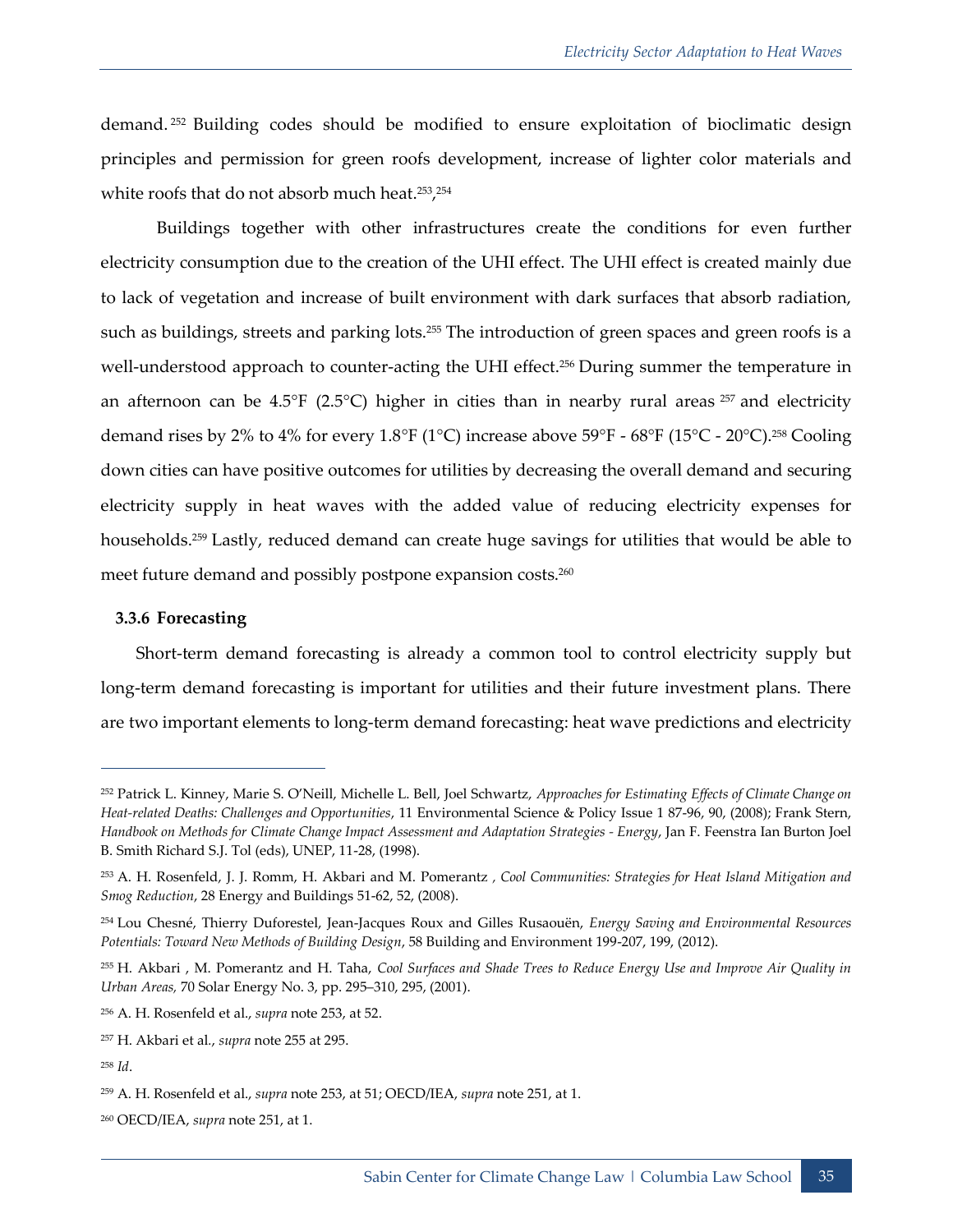demand predictions. Utilities have to collaborate with climate scientists and develop long-term temperature forecasting tools. <sup>261</sup> In regards to demand, utilities need to predict the number of people who will increase their air-conditioning use when temperatures rise.<sup>262</sup> To determine this demand there are many socio-economic factors to consider, such as household income, electricity prices, energy efficient appliances and personal preferences, among others.<sup>263</sup> Another important forecasting tool is for predicting variability of large-capacity renewables. This combines the forecast of weather and generation. The forecasting will improve the supply and demand balance and utilities will be ready to provide more electricity when generation is less than expected and also to obtain more when generation is more than predicted.<sup>264</sup>

## **3.4 Behavioural Adaptation**

#### **3.4.1 Electricity Sector**

Behavioral adaptation for utilities refers to modification of emergency, operating and maintenance plans and training of workforce with the aim to minimize risk in operation.<sup>265</sup> Risk identification is the first step. Heat waves should be acknowledged within the spectrum of important risks and included into risk management and emergency plans. Evaluation of heat wave preparedness and response after any severe heat wave is useful for identifying the weak parts of the electricity generation, transmission and distribution systems and for making improvements. In addition, utilities should create dedicated climate change adaptation strategies to assess those risks and identify measures that secure the systems. <sup>266</sup> By changing and improving operation and management methods utilities can cost-effectively reduce the vulnerability of assets without

<sup>261</sup> Pierre Audinet, Jean-Christophe Amado and Ben Rabb, *Climate Risk Management Approaches in the Electricity Sector: Lessons from Early Adapters*, Weather Matters for Energy, A. Troccoli, L. Dubus and S. E. Haupt (eds), 52, (2014).

<sup>262</sup> European Observation Network, Territorial Development and Cohesion (ESPON) (2010) *Discussion Paper: Impacts of Climate Change on Regional Energy Systems*, 12, 2010 *Available at* http://www.espon.eu/export/sites/default/Documents/Projects/AppliedResearch/ReRISK/RERISK-Discussion-Paper-Climate-Change.pdf.

<sup>263</sup> *Id.* 

<sup>264</sup> International Electrotechnical Commission, *supra* note 234, at 26.

<sup>265</sup> Pierre Audinet et al., *supra* note 261, at 33.

*<sup>266</sup> Id.,* at 34.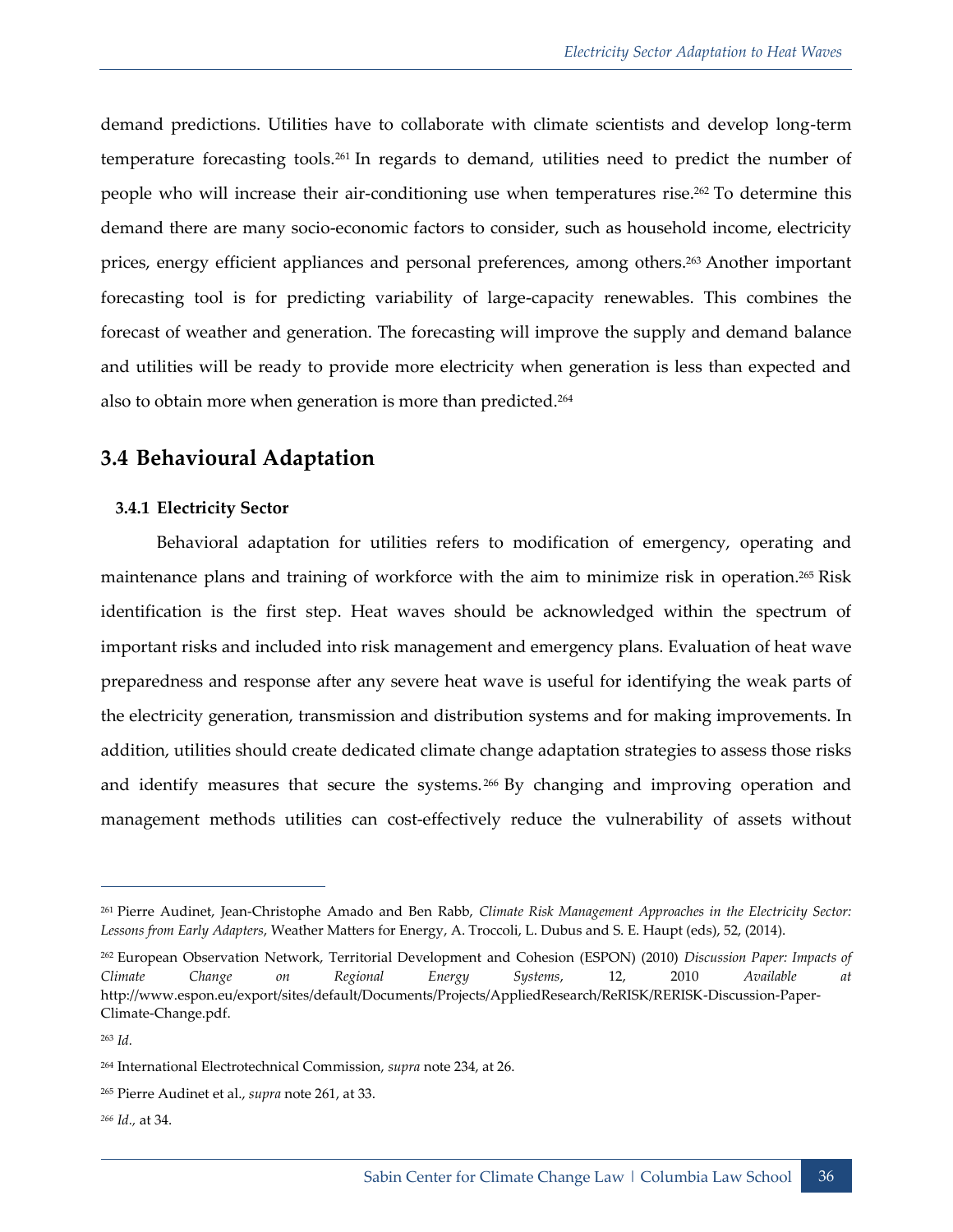making any changes in technology. <sup>267</sup> Furthermore, electricity companies can also initiate discussions with governments and regulators for covering adaptation costs in order for the electricity sector to improve their capacity and cope with adverse impacts while reducing some costs when possible. 268

#### **3.4.2 End Users**

End users adaptation refers to consumption adjustments with the purpose to conserve electricity. Adaptation to end users lifestyle can make the difference in heat waves as many electricity systems face blackouts due to increased demand. More aware consumers equipped with more energy efficient appliances can actually affect the overall demand. Usually, end users are encouraged by utilities to moderate their electricity and adjust their thermostats during a heat wave in order to avoid blackouts. However, additional actions should be considered by utilities and policy makers to ensure high electricity conservation and efficiency. For instance, elimination of energy subsidies would reveal the true cost of electricity and could create incentives to reduce consumption.<sup>269</sup> Educational programs that promote a general less energy-intensive lifestyle will be beneficial.<sup>270</sup> Governments' encouragement to equip houses with better windows, shading and other cooling structures can also reduce overall electricity demand. Additionally, smart meters motivate end users to reduce their electricity. Smart meters can record a consumer's energy use hourly or even at 15-minute intervals and allow the user to track her electricity consumption. This information can stimulate users to save electricity and reduce costs, or even to find faulty equipment that consumes significant amounts of electricity and fix or replace it. 271

<sup>267</sup> *Id.,* at 37.

<sup>268</sup> *Id.,* at 37.

<sup>269</sup> Frank Stern, *supra* note 252.

<sup>270</sup> S. A. Hammer et al., *supra* note 3, at 106.

<sup>271</sup> National Science and Technology Council, *supra* note 239, at 3-4.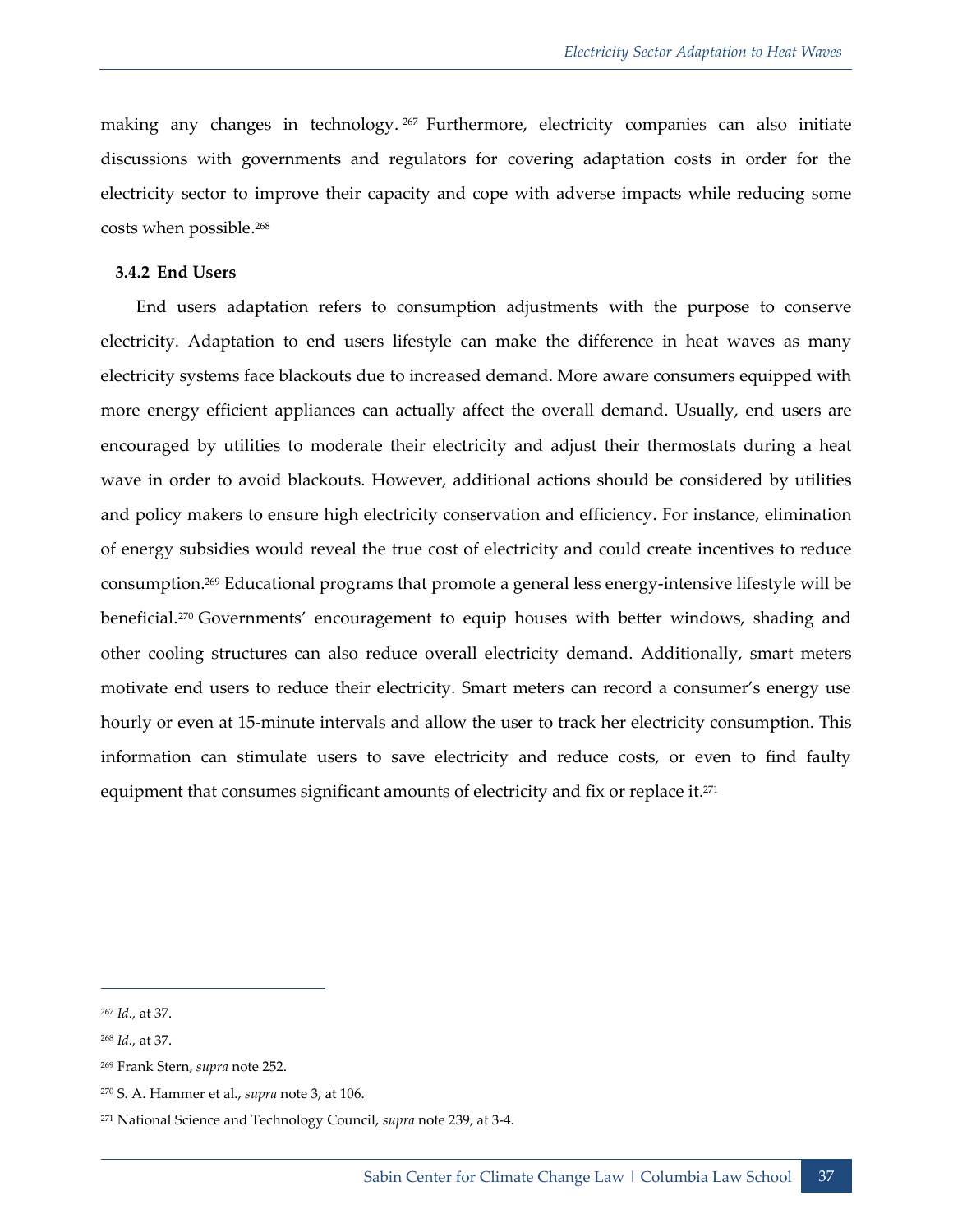# **3.5 Institutional Adaptation**

#### **3.5.1 Introduction**

O'Riordan and Jordan define the role of institutions "as a means for holding society together, giving it sense and purpose and enabling it to adapt".<sup>272</sup> Technology improvements and behavioral change combined with institutional adaptation can create stronger capacity electricity systems that avoid cascading failures. Governments and institutions at all levels—international, national, regional and local—that consider socio-economic conditions in adopting particular strategies determine the success or failure of adaptation.<sup>273</sup> Several important decisions lie with the electricity companies, including operation and maintenance procedures, training for employees and load management. But policies and regulations for energy efficiency and security lie outside of the electricity sector decision-making framework. Governments and institutions are responsible for enacting the appropriate set of policies and regulatory frameworks necessary for maintaining the electricity sector's reliability.<sup>274</sup> Other determinants in the scope of institutional adaptation are cross sector collaboration, transparency of operations, available investment and the complexity of multiple actors.

#### **3.5.2 Governance**

 $\overline{a}$ 

Adaptation is a relatively new issue in governance and is still developing in various countries, at different paces.<sup>275</sup> In many countries international frameworks such as the United

<sup>272</sup> T. O'Riordan and A. Jordan, *Institutions, climate change and cultural theory: towards a common analytical framework*, 9 Global Environmental Change 81-93, 1999, *cited at* J. E. Thornes, *IPCC, 2001: Climate change 2001: impacts, adaptation and vulnerability*, Contribution of Working Group II to the Third Assessment Report of the IPCC, J. J. McCarthy, O. F. Canziani, N. A. Leary, D. J. Dokken and K. S. White (eds), Cambridge University Press, Cambridge, UK, and New York, USA, (2001).

<sup>273</sup> S. Cutter, B. Osman-Elasha, J. Campbell, S.-M. Cheong, S. McCormick, R. Pulwarty, S. Supratid, and G. Ziervogel, Managing the risks from climate extremes at the local level, in Managing the Risks of Extreme Events and Disasters to Advance Climate Change Adaptation [Field, C.B., V. Barros, T.F. Stocker, D. Qin, D.J. Dokken, K.L. Ebi, M.D. Mastrandrea, K.J. Mach, G.-K. Plattner, S.K. Allen, M. Tignor, and P.M. Midgley (eds)], A Special Report of Working Groups I and II of the IPCC, Cambridge University Press, Cambridge, UK, and New York, NY, USA, 417, (2012).

<sup>274</sup> ADB, *supra* note 8, at 7.

<sup>275</sup> R. Swart, G.R. Biesbroek, S. Binnerup, T. Carter, C. Cowan, T. Henrichs, S. Loquen, H. Mela, M. Morecroft, M. Reese, and D. Rey, *Europe Adapts to Climate Change. Comparing National Adaptation Strategies*, Vammalan Kirjapaino Oy, Sastamala, (2009) *cited at* Lasse Peltonen, Sirkku Juhola, Philipp Schuster, *Governance of Climate Change Adaptation: Policy Review*, Baltic Sea Region Programme 2007-2013, 4.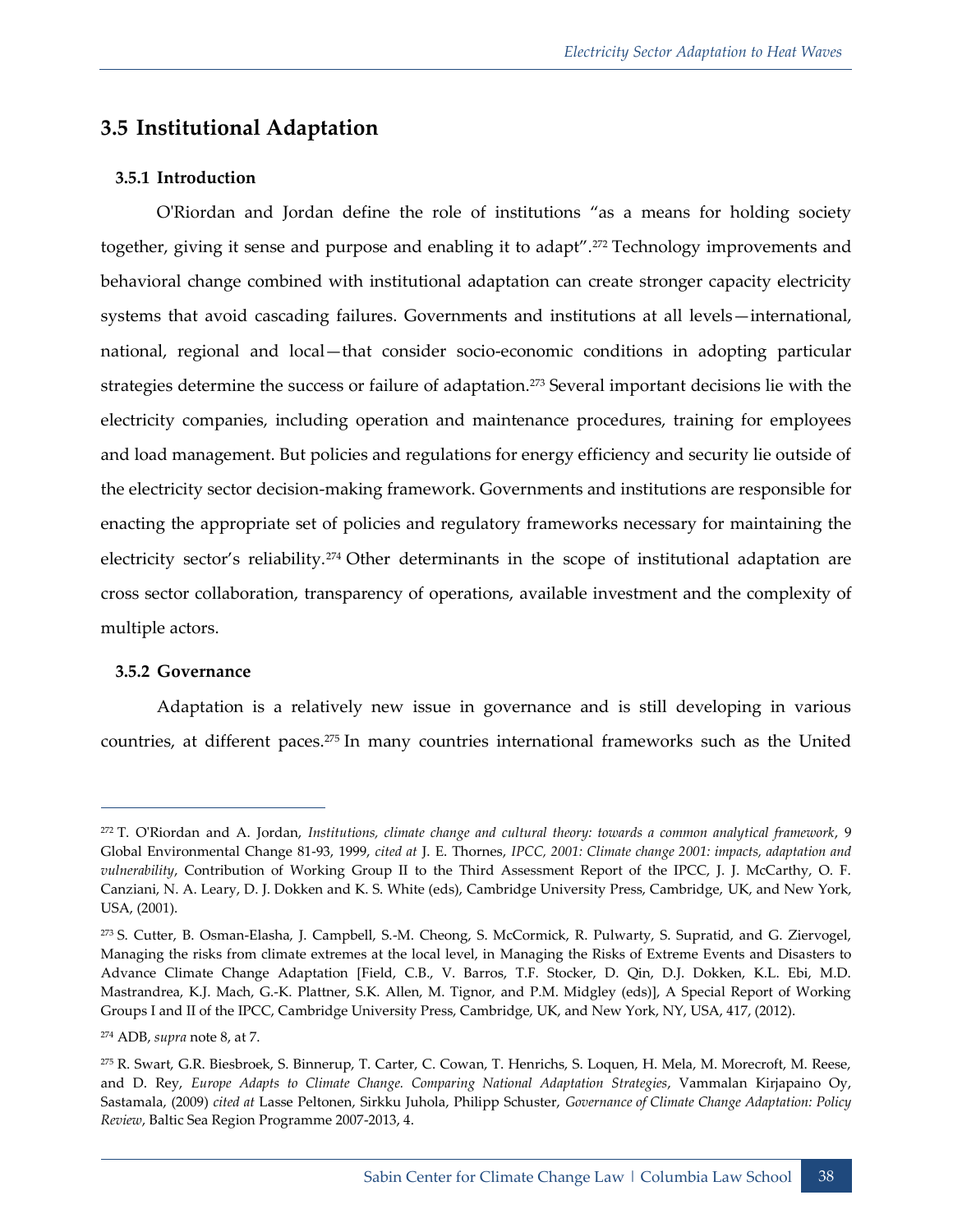Nations Framework for Convention on Climate Change stimulate adaptation actions but in most cases extreme events, economic and human losses make adaptation a high political priority.<sup>276</sup> Successful adaptation depends on governance regimes of all scales: international, national, regional and local. Governments oversee planning regulations, set standards for operations and facilities, integrate policy frameworks in electricity markets and ensure that the electricity sector and end users take all precautionary measures to reduce vulnerability. 277

At the national level governments can create policy frameworks for, or even require, effective longterm adaptation actions, establish performance standards for the electricity sector, provide quality climate information and prepare plans for emergency situations. <sup>278</sup> National policies and plans also shape national budgets that can allocate sufficient funds for adaptation purposes. Also, national governments have the power to facilitate renewable energy, energy efficient projects, change building codes, set appliance standards and promote heatproof infrastructures. <sup>279</sup> Common practices for establishing action are the adoption of RPS, feed-in tariffs, carbon pollution reduction schemes and quota schemes. National governments are also responsible for developing national adaptation plans and creating measurable targets for heatproof infrastructures, energy efficiency and behavioural changes.

At the regional and local levels, governments control spatial and land-use plans, which give them the ability to change current infrastructures and appraise new options, replace vulnerable systems and select areas for new electricity generation sites.<sup>280</sup> Local governments are also developing plans for greening cities, building green infrastructures and setting building standards. Hence, they can play an essential role in reducing electricity consumption and minimizing UHI. Furthermore, they address local vulnerability and develop plans that consider

<sup>276</sup> S. Juhola, *Mainstreaming Climate Change Adaptation: The Case of Multilevel Governance in Finland*, Development of Adaptation Policy and Practice in Europe: Multi-level Governance of Climate Change, E.C.H. Keskitalo, Verlag Springer (eds), Berlin, (2010); Lasse Peltonen, Sirkku Juhola, Philipp Schuster, *Governance of Climate Change Adaptation: Policy Review*, Baltic Sea Region Programme 2007-2013, 4.

<sup>277</sup> IEA, Energy Policy Highlights, Paris, 54, 2013; Edward Vine, *supra* note 31, at 84.

<sup>278</sup> Jane Ebinger & Walter Vergara, *supra* note 2, at 57.

<sup>279</sup> Edward Vine, *supra* note 31, at 85.

<sup>280</sup> EC, *Adapting Infrastructure To Climate Change*, Commission Staff Working Document, SWD (2013) 137, 15, Apr. 16 2013 *Available at* http://ec.europa.eu/clima/policies/adaptation/what/docs/swd\_2013\_137\_en.pdf.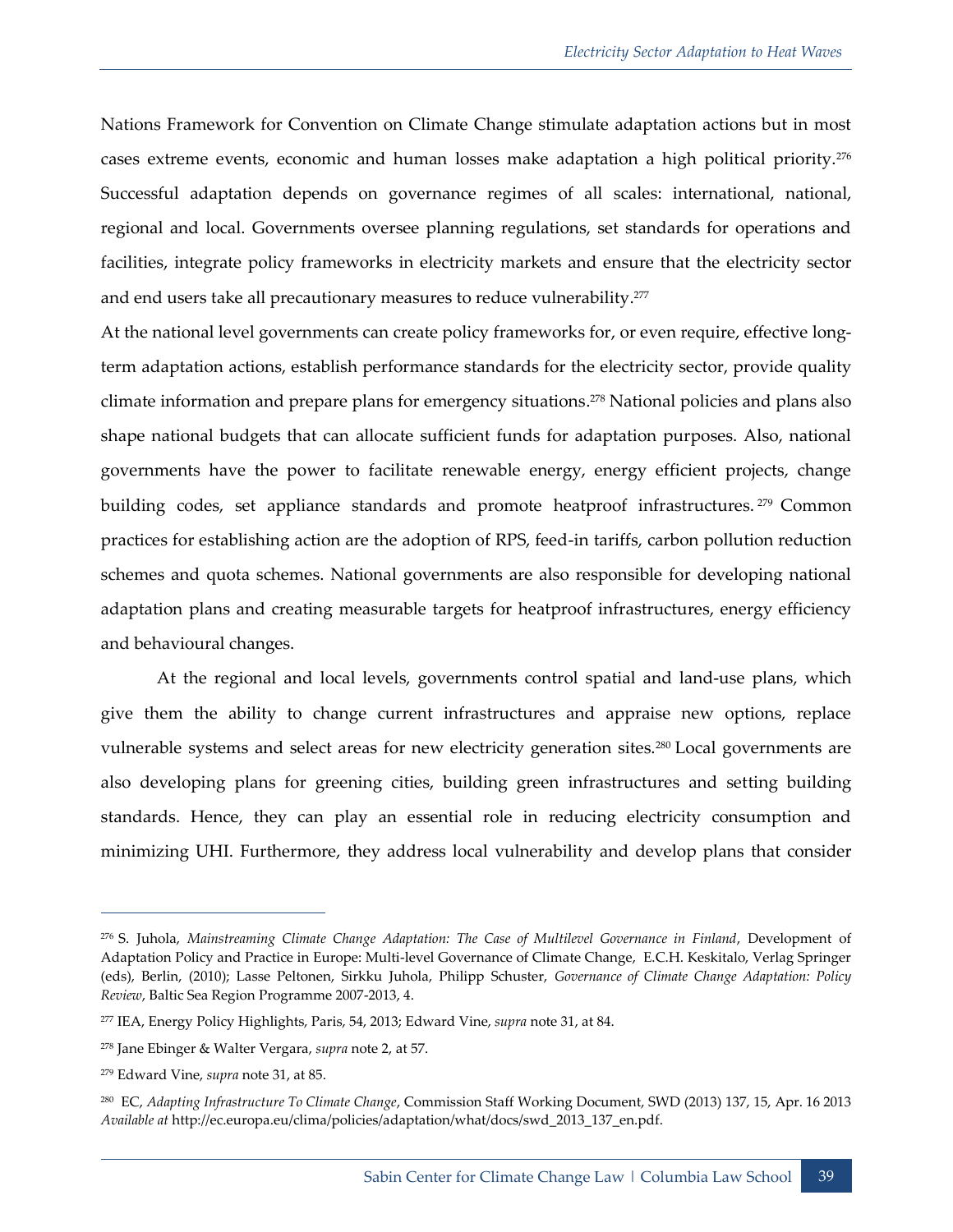local potentials (for instance for exploiting renewables energy sources) and that take into account local socio-economic conditions and climate.<sup>281</sup> Thus, their decisions can greatly affect the local electricity demand.<sup>282</sup> At the local level, governments can also develop emergency plans during heat waves and make sure that some critical facilities like hospitals and cooling rooms for vulnerable groups will have backup electricity facilities. However, even though adaptation planning at regional and local scales is crucial, usually it is constrained by a lack of information and resources, and by conflicting interests associated with local planning. Although mitigation has arguably received greater attention than adaptation even at the local level,<sup>283</sup> mitigation measures in many cases have adaptation benefits – for instance, increase of PV permits decrease electricity demand, which can help minimise electricity shortages.<sup>284</sup>

#### **3.5.3 Cross-sectoral Collaboration**

A great challenge when addressing climate change impacts is the consideration and integration of multiple sectors.<sup>285</sup> The electricity sector does not work in isolation and therefore adaptation actions should consider related sectors and their interactions. Hydro-meteorological offices and the electricity sector should work together in order for the latter to obtain high-quality climate data and use them in decision-making and planning processes.<sup>286</sup> Utilities require data not only of climatic averages but also detailed data of various spatial resolutions, timescales and climate scenarios. This information is not readily available to electric utilities and is thus rarely included into planning.<sup>287</sup> The two sectors should closely collaborate, especially before investing in heatproof technologies. Furthermore, utilities and regulators have to ensure that adaptation solutions do not create problems for other economic sectors. Highly water-dependent sectors like

<sup>281</sup> Jane Ebinger & Walter Vergara, *supra* note 2, at 57.

<sup>282</sup> Edward Vine, *supra* note 31, at 84.

<sup>283</sup> Thomas G. Measham, Benjamin L. Preston, Timothy F. Smith, Cassandra Brooke, Russell Gorddard, Geoff Withycombe, Craig Morrison*, Adapting to climate change through local municipal planning: barriers and challenges*, 16 Mitigation and Adaptation Strategies for Global Change 8, 889-909, (2011).

<sup>284</sup> Edward Vine, *supra* note 30, at 91.

<sup>285</sup> Jane Ebinger & Walter Vergara, *supra* note 2, at 42.

<sup>286</sup> Pierre Audinet et al., *supra* note 261, at 19.

<sup>287</sup> *Id.*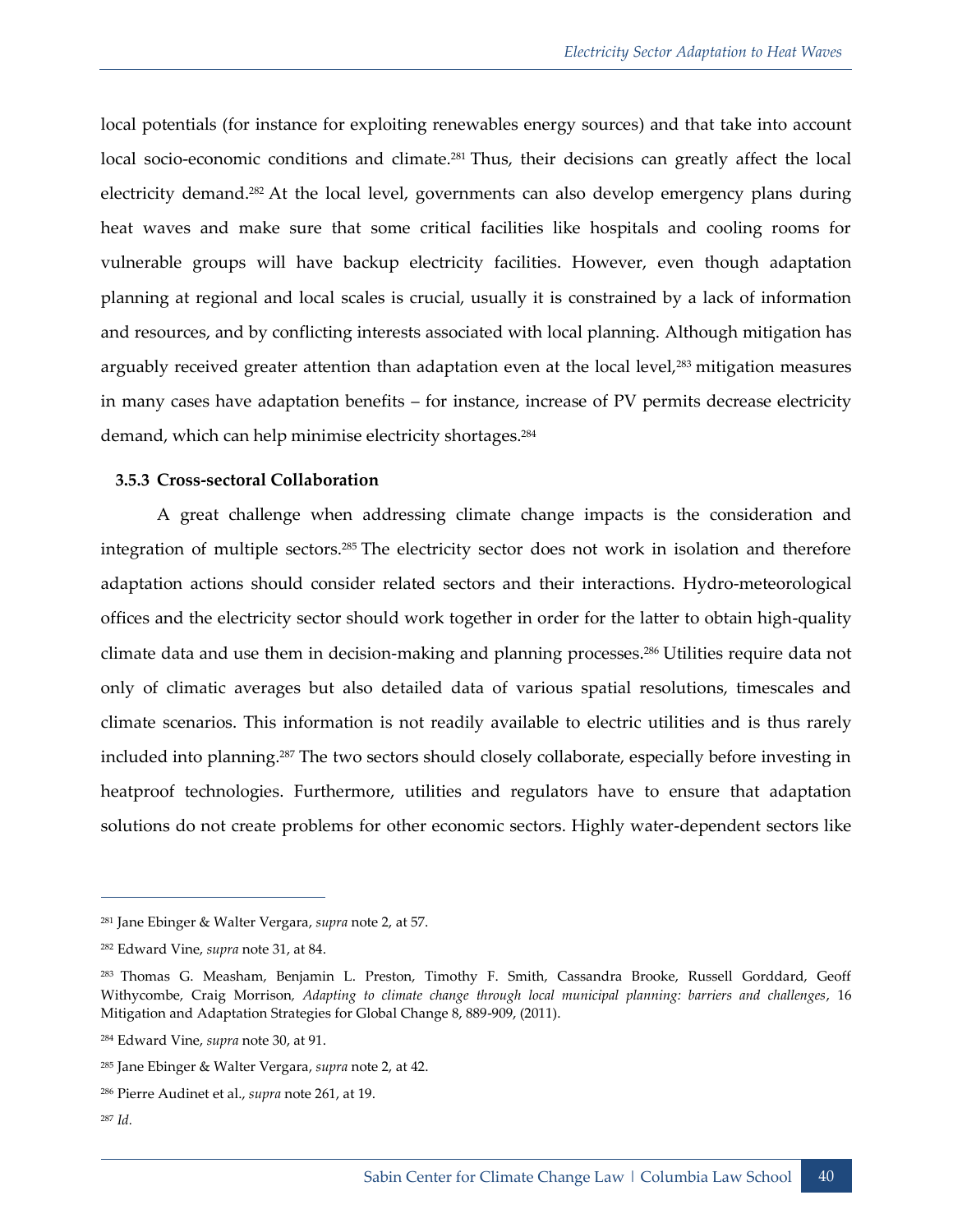agriculture, domestic water supply and industry have to work in synergy with the electricity sector for agreeing on water use and other priority uses during heat waves.<sup>288</sup> High electricity-dependent industries should collaborate with the electricity sector in order to increase energy efficiency and lower peak demand during heat waves but also during normal temperature days in order to alleviate the grid as a whole and offer opportunities for economic development without further expansion of the electricity systems. Interconnections of sectors should also be considered for understanding vulnerability. For instance as the electricity sector becomes more and more dependent on information and communication technologies (ICT) for monitoring and control operations, <sup>289</sup> their roles and responsibilities during a heat wave should be clearly defined.

#### **3.5.4 Transparency**

Creating open and centralised pools of information can enhance effective investments and minimise research repetitions.<sup>290</sup> The dialogue between climate scientists, electricity decision makers, businesses and the public sector is very important for efficiency and reliability issues.<sup>291</sup> Knowledge that supports adaptation goals should be shared between different stakeholders to encourage further actions and behavioral change.  $292$  This requires shared knowledge to be "relevant, technically sound and user-friendly".<sup>293</sup>

#### **3.5.5 Investment**

Sufficient investment is essential for developing heat-resilient and energy efficient systems. Utilities and other stakeholders normally embrace cost-effective upgrades for electricity systems. However, investments to the electricity sector remain very low worldwide. In order to continue providing reliable electricity to end users, sufficient investments are necessary.<sup>294</sup> Experience so far indicates that with the right incentives within a stable investment environment, investors are ready

<sup>288</sup> Jane Ebinger & Walter Vergara, *supra* note 2, at 42; S. Cutter et al. *supra* note 273, at 307.

<sup>289</sup> ADB, *supra* note 8, at 5.

<sup>290</sup> National Science and Technology Council, *supra* note 239, at 3.

<sup>291</sup> Jane Ebinger & Walter Vergara, *supra* note 2, at 57.

<sup>292</sup> UNEP 2006 *cited at* Jane Ebinger & Walter Vergara, *supra* note 2, at 57.

<sup>293</sup> Jane Ebinger & Walter Vergara, *supra* note 2, at 57.

<sup>294</sup> IEA, Tackling Investment Strategies in Power Generation, OECD/IEA, 3, 2007.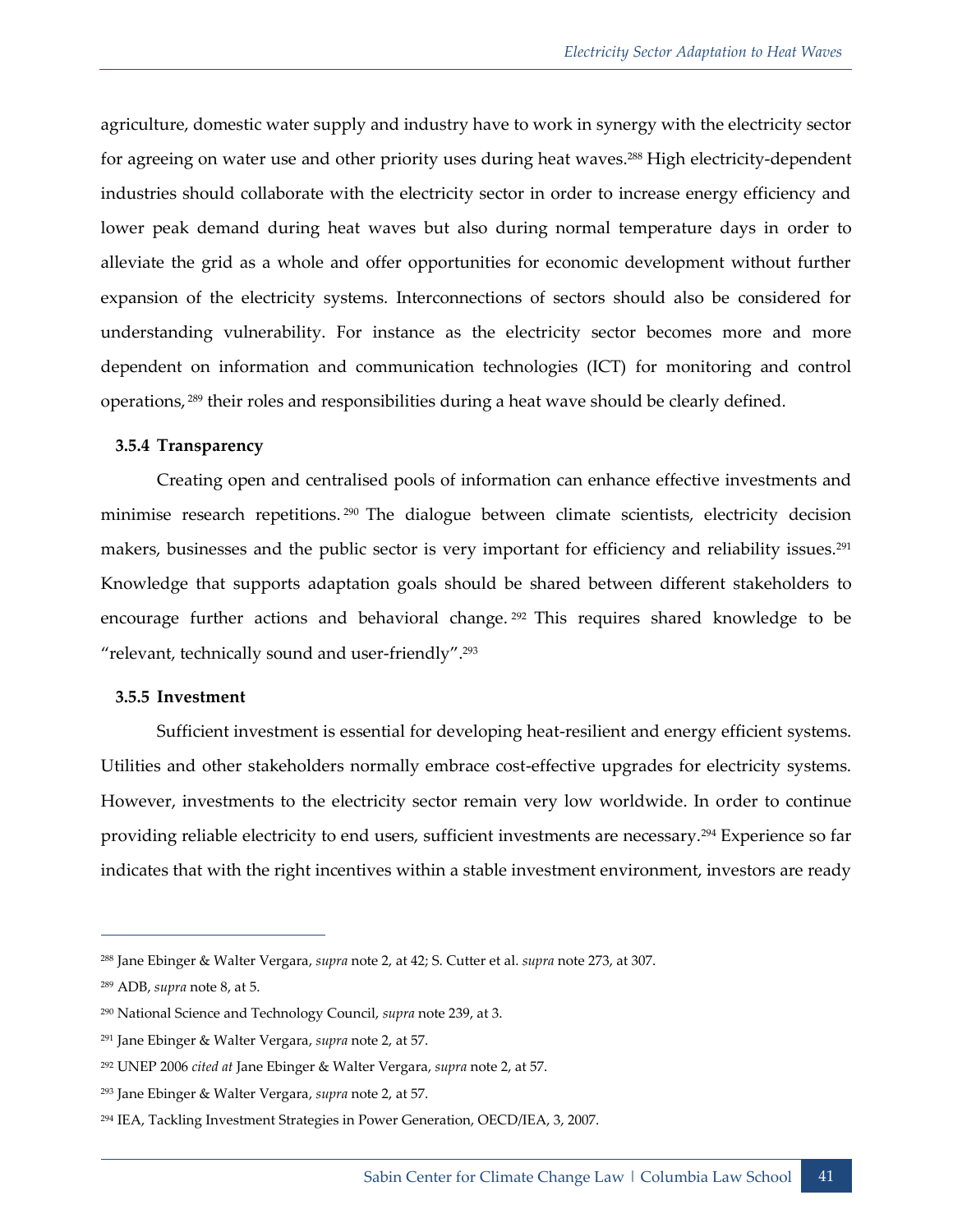to compete with the needs of increased generation capacity in liberalized markets.<sup>295</sup> Lack of incentives combined with regulatory uncertainties can lead to under-investment and/or short vision investments.<sup>296</sup> It is critical for existing funds and resources to be used now on electric infrastructures due to the growing risk of ageing infrastructures and increasing demand. <sup>297</sup> Additionally, governments should continue to invest in research and development for energy efficient technologies and continue to financially support and facilitate innovation.<sup>298</sup> Only when technology is readily available, more efficient and cheaper, will decision makers in utilities and end users increase their technology investments. However, because technology is changing very rapidly decision makers might hesitate to invest immediately as certain technologies might become outdated soon.<sup>299</sup>

#### **3.5.6 Complexity in Institutional Adaptation**

Even though electricity companies and end users understand the benefits of efficient and reliable electricity supply they are not always willing to invest in an environment that lacks incentives to do so and/or regulations requiring action. <sup>300</sup> Thus, prioritizing adaptation measures within government agendas will define to a great degree the level of adaptive capacity of electricity systems. Yet, governments must work through multiple layers of complexity to successfully prioritize and address adaptation. First, as noted above, public and private agents may have conflicting objectives and motivations. The same issue exists also within institutions. Adaptation responses are not a natural procedure that depends only on the factor of risk. Actions are an outcome of the cost and benefits of investing in adaptation or continuing business as usual, and those costs and benefits may viewed differently by different actors operating at a single scale.<sup>301</sup> Thus, adaptation demands a collective effort to achieve the goals of different actors and

<sup>295</sup> *Id.,* at 13.

<sup>296</sup> *Id.,* at 14.

<sup>297</sup> *Id.,* at 3.

<sup>298</sup> National Science and Technology Council, *supra* note 239, at 3.

<sup>299</sup> *Id.*, at 18.

<sup>300</sup> Jane Ebinger & Walter Vergara *supra* note 2, at 70.

<sup>301</sup> N. Adger, N. Arnell, E. Tompkins E, *Successful adaptation to climate change across scales*. 15 Global Environ Change 77- 86, 80, 2005.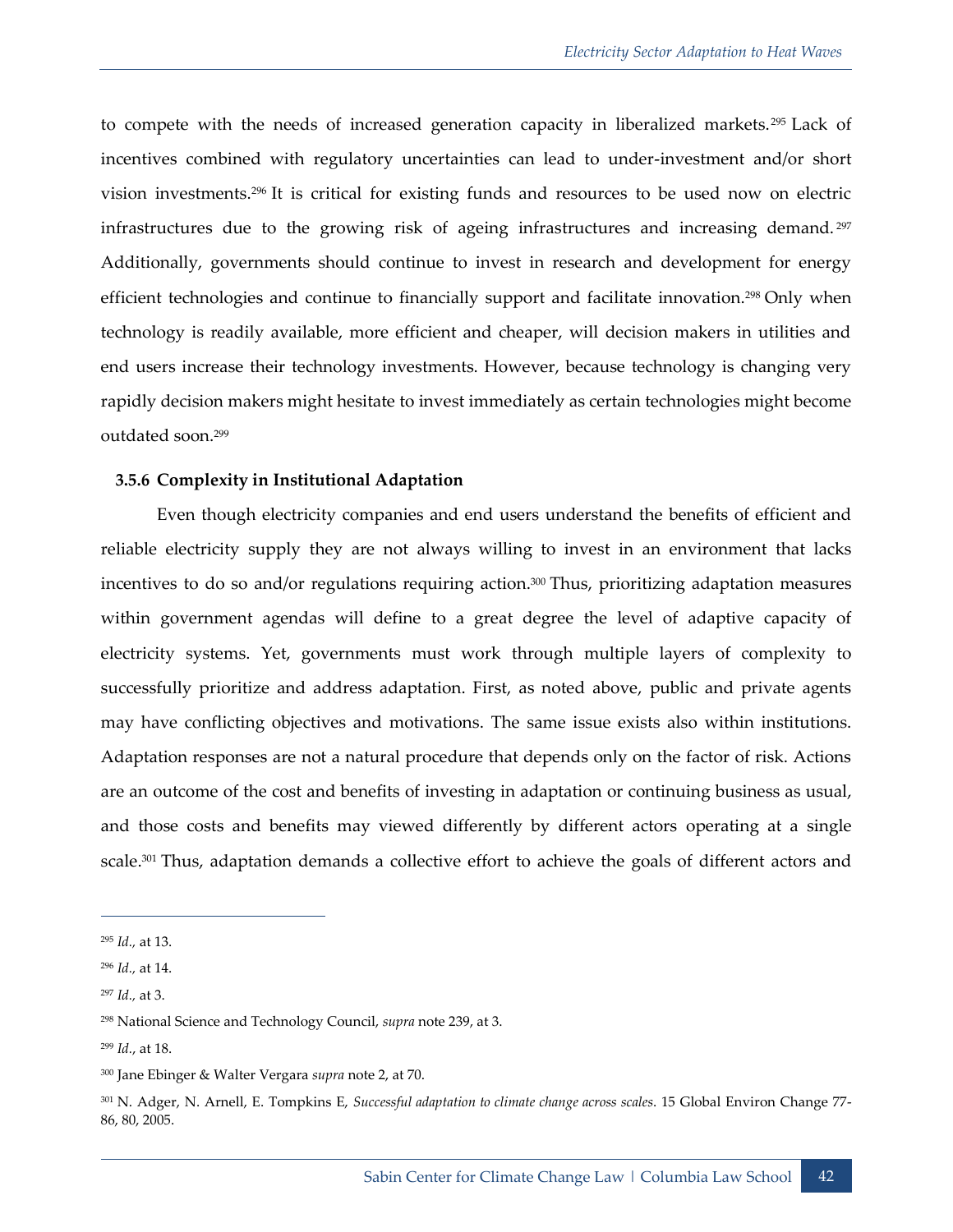institutions, with long-term thinking about how to accommodate conflicting goals. <sup>302</sup> Second, governments have an even more complicated and unclear role in electricity systems due to the existence of both state and private ownership models. Governments have the role of a policy maker, regulator and service provider at the same time.<sup>303</sup> It is vital that governments have a clear and stable position on their adaptation strategies despite their ownership status in both regulated and deregulated markets. Finally, achieving policy coherence and integration of adaptation measures across scales poses another set of challenges. Responsibilities and roles are diffused between national or local actors and across sectors of governance.<sup>304</sup> National adaptation plans usually have a positive contribution for triggering regional and local level adaptation strategies for private and public agents.<sup>305</sup> Yet, local innovations add significant value to the overall effort. Adaptation should combine top-down and bottom-up approaches that complement each other and effectively address conflicting arenas. In order to achieve this, channels of communication, dialogue, information sharing and collective action are essential across scales. 306

## **4. CONCLUSIONS**

This study examined the impacts on the electricity sector by heat waves. Electricity generation, transmission, distribution and demand are affected by heat waves and existing systems are not designed to withstand high intensity events. The case studies researched showed that heat waves have different impacts in different circumstances. In France the vulnerability was an outcome of an overreliance on a single source for generating electricity – nuclear power that is affected due to water withdrawal and discharge restrictions. In California the ever-increasing demand for cooling was a main factor that caused electricity interruptions. In New York, the increased temperatures combined with high electricity demand challenged the efficiency of

<sup>302</sup> *Id.*

<sup>303</sup> QUT, *supra* note 185 at 53.

<sup>304</sup> Lasse Peltonen, Sirkku Juhola, Philipp Schuster, *Governance of Climate Change Adaptation: Policy Review*, Baltic Sea Region Programme, 2007-2013, 4.

<sup>305</sup> *Id.*, at 10.

<sup>306</sup> *Id.*, at 4.